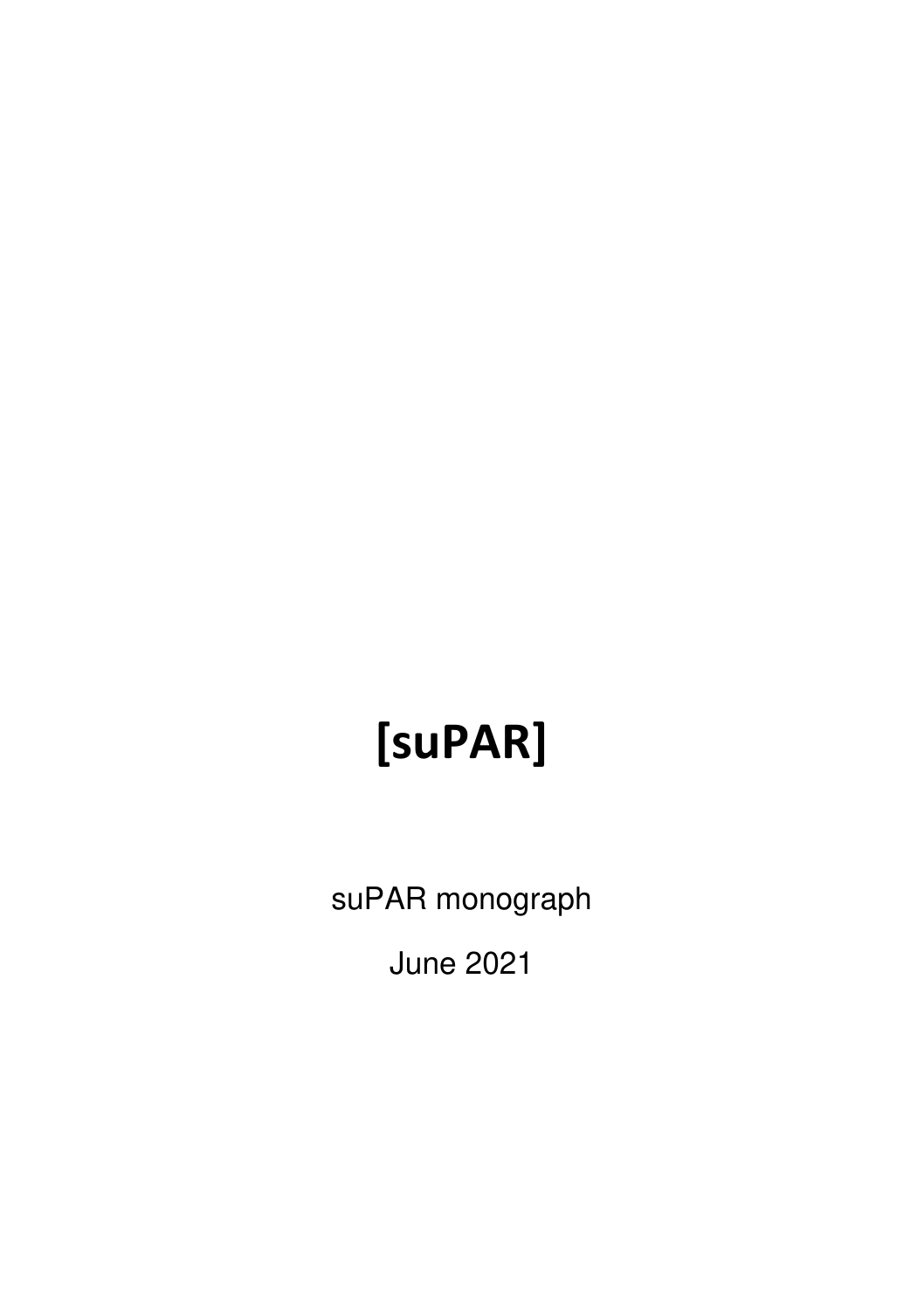suPAR Monograph version 3 – 2021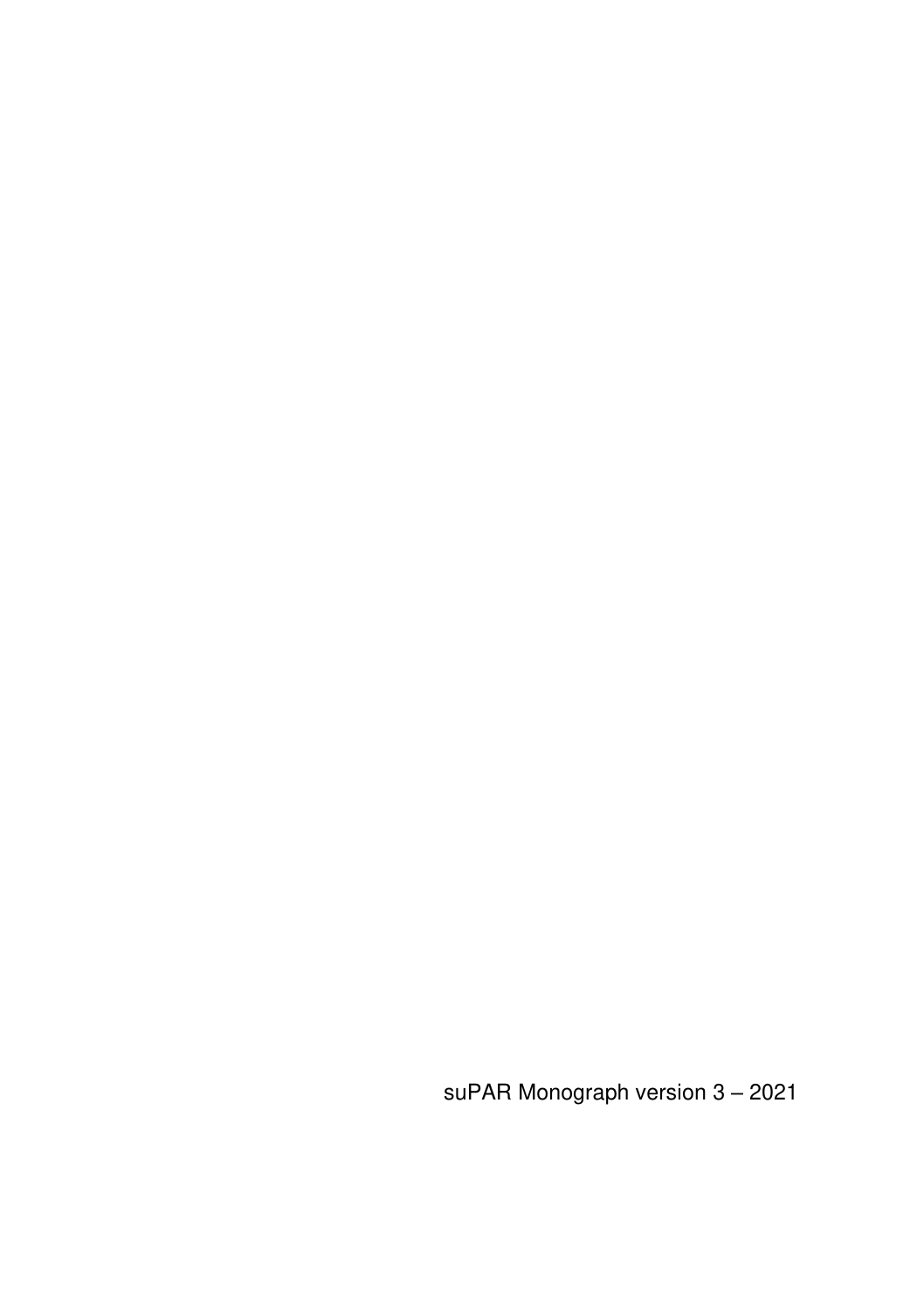# **Content:**

| suPAR - Executive summary              | 3  |
|----------------------------------------|----|
| suPAR in:                              |    |
| The general population                 | 5  |
| The emergency department               | 9  |
| Infectious diseases including COVID-19 | 16 |
| Cancer                                 | 24 |
| Endocrinology                          | 28 |
| Neurology                              | 30 |
| Cardiovascular disease                 | 32 |
| Pulmonary disease                      | 38 |
| Gastroenterology                       | 41 |
| Nephrology                             | 44 |
| Intensive care                         | 46 |
| Surgery                                | 48 |
| Appendices                             | 53 |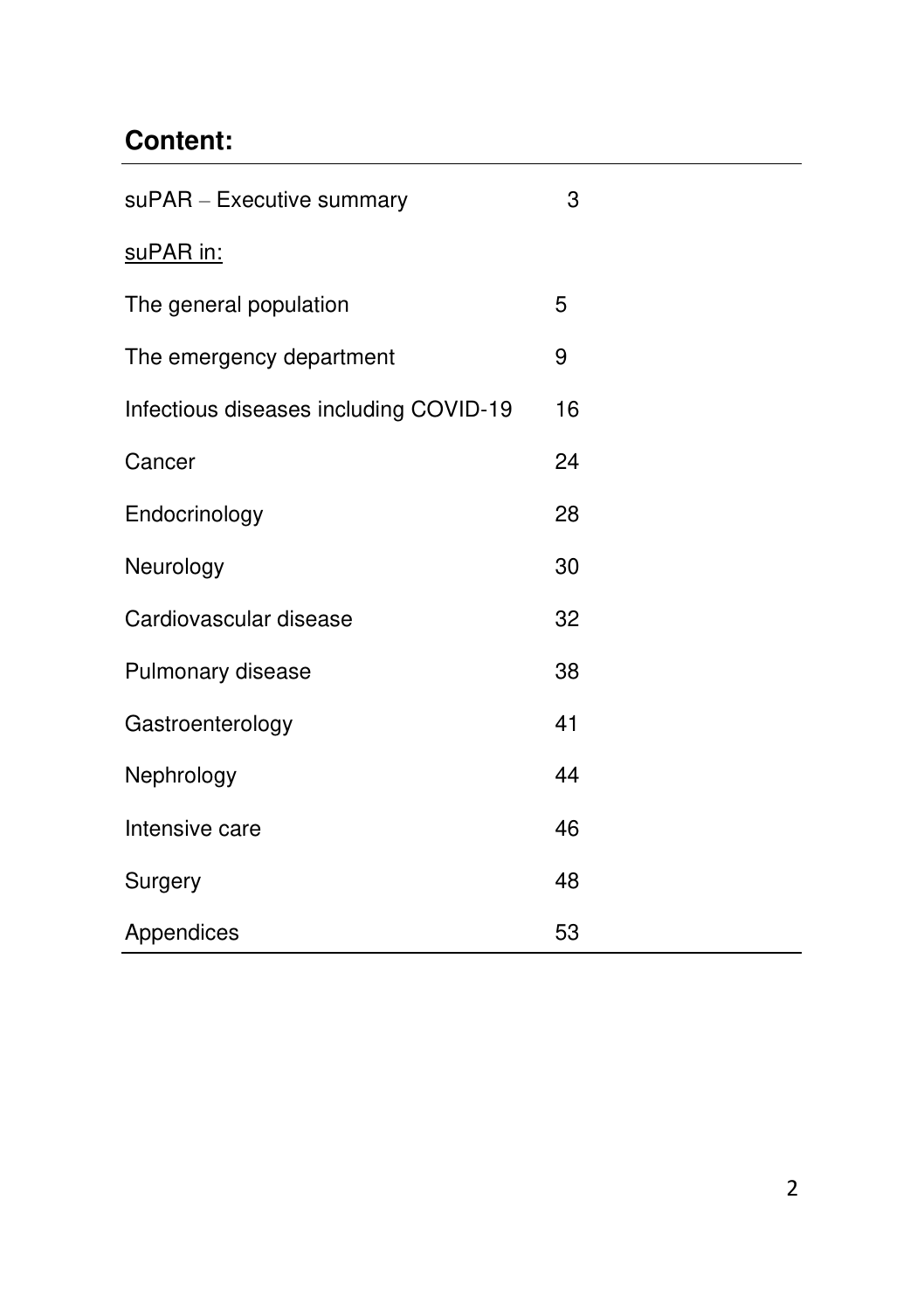### **suPAR ‒ executive summary**

The biomarker suPAR (soluble urokinase Plasminogen Activator Receptor) is the soluble form of the cell membrane-bound protein uPAR, expressed mainly on immune cells, endothelial cells, and smooth muscle cells. uPAR is released during inflammation or immune activation, and the suPAR level reflects the extent of immune activation in the individual<sup>1</sup>. All human beings have a baseline level of suPAR that is individually determined and increases with age.

The suPAR level is associated with morbidity and mortality in several acute and chronic diseases and in the general population<sup>2-15</sup>. The suPAR level is elevated across diseases and not solely associated with one specific disease. Therefore, suPAR is applicable as a prognostic marker and not as a diagnostic marker. This characteristic may be utilised for risk stratification in unselected patients.

In acute medical patients, a suPAR level below 4 ng/mL indicates a good prognosis and is supportive of discharge. In contrast, patients presenting with a suPAR level above 6 ng/mL have a high risk of a negative outcome, such as respiratory failure in COVID-19 patients and mortality

The suPAR blood level is stable with no diurnal variation and no changes following fasting. suPAR can be measured in blood, plasma, urine, cerebrospinal fluid, ascites fluid, and pleural fluid. The level increases and decreases with progression and improvement of a disease, respectively, but more slowly compared to, e.g. C-reactive protein (CRP).

In the general population the suPAR plasma level is 2-3 ng/mL in healthy individuals, about 3-4 ng/mL in unselected patients in emergency departments, and about 9-10 ng/mL in critically ill patients.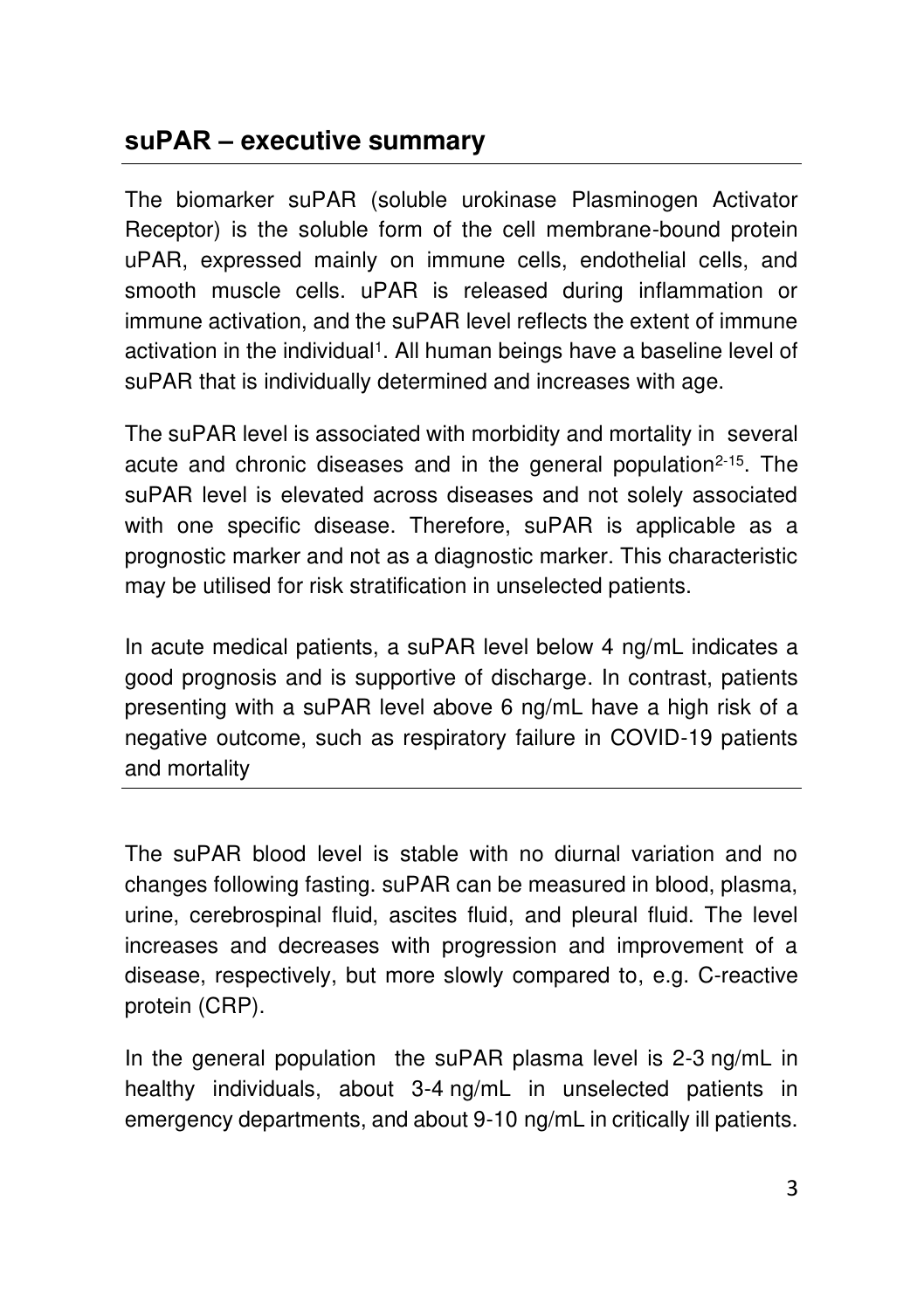**For further information, please see appendices and subsequent sections**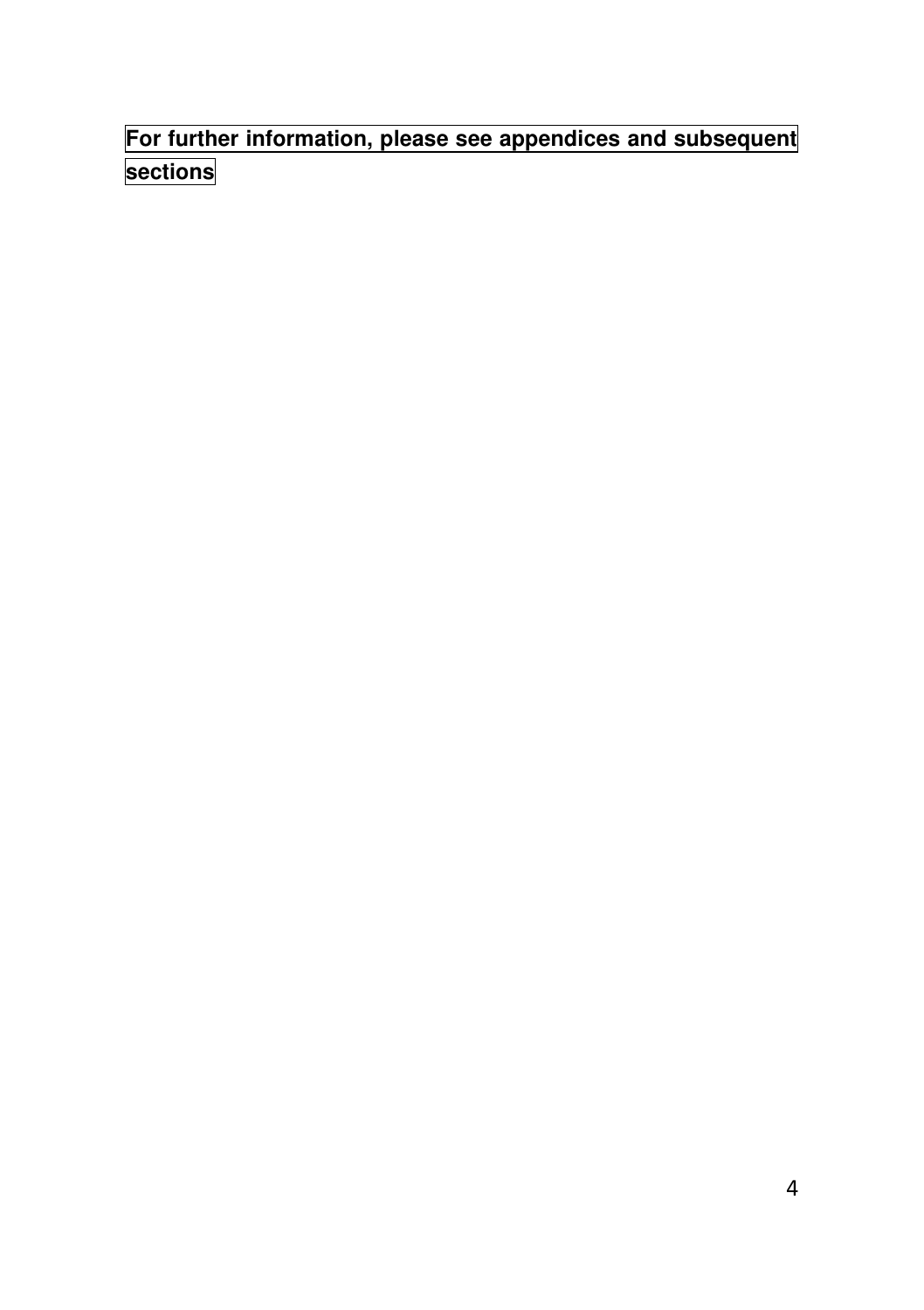# **suPAR in the general population**

The following factors are associated with an **elevated suPAR level:**

- Daily smoking<sup> $1-5$ </sup>
- Obesity<sup>3</sup>
- Previous AMI<sup>3</sup>
- Low HDL cholesterol/high LDL cholesterol<sup>1-3</sup>
- Unhealthy diet $3, 9$
- $\bullet$  Physical inactivity<sup>3</sup>
- $Aqe^{1-3,5,6}$

Moreover, an elevated suPAR level is associated with the **future** incidence of:

- Mortality<sup>1</sup>
- Cardiovascular diseases $1,2,8$
- Cancer<sup>1,5</sup>
- Type 2 diabetes<sup>1</sup> Renal failure<sup>7</sup>

Finally, a change towards a healthier lifestyle is associated with a suPAR decrease – and the resultant suPAR is predictive of outcome (mortality). Hence, suPAR is not a death sentence – it is an early warning signal<sup>8</sup>

**In the general population,** the suPAR level is higher in **females** than in males; the suPAR levels in young, healthy males and females are about 2.5 ng/mL and 3.0 ng/mL, respectively. The suPAR level increases slightly with **age,** but, above all, it is affected by **lifestyle and risk factors**. Among lifestyle factors, **smoking** is definitely the most critical – daily smoking is associated with an increase in suPAR of 1-1.5 ng/mL compared to non-smokers<sup>1–5,7,8</sup>.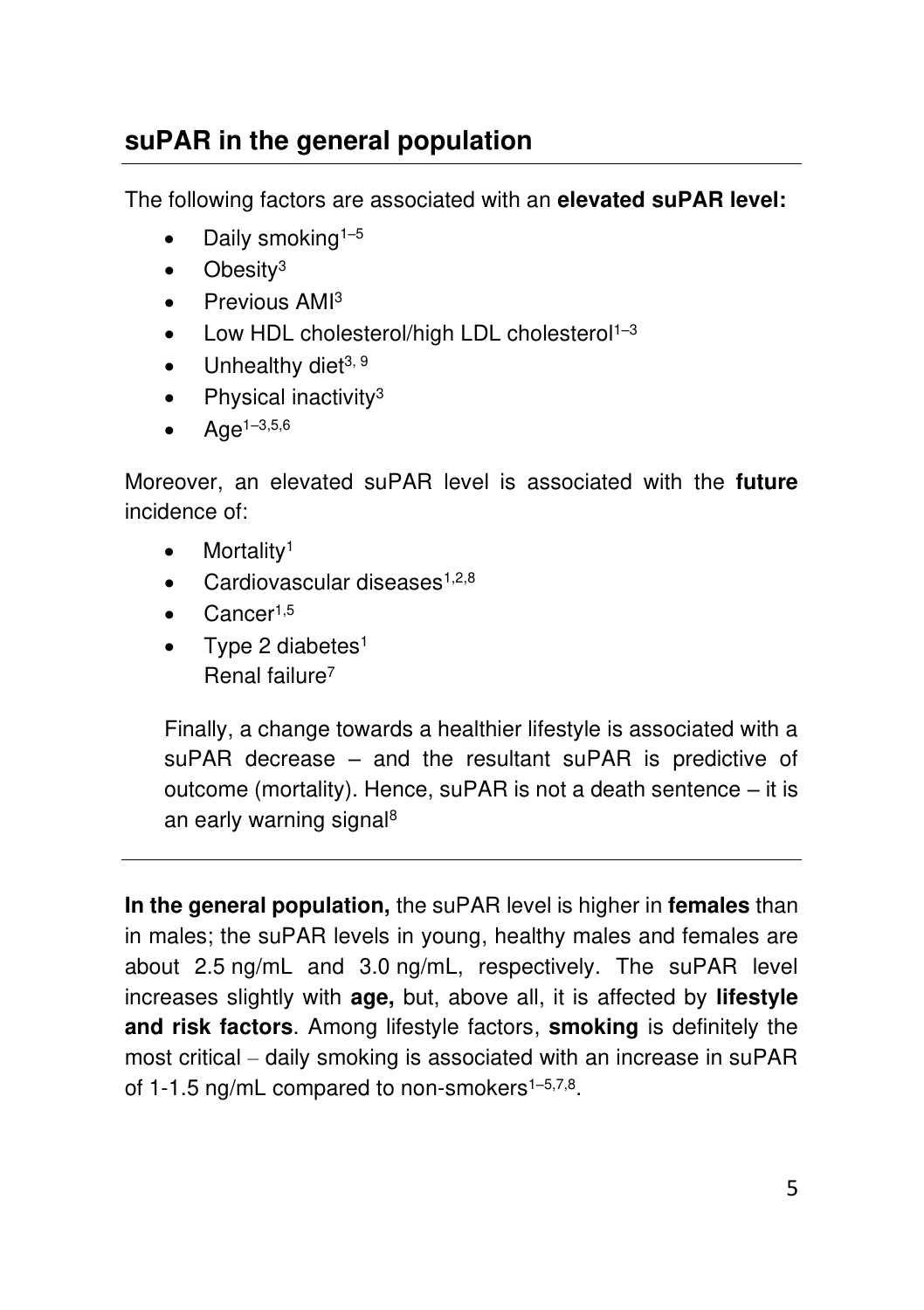Moreover, an **unhealthy diet**<sup>9</sup> and, to a lesser extent, **physical inactivity** may also increase the suPAR level<sup>3</sup>. However, the impact on the suPAR level is significantly smaller compared to the effect of smoking (about 0.2 ng/mL for an unhealthy diet). The association between alcohol consumption and suPAR is not clear<sup>2,3,5</sup>, but the alcoholic liver disease causes very high suPAR levels<sup>7</sup>.

**Cardiovascular risk factors** affect the suPAR level, as there is a slightly positive association with LDL-cholesterol and a clearly negative association with HDL-cholesterol<sup>1-3</sup>. Previous AMI causes an increase in suPAR level of about 0.4 ng/mL<sup>3,7</sup>. Two studies have demonstrated an association between elevated blood pressure and suPAR<sup>1,2</sup>, but in a third study, this could not be confirmed<sup>3</sup>. A BMI of 20-35 kg/m<sup>2</sup> has no notable effect on the suPAR level, but in **severe obesity** (BMI > 40), the suPAR level is about 0.5 ng/mL higher than in normal-weight individuals<sup>3</sup>.

#### **suPAR and future development of diseases**

In the general population, an elevated suPAR level is associated with future **development of cancer, cardiovascular diseases,** and **type 2 diabetes** and is a predictor of **premature mortality** and **renal failure** (**Figure 1**) 1,2,5,7 .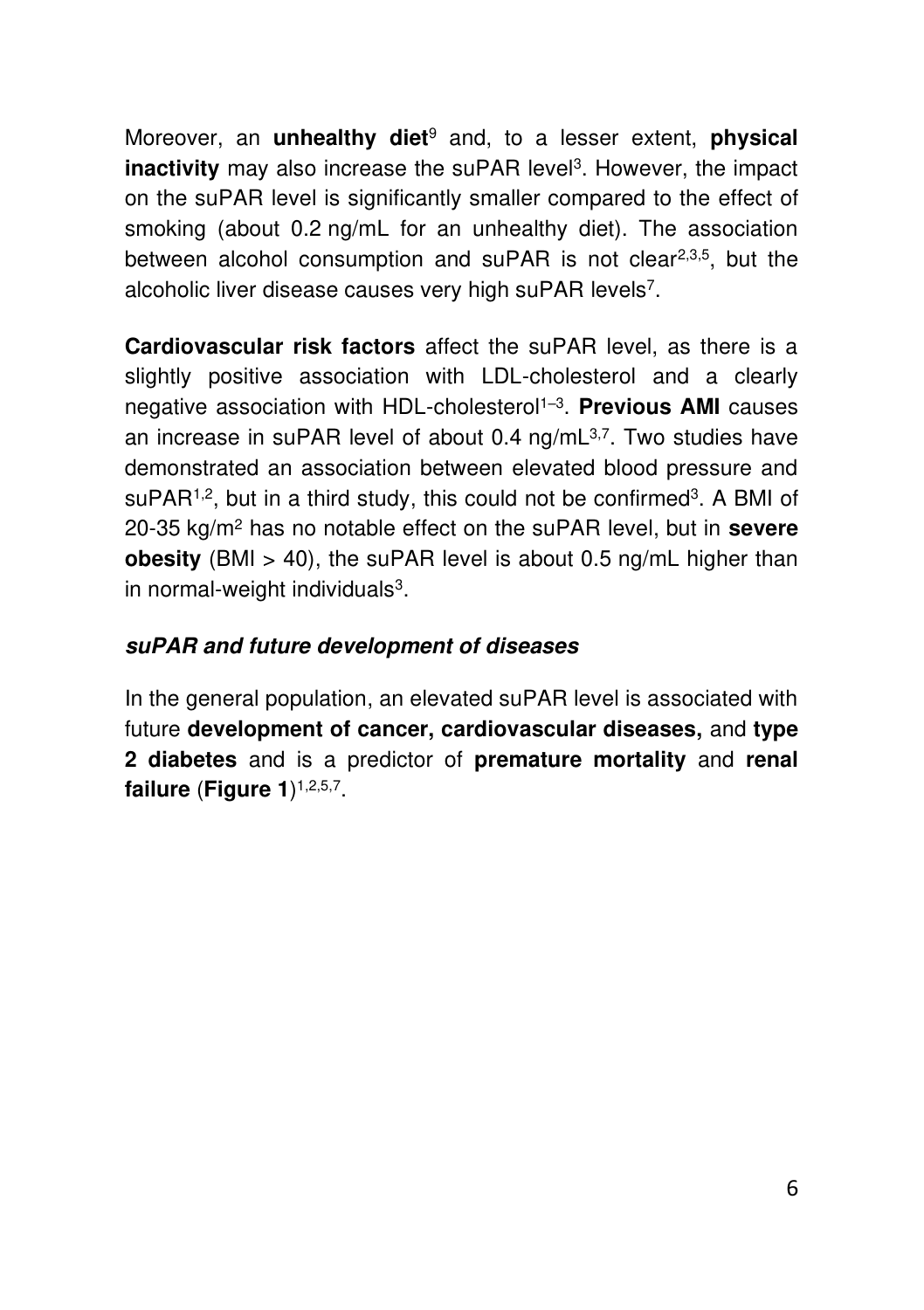Excitingly, data from the Danish Inter99 cohort show that the mortality risk is associated with the suPAR level itself not with the underlying risk factors that cause increased suPAR levels<sup>8</sup>. For example, the mortality risk in non-smokers with a high suPAR level is increased compared to smokers with a low suPAR level. Thus, learning about the individual's risk factors may indicate the reason for an elevated suPAR level. However, it still seems that the individual's risk is primarily correlated with the suPAR level.



**Figure 1**. **The left graph** *displays cancer incidence during a 12.6-year follow-up of 2,602 individuals in the Danish MONICA cohort. The suPAR level is below 3.4 ng/mL in the 1st quartile and above 4.9 ng/mL in the 4th quartile.* **The right graph** *displays mortality in the 1,310 males in the same study. The suPAR level is below 3.1 ng/mL in the 1st quartile and above 4.7 ng/mL in the 4th quartile. Figure modified from Eugen-Olsen et al., JIM 2010.* 

#### **The overall impact of lifestyle and risk factors on suPAR**

Please note that although the single factors mentioned above, in general, have a minimal impact on suPAR, the **overall impact** of several risk factors may be considerable. Adjusted analyses show that a 30-year-old non-smoking and physically active male of normal weight on a healthy diet has a suPAR level of about 2.5 ng/mL, whereas a 30-year-old obese, heavily smoking, and inactive male on an unhealthy diet has a suPAR level of about 5.4 ng/mL<sup>3</sup>. This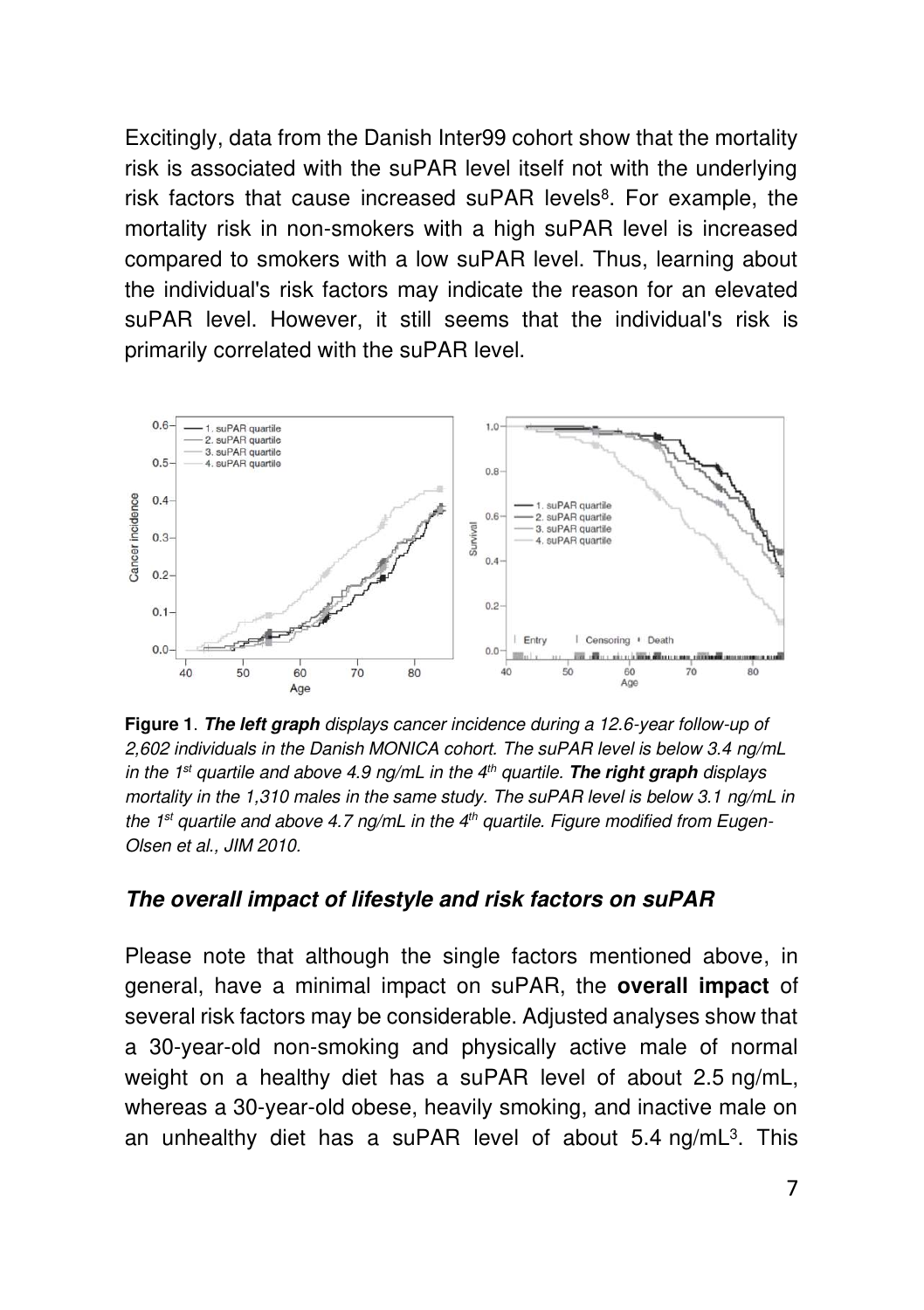exceeds the difference between the  $1<sup>st</sup>$  and  $4<sup>th</sup>$  suPAR quartile in Figure 1 and therefore indicates a considerable risk difference.

*A change towards healthier lifestyle reduce suPAR and the resultant suPAR predict mortality* 

- 1. Eugen-Olsen, J. *et al.* Circulating soluble urokinase plasminogen activator receptor predicts cancer, cardiovascular disease, diabetes and mortality in the general population. *J. Intern. Med.* 268, 296–308 (2010).
- 2. Borné, Y., Persson, M., Melander, O., Smith, J. G. & Engström, G. Increased plasma level of soluble urokinase plasminogen activator receptor is associated with incidence of heart failure but not atrial fibrillation. *Eur. J. Heart Fail.* 16, 377–383 (2014).
- 3. Haupt, T. H. *et al.* Risk factors associated with serum levels of the inflammatory biomarker soluble urokinase plasminogen activator receptor in a general population. *Biomark. Insights* 9, 91–100 (2014).
- 4. Persson, M., Engström, G., Björkbacka, H. & Hedblad, B. Soluble urokinase plasminogen activator receptor in plasma is associated with incidence of CVD. Results from the Malmö Diet and Cancer Study. *Atherosclerosis* 220, 502–505 (2012).
- 5. Langkilde, A. *et al.* Increased plasma soluble uPAR level is a risk marker of respiratory cancer in initially cancer-free individuals. *Cancer Epidemiol. Biomark. Prev. Publ. Am. Assoc. Cancer Res. Cosponsored Am. Soc. Prev. Oncol.* 20, 609–618 (2011).
- 6. Persson, M., Engström, G., Björkbacka, H. & Hedblad, B. Soluble urokinase plasminogen activator receptor in plasma is associated with incidence of CVD. Results from the Malmö Diet and Cancer Study. *Atherosclerosis* 220, 502–505 (2012).
- 7. Hayek, S. S. *et al.* Soluble Urokinase Receptor and Chronic Kidney Disease. *N. Engl. J. Med.* 373, 1916–1925 (2015).
- 8 Haupt TH et al. Healthy lifestyles reduce suPAR and mortality in a Danish general population study. [Immun Ageing.](https://www.ncbi.nlm.nih.gov/pubmed/30679937) 2019 Jan 22;16:1.
- 9. Törnkvist PBS et al. [Soluble urokinase plasminogen activator receptor is linearly associated with](https://www.ncbi.nlm.nih.gov/pubmed/30626457)  [dietary quality and predicts mortality.](https://www.ncbi.nlm.nih.gov/pubmed/30626457) Br J Nutr. 2019;121(6):699-708.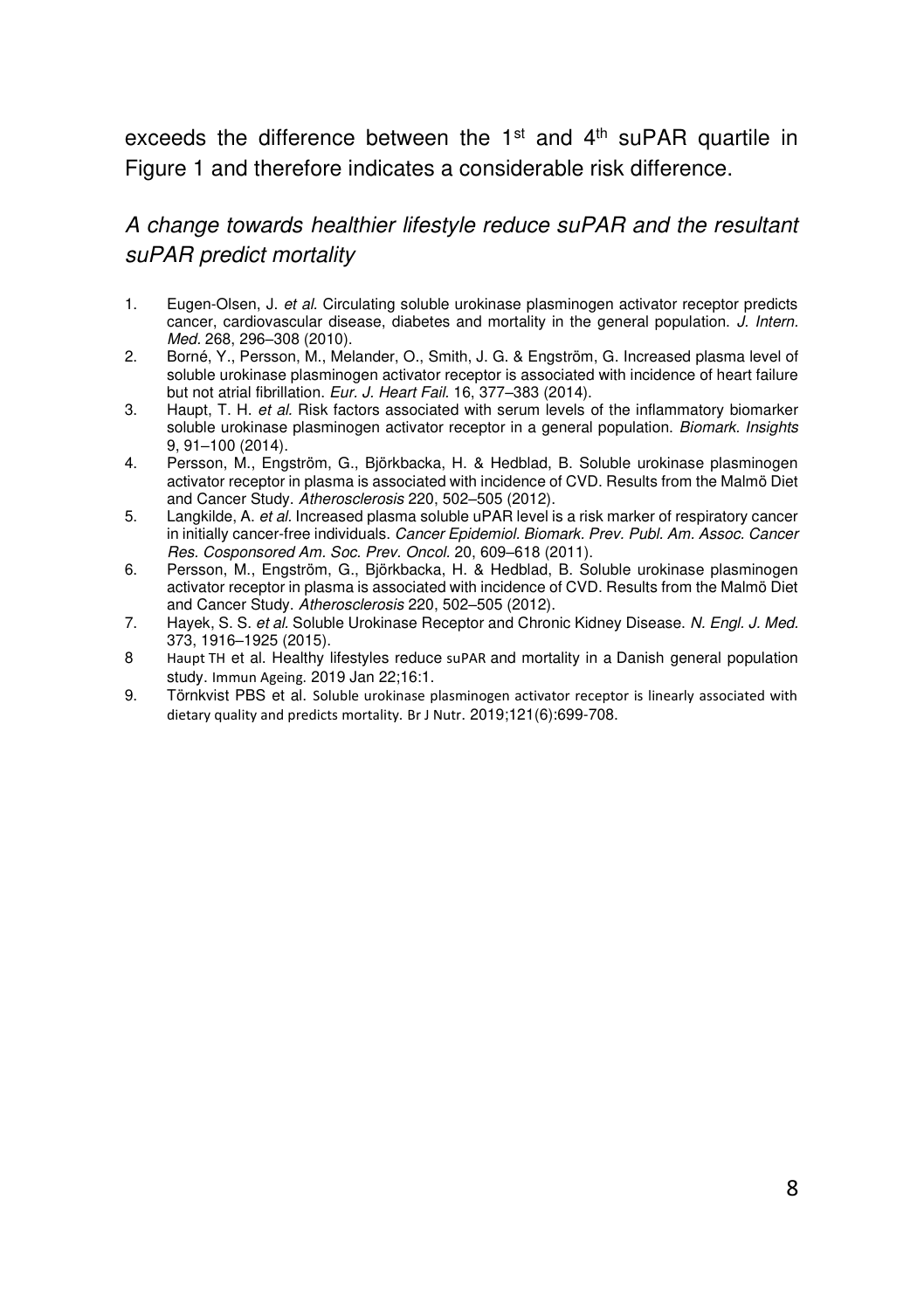# **suPAR in the emergency department**

In the emergency departments, shortened hospital stays and fewer beds cause a large patient turnover. For optimal treatment and observation of patients admitted to the emergency departments, a proper risk assessment is needed to ensure that the most ill patients are prioritised and are quickly examined and put under more careful observation. Moreover, unnecessary admissions and the complications from these (functional decline, delirium, and iatrogenic infections) are avoided by identifying those patients who can be discharged.

So far, systematised triage systems are used for this risk assessment and to prioritise the order of patients to be treated.

A significant proportion of patients admitted to the emergency departments are elderly medical patients. These patients are often, frail and multimorbid patients presenting unspecific symptoms.

Studies from various emergency departments located in the Copenhagen region, Denmark, have shown that suPAR is associated with:

- $\bullet$  Age<sup>1,2</sup>
- Severe and/or multiple comorbidities<sup>1,2</sup>
- Length of hospital stay<sup>2</sup>
- Admission to the intensive care unit<sup>2,3</sup>
- Readmission within 30 and 90 days<sup>2</sup>
- 48-hour, 30-day and 90-day mortality<sup>2</sup>

This means that in **acute medical patients,** suPAR measured on admission is higher in **elderly** patients, patients who end up being **admitted for a long period**, patients ending up in the **intensive care unit**, **seriously or chronically ill** patients, and **multimorbid** patients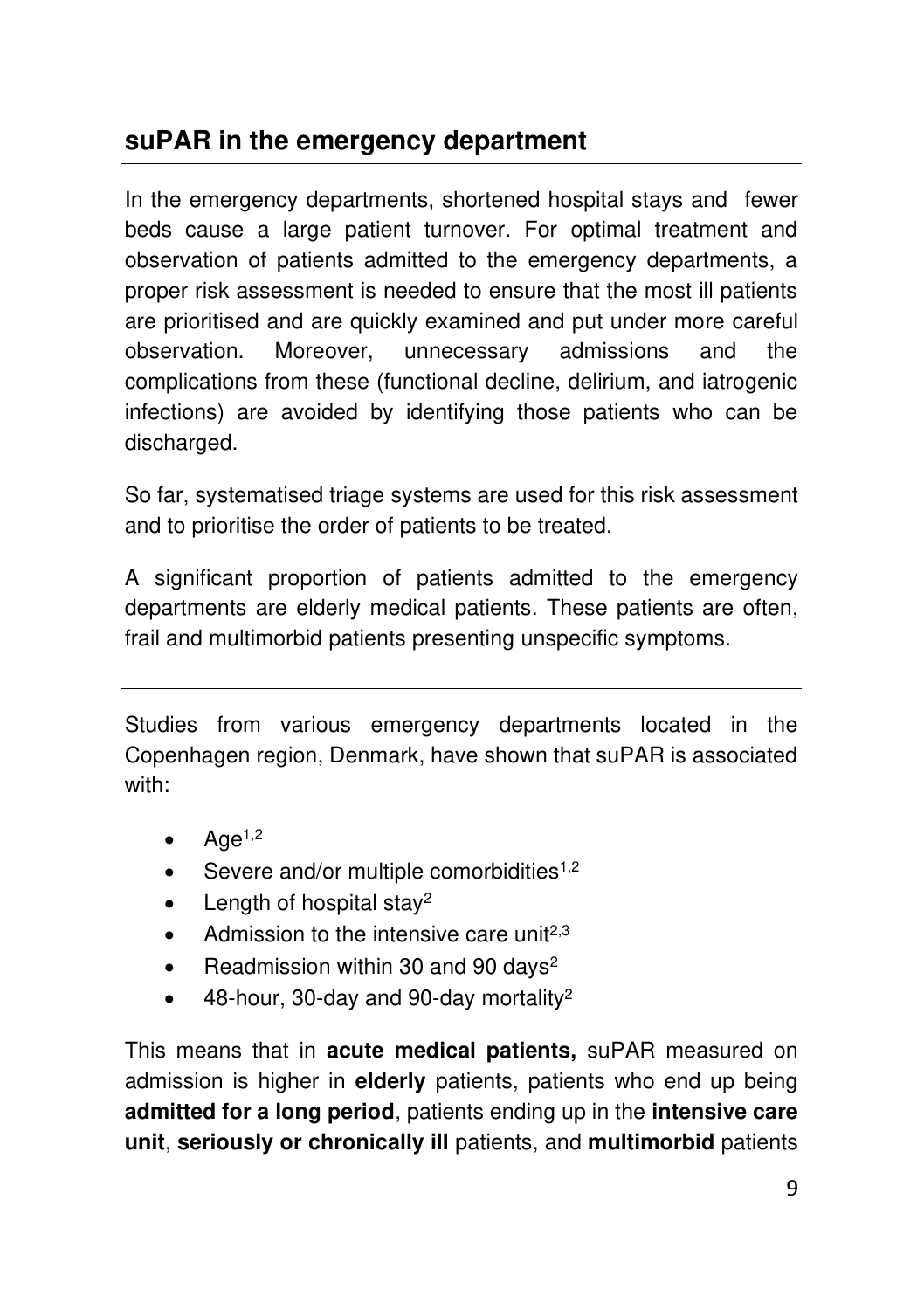as well as patients who are readmitted or die within 30 as well as 90 days<sup>1</sup>–<sup>4</sup> .

Even taking into account other well-known prognostic factors, including sex, age, Charlson score, and CRP, suPAR remains an independent predictor of readmission and mortality within 30 as well as 90 days<sup>2</sup>.

On the other hand, **patients with a low suPAR level** are at a lower risk of being readmitted or dying than others of the same age.

Example:

- The background 30- and 90-day mortality in patients below the age of 70 is 1.5% and 2.9%, respectively.
- In a patient below the age of 70 with a suPAR level of **0- 3 ng/mL,** the risk of dying within 30 and 90 days is 0.3% and 0.8%, respectively.
- By comparison, in a patient below the age of 70 with a suPAR level **above 9 ng/mL,** the risk of dying within 30 and 90 days is 19.7% and 27.6%, respectively<sup>2</sup>.

#### **Diagnoses**

The suPAR level is elevated in emergency medical patients with:

• Infectious diseases including COVID-19, cancer, diabetes, dementia, paralyses, cardiovascular diseases, chronic pulmonary diseases, peptic ulcer, hepatic diseases, rheumatic diseases, and renal/urinary tract diseases<sup>1,2,4</sup>.

#### **Data from Hvidovre Hospital emergency department**<sup>2</sup> **.**

**Age**: Median (25-75%) suPAR level:

- 0-50 years: 2.3 ng/mL (1.8-3.0)
- 50-70 years: 3.0 ng/mL (2.3-4.2)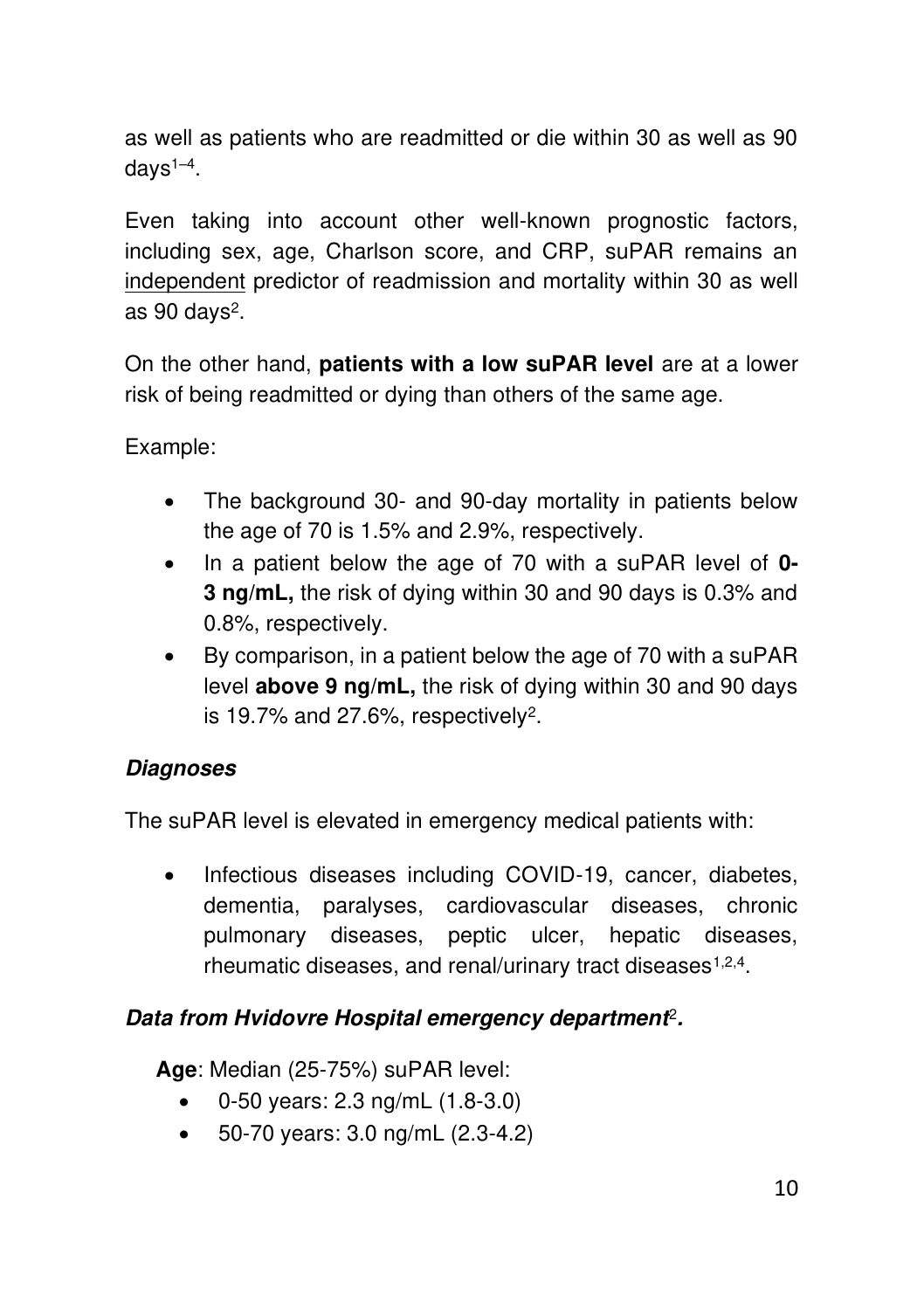•  $>70$  years: 4.4 ng/mL  $(3.2-6.1)$ 

**Length of hospital stay**: Median suPAR level (25-75%):

- 0 days: 2.6 ng/mL (1.9-3.6)
- 2-4 days: 3.7 ng/mL (2.7-5.3)
- $>10$  days: 5.1 ng/mL (3.6-7.5)

#### **Admission to intensive care unit**:

Median suPAR level (25-75%):

- $\div$  intensive care unit: 3.2 ng/mL (2.2-4.6)
- $\bullet$  + intensive care unit: 5.6 ng/mL (3.0-7.9)

**Charlson score** (number and severity of comorbidities): Median suPAR level (25-75%):

- No comorbidities: 2.9 ng/mL (2.1-4.2)
- Charlson score =  $1:3.7$  ng/mL (2.7-5.4)
- Charlson score  $\geq 4$ : 7.2 ng/mL (4.8-10.9)

**Readmission**: Median suPAR level (25-75%):

- Neither readmission nor mortality within 30 days: 3.0 ng/mL (2.2-4.2)
- Readmission within 30 days: 3.9 ng/mL (2.7-5.6)

**Mortality** (see Appendix 1):

Median suPAR level (25-75%):

- Survived for 30 days: 3.1 ng/mL (2.2-4.5)
- Died within 30 days:  $6.8 \text{ ng/mL}$  (4.7-9.9)
- 30-day mortality AUC: 0.84 (95% CI: 0.81-0.86)

### **suPAR and clinical signs**

suPAR is correlated with disease severity, but is suPAR correlated to the clinical signs? In a study published in Critical Care Medicine in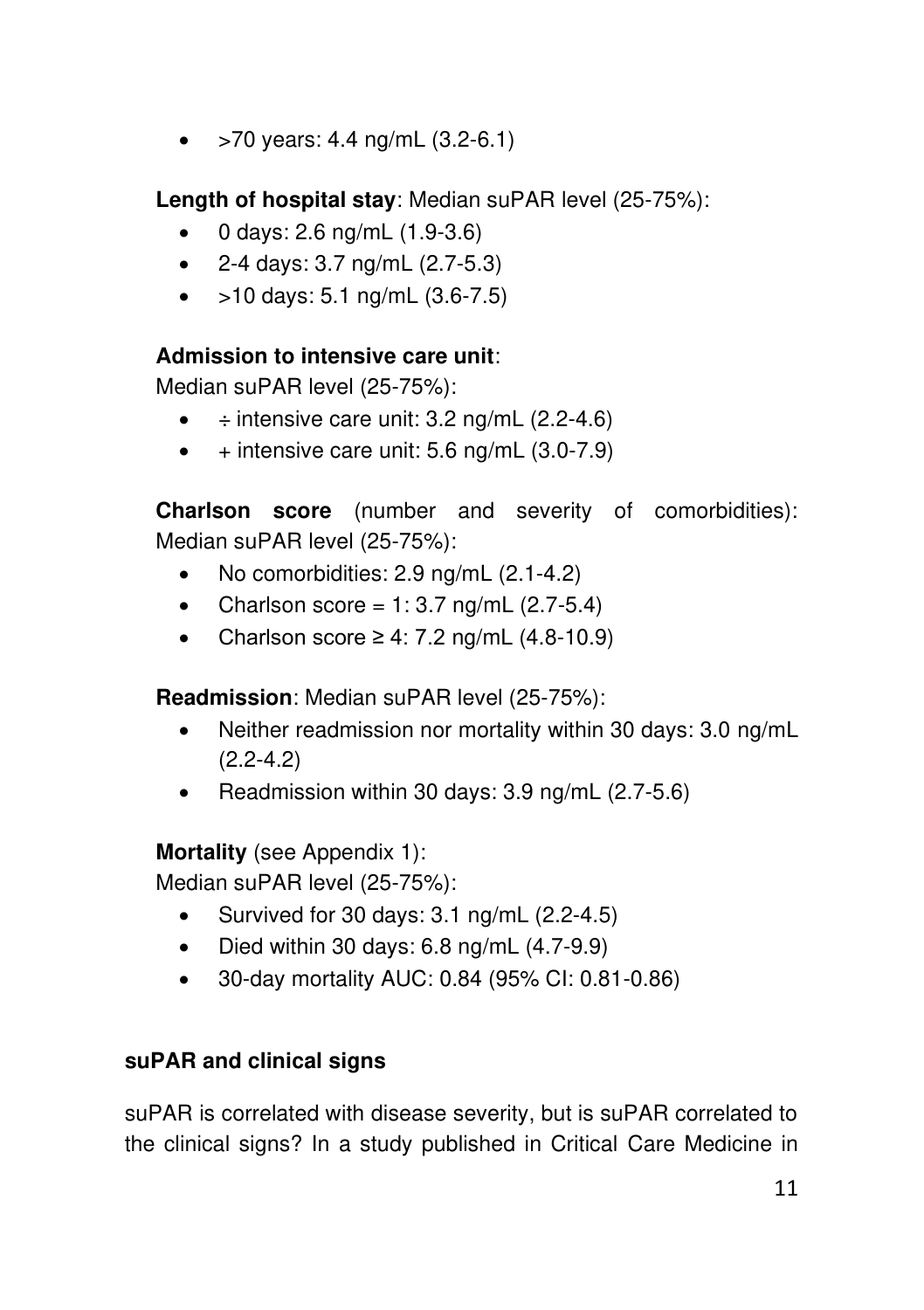2018, the authors found that suPAR is correlated to the number of clinical signs (registered using the NEWS score). However, many patients with none or 1 clinical sign had high suPAR (Figure 2) and these patients (as illustrated with the red box) had a high risk of mortality<sup>5</sup>. Interestingly, suPAR was even stronger for those with none or few clinical signs compared to those presenting with multiple clinical signs, perhaps because these patients do not receive the same level of clinical attention<sup>5</sup>.



Figure 2: suPAR levels according to NEWS score. N denotes the number of acute medical patients in each group. The red box illustrates that patients with 0-1 in NEWS score can have a high suPAR level<sup>5</sup>.

#### **suPAR in a randomised controlled trial (RCT)**

An RCT including more than 16.000 acute medical patients showed that patients who had their **suPAR level measured** (suPAR group)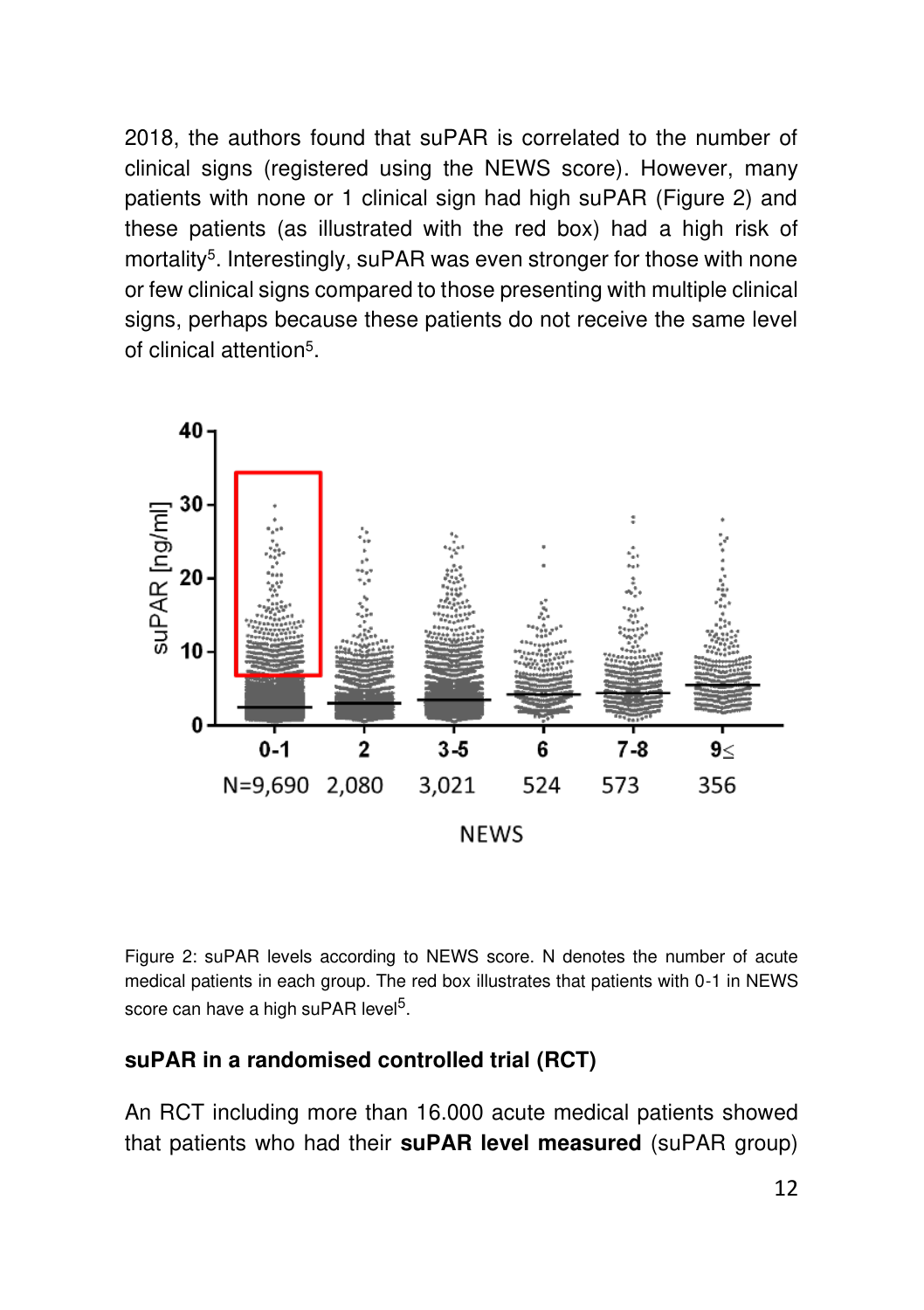were **significantly more often discharged** within 24 hours of admittance than patients without suPAR levels measured (control group). Furthermore, the **mean length of hospital stay** in the suPAR group was **6,5 hours shorter** compared to the control group  $(p<0.05)$ .<sup>6</sup>

Although significantly more patients were discharged within 24 hours, there was **no increased mortality** among these patients. In those discharged with measured suPAR, 30-day mortality was 1,3%, and in the control arm, it was 1,8% (p=0.08). The suPAR AUC for 30-day mortality among the patients discharged within 24 hours was 0.92.<sup>7</sup> Further analysis of the triage data showed that the Youden index was 5,9 ng/mL. Triaging patients down with suPAR below and up above the Youden index (5,9 ng/mL) resulted in 34% more patients triaged green (Figure 2).

| Included<br>$N = 4420$ | Standard<br>triaging (%) | Triaging with<br>suPAR (%) |
|------------------------|--------------------------|----------------------------|
| <b>Red category</b>    | 251(4.9)                 | 369 (9.0)                  |
| Orange<br>category     | 1241 (28.5)              | 445 (10.1)                 |
| Yellow<br>category     | 1243 (28.1)              | 1267 (28.7)                |
| Green<br>category      | 1721 (38.9)              | 2312 (52.3)                |

Figure 3. Comparison of distribution of patients in triage groups between standard triage and triage with knowledge of suPAR. From Schultz et al., 2019.<sup>7</sup>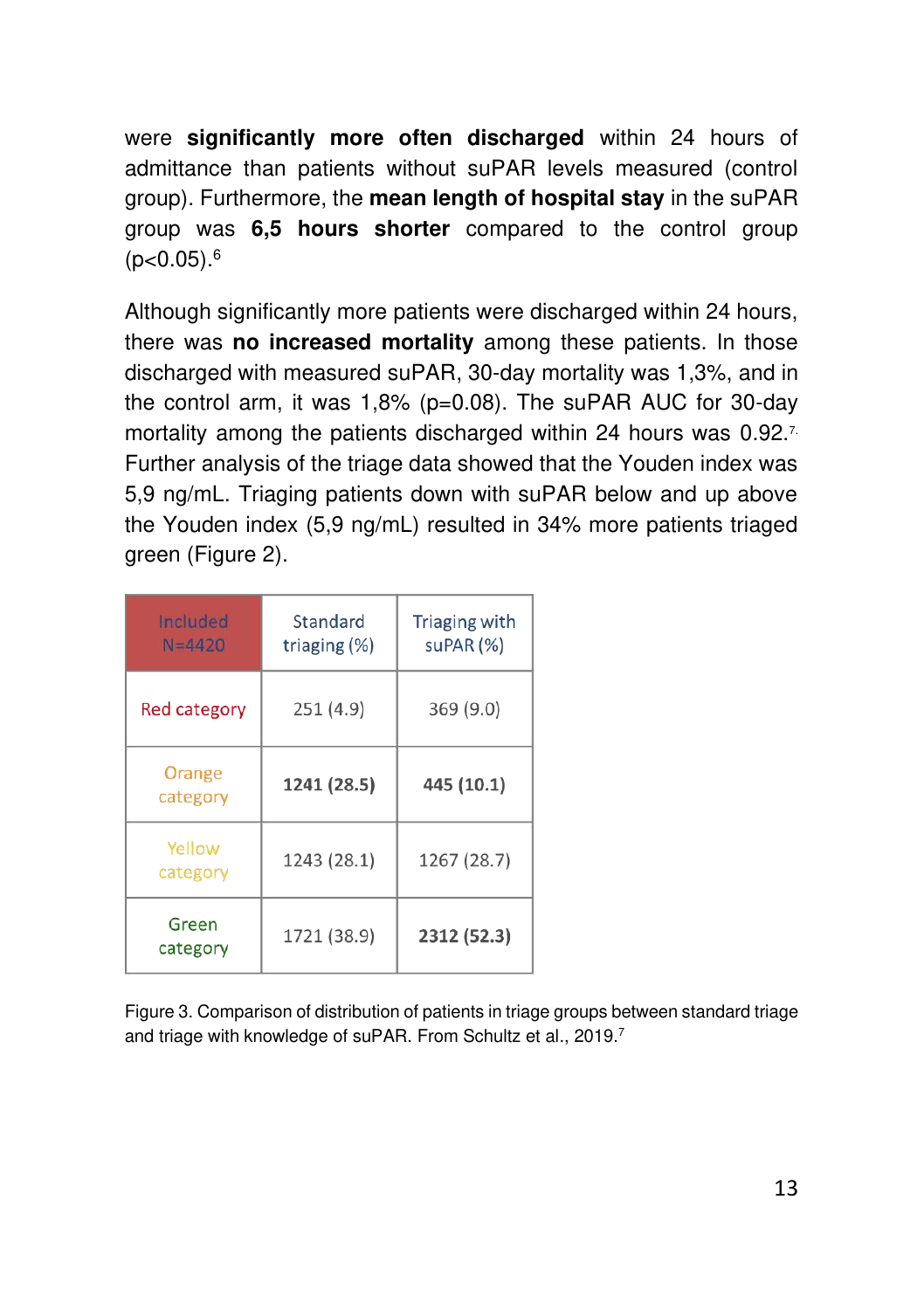**Clinical guidelines and cut-off values** have been developed at Copenhagen University Hospital, Hvidovre in Denmark, where suPAR measurement was implemented as a clinical routine procedure in 2013 (Figure 4). The clinical guideline was recently shown to be applicable for not only acute patients but also for COVID-19 patients<sup>8-</sup> 11 .



Figure 4: Guideline developed at Copenhagen University Hospital Hvidovre, Denmark.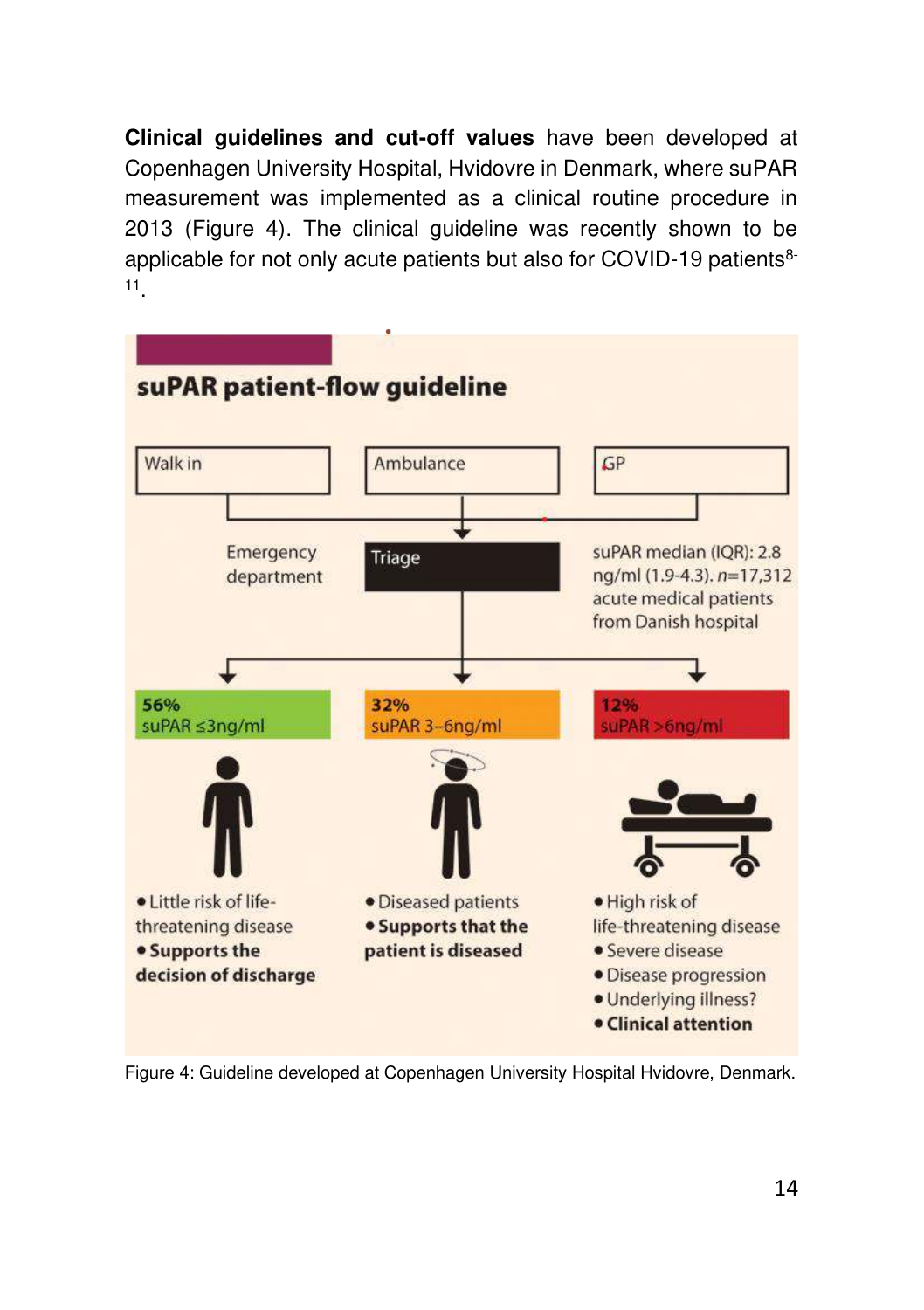- 1. Haupt, T H. *et al.* Plasma suPAR levels are associated with mortality, admission time, and Charlson Comorbidity Index in the acutely admitted medical patient: a prospective observational study. *Crit. Care* 16, R130 (2012).
- 2. Rasmussen, LJH. *et al.* Soluble urokinase plasminogen activator receptor (suPAR) in acute care: a strong marker of disease presence and severity, readmission and mortality. A retrospective cohort stud[y Emerg Med J. 2](https://www.ncbi.nlm.nih.gov/pubmed/27590986)016 Nov;33(11):769-775
- 3. Raggam, RB. *et al.* Soluble urokinase plasminogen activator receptor predicts mortality in patients with systemic inflammatory response syndrome. *J. Intern. Med.* 276, 651–8 (2014).
- 4. Nayak, RK., Allingstrup, M., Phanareth, K. & Kofoed-Enevoldsen, A. suPAR as a biomarker for risk of readmission and mortality in the acute medical setting. 62, 1–4 (2015).
- 5 [Rasmussen LJH](https://www.ncbi.nlm.nih.gov/pubmed/?term=Rasmussen%20LJH%5BAuthor%5D&cauthor=true&cauthor_uid=30247244) *et al.*, Combining National Early Warning Score With Soluble Urokinase Plasminogen Activator Receptor (suPAR) Improves Risk Prediction in Acute Medical Patients: A Registry-Based Cohort Study[. Crit Care Med.](https://www.ncbi.nlm.nih.gov/pubmed/30247244) 2018 Dec;46(12):1961-1968
- 6 Schultz M. *et al.* Availability of suPAR in emergency departments may improve risk stratification: a secondary analysis of the TRIAGE III trial. [Scand J Trauma Resusc Emerg](https://www.ncbi.nlm.nih.gov/pubmed/30975178)  [Med. 2](https://www.ncbi.nlm.nih.gov/pubmed/30975178)019 Apr 11;27(1):43.
- 7. Schultz M. *et al.* "Early Discharge from the Emergency Department Based on Soluble Urokinase Plasminogen Activator Receptor (suPAR) Levels: A TRIAGE III Substudy. Disease Markers, vol. 2019, Article ID 3403549, 8 pages, 2019
- 8 Rovina N, Soluble urokinase plasminogen activator receptor (suPAR) as an early predictor of severe respiratory failure in patients with COVID-19 pneumonia. Crit Care. 2020 Apr 30;24(1):187. doi: 10.1186/s13054-020-02897-4.
- 9 Arnold DT et al. Predicting outcomes of COVID-19 from admission biomarkers: a prospective UK cohort stud.y Emerg Med J. 2021 May 21;emermed-2020-210380. doi: 10.1136/emermed-2020-210380.
- 10 [Oulhaj](https://pubmed.ncbi.nlm.nih.gov/?sort=date&term=Oulhaj+A&cauthor_id=33862208) A et al. Admission levels of Soluble Urokinase Plasminogen Activator Receptor (suPAR) are Associated with the Development of Severe Complications in Hospitalised COVID-19 Patients: A Prospective Cohort Study. Int J Infect Dis. 2021 Apr 20;107:188- 194. doi: 10.1016/j.ijid.2021.04.026.
- 11 Azam et al. Soluble Urokinase Receptor (SuPAR) in COVID-19-Related AKI J Am Soc Nephrol. 2020 Nov;31(11):2725-2735. Clin Chem Lab Med. 2021 Jun 14
- 12 Stauning MA at al[, Soluble Urokinase Plasminogen Activator Receptor as a Decision Marker](https://pubmed.ncbi.nlm.nih.gov/34092446/)  [for Early Discharge of Patients with COVID-19 Symptoms in the Emergency Department.](https://pubmed.ncbi.nlm.nih.gov/34092446/)  J Emerg Med. 2021 Mar 26:S0736-4679(21)00295-X.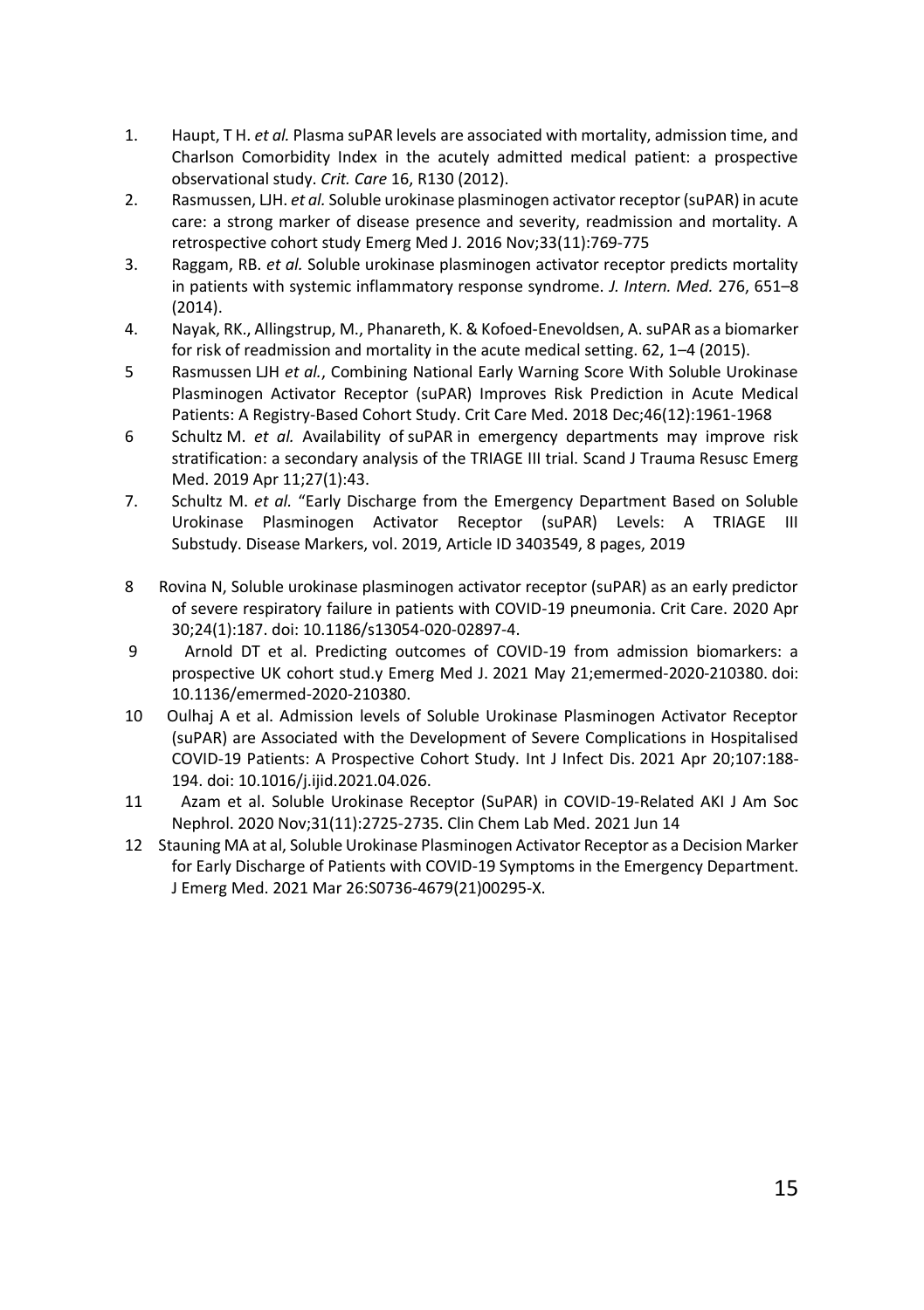# **suPAR in infectious diseases**

The suPAR level is elevated in patients with infectious diseases compared with healthy individuals. An elevated level is associated with:

- Advanced disease
- Poor prognosis

This applies to various infectious diseases, among others:

- $\bullet$  HIV<sup>1-5, 25</sup>
- $\bullet$  Sepsis<sup>6-11</sup>
- $\bullet$  Hepatitis  $B^{12}$
- $\bullet$  Hepatitis  $C^{13-14}$
- $\bullet$  Tuberculosis<sup>15-17</sup>
- Malaria<sup>18-19</sup>
- $\bullet$  Meningitis<sup>21-22</sup>
- Pneumonia<sup>23-24</sup>
- COVID-19

In general, the suPAR level is slightly elevated **in patients with infectious diseases.** In all infectious diseases studied, an elevated suPAR level is associated with a poorer prognosis. In infectious diseases, the diagnostic value of suPAR is weak, but instead, it has a prognostic value.

In patients with **HIV infection,** it was demonstrated that the suPAR level is slightly elevated and increases with the disease stage (WHO criteria). The first study of suPAR in HIV showed that suPAR was at least as strong a prognostic marker of the natural progression of HIV as CD4 and viral load<sup>1</sup> . Antiretroviral therapy (ART) causes a decrease in suPAR of about 17%<sup>2</sup> . However, after 5 years of treatment, the patients**'** suPAR level is still higher than in healthy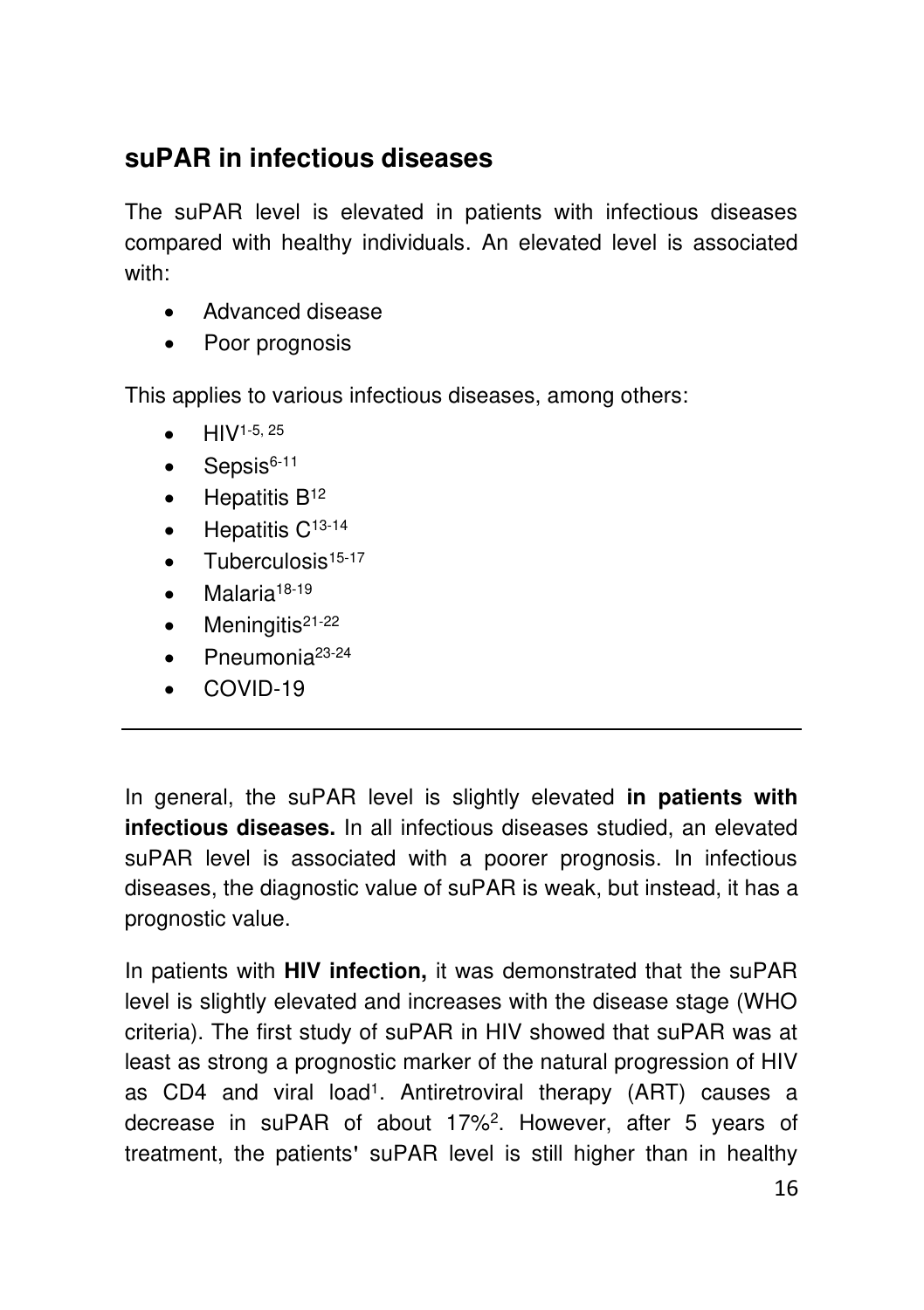controls<sup>2</sup>. Side effects of treatment are associated with higher suPAR levels<sup>3</sup>. In addition to the correlation with virological and immunological effects of the infection, the suPAR level correlates with age, metabolic syndrome, smoking, and low muscle mass<sup>4</sup>. In HIV patients with ARTinduced viral suppression, suPAR is a superior and independent predictor of non-AIDS events comorbidities (e.g. cardiovascular and renal diseases).

In patients with **sepsis**5-7, it has been found that the suPAR level is of some diagnostic value, as it increases with seriousness of sepsis and is frequently above 10 ng/mL in patients with impaired organ function8,9. However, most studies show that CRP and procalcitonin (PCT) are better diagnostic markers of bacterial sepsis, whereas suPAR is the best prognostic marker<sup>6,10</sup>. In a later cohort, it was shown and validated that suPAR combined with the APACHE score can improve the risk stratification of patients with sepsis<sup>11</sup>.

The suPAR level is elevated in **hepatitis B patients** with hepatic fibrosis compared to patients with no or mild fibrosis. Thus, suPAR may be useful for the identification of hepatitis B patients with significant fibrosis<sup>12</sup>.

In **hepatitis C patients,** the suPAR level is elevated, and the level increases with the severity of fibrosis. Because hepatic disease and fibrosis affect the suPAR level, the prognostic value and the reflection of disease severity are probably a result of the liver condition rather than the hepatitis C infection<sup>13</sup>. This is supported by data demonstrating that suPAR is also associated with seriousness and prognosis in patients with non-alcoholic fatty liver disease<sup>14</sup>.

**Active tuberculosis (TB)** causes a substantial increase in suPAR level, typically to about 6-7 ng/mL – the higher, the worse<sup>15,16</sup>. A study from Guinea-Bissau has shown that the suPAR level measured upon initiation of treatment for TB is a prognostic marker of mortality during treatment. Measurement of suPAR after one month of treatment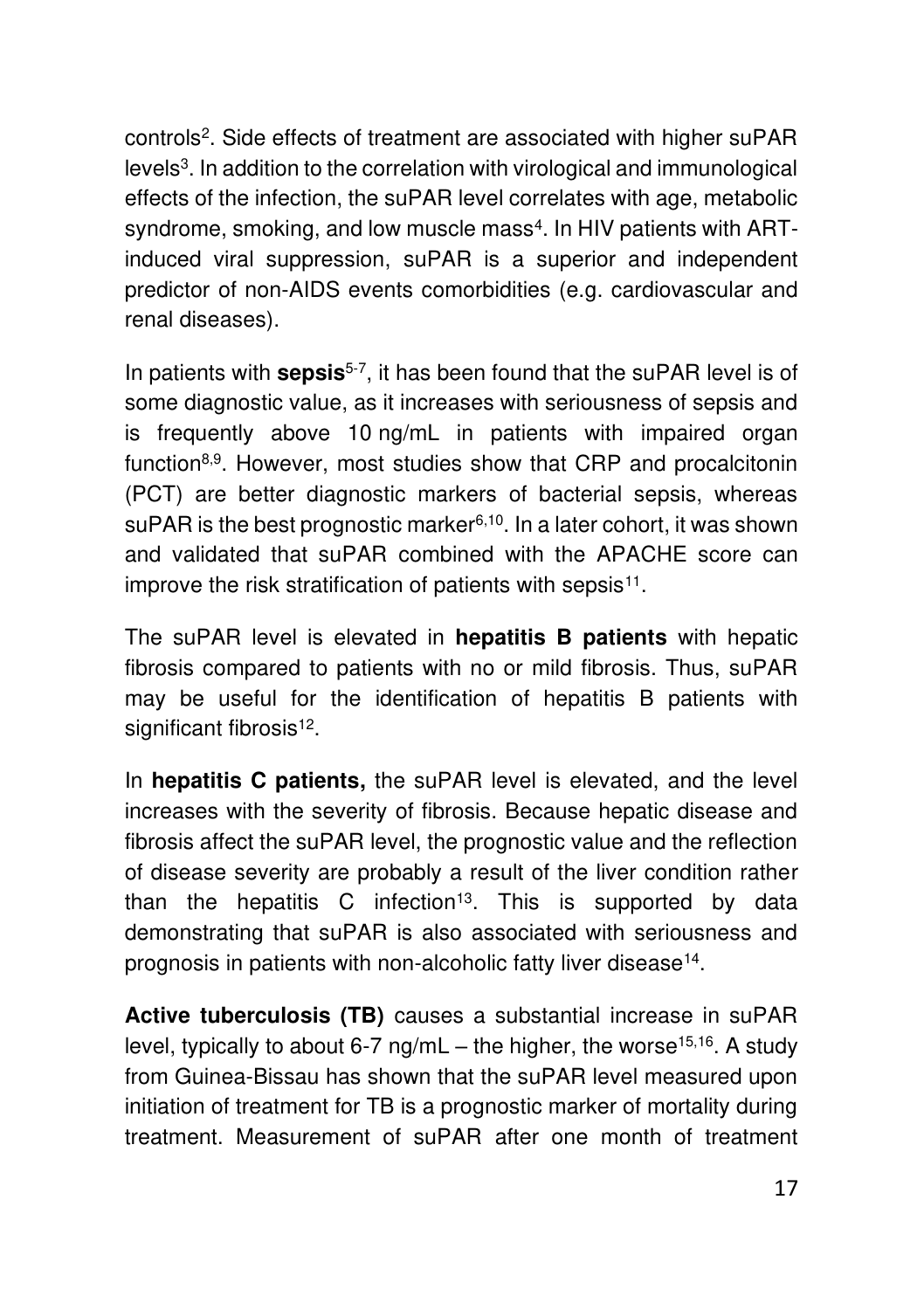demonstrated that the change in suPAR level was also associated with mortality. Patients experiencing no decrease – or even an increase – in suPAR level have a poorer prognosis than patients experiencing a decrease following one month of treatment<sup>17</sup>.

In **malaria**, suPAR has been studied in children, adults, and pregnant women. A doubling of the suPAR level is observed in children, which decreases back to a normal level following 14 days of effective treatment<sup>18</sup>. In adult patients with malaria and acute renal damage, suPAR was associated with the severity of the renal damage and was higher in patients who subsequently needed dialysis<sup>19</sup>. In pregnant women infected with malaria, an elevated suPAR level is associated with a low birth weight of the baby<sup>20</sup>.

An elevated suPAR level in the cerebrospinal fluid (CSF) in children and adults with **meningitis** is associated with increased mortality<sup>21,22</sup>.

In children with **pneumonia**, suPAR is associated with the severity of the infection and length of hospital stay<sup>23</sup>. In adults with sepsis and ventilator-associated pneumonia, the suPAR level is strongly and independently associated with a negative prognosis $^{24}$ .

In **COVID-19**, an early elevation of suPAR, e.g. in patients that present with symptoms of SARS-CoV-2 infection in the Emergency Department, is associated with increased risk of severe COVID-19 development. Including respiratory failure, acute kidney injury, and mortality26-29. Clinical relevant cut-offs have been identified with a suPAR below 4 ng/ml indicating low risk of adverse outcomes and a suPAR above 6 ng/ml for high risk of negative outcome such as severe respiratory failure<sup>26-29, Altintas et al., submitted.</sup>

An open-label randomised clinical trial (CORIMUNO-ANA-1) investigated the efficacy of Anakinra in addition to usual care for patients in hospital with COVID-1930. The study population consisted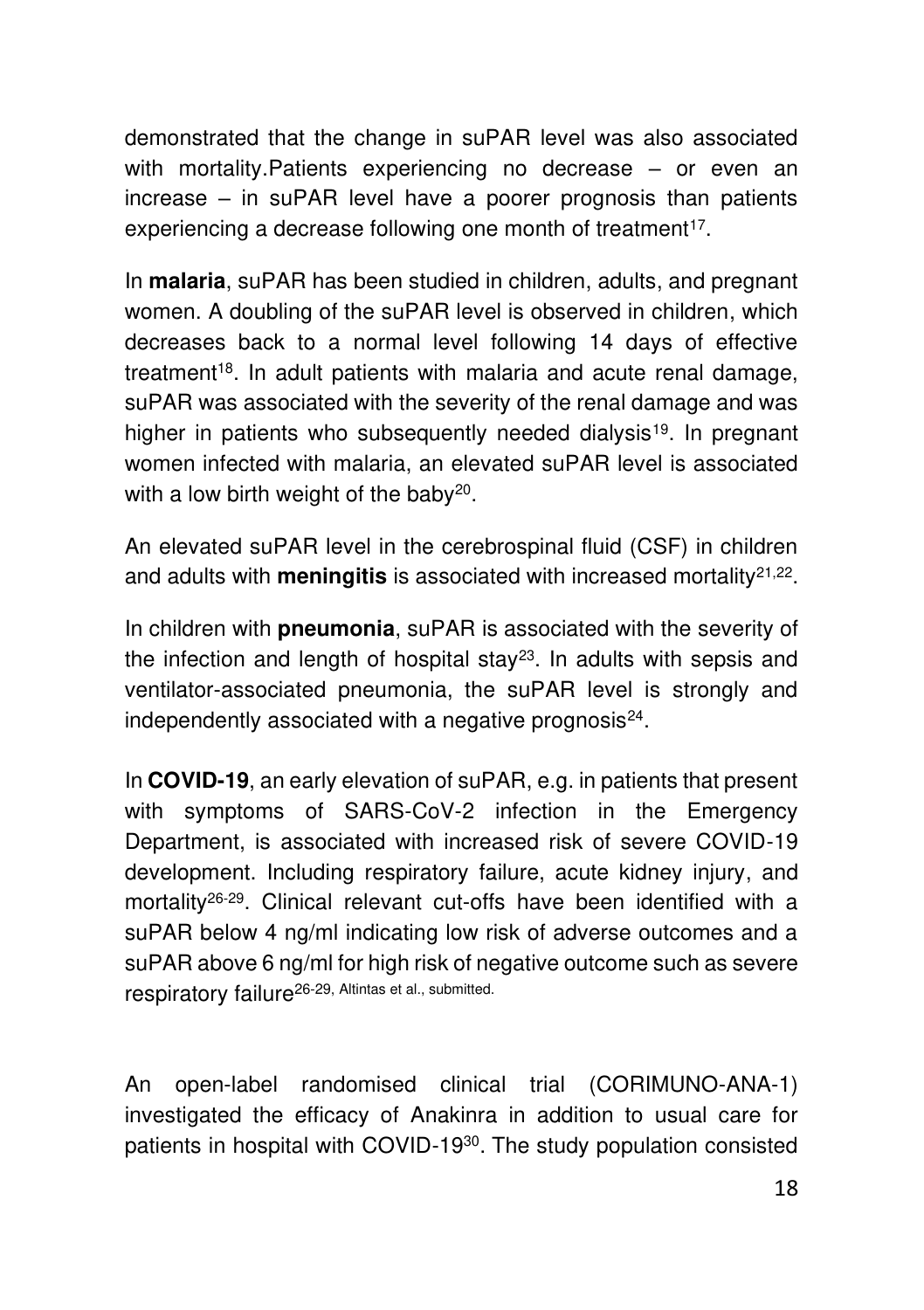of patients with a mild-to-moderate disease requiring low-flow supplemental oxygen, patients receiving further respiratory support were excluded. Notably, enrolment criteria did not include hyper inflammation .A CRP concentration of 25 mg/L or higher was required. However this threshold is not indicative of hyperinflammation, which is usually defined as greater than 100 mg/L.

Anakinra was administered intravenously at a dose of 400 mg per day for the first 3 days, followed by gradual tapering for 2 days before discontinuation. Corticosteroids were not an essential and standardised treatment in the usual care group, with administration instead being at physician discretion.

The study was stopped early by recommendation of the data safety monitoring board for futility on the basis of an interim analysis of the first 102 patients, after 116 patients had been randomly assigned to treatment (59 to the anakinra group and 57 to the usual care group), because no significant difference was found between the groups regarding the primary outcomes of 4-day improvement, 14-day ventilation requirement or mortality.

The main finding of this study was that treatment with Anakinra did not improve clinical outcomes in patients with mild-to-moderate COVID-19. In an accompanying editorial $31$ , the authors state that "as the field of IL-1 inhibition in COVID-19 moves forward, key questions still need addressing. The main challenge is to identify patients who might most benefit from treatment, either through correct timing of administration or through molecular taxonomy of individual inflammatory responses. Because IL-1α and IL-β are notoriously hard to measure in circulation, clinically useful biomarkers for patient selection include C-reactive protein, IL-6, ferritin (all proxies for IL-1 bioactivity),and the soluble urokinase plasminogen activator receptor"30-31 .

There are increasing data showing that suPAR is an early and strong indicator of COVID-19 progression. suPAR is strongly linked to early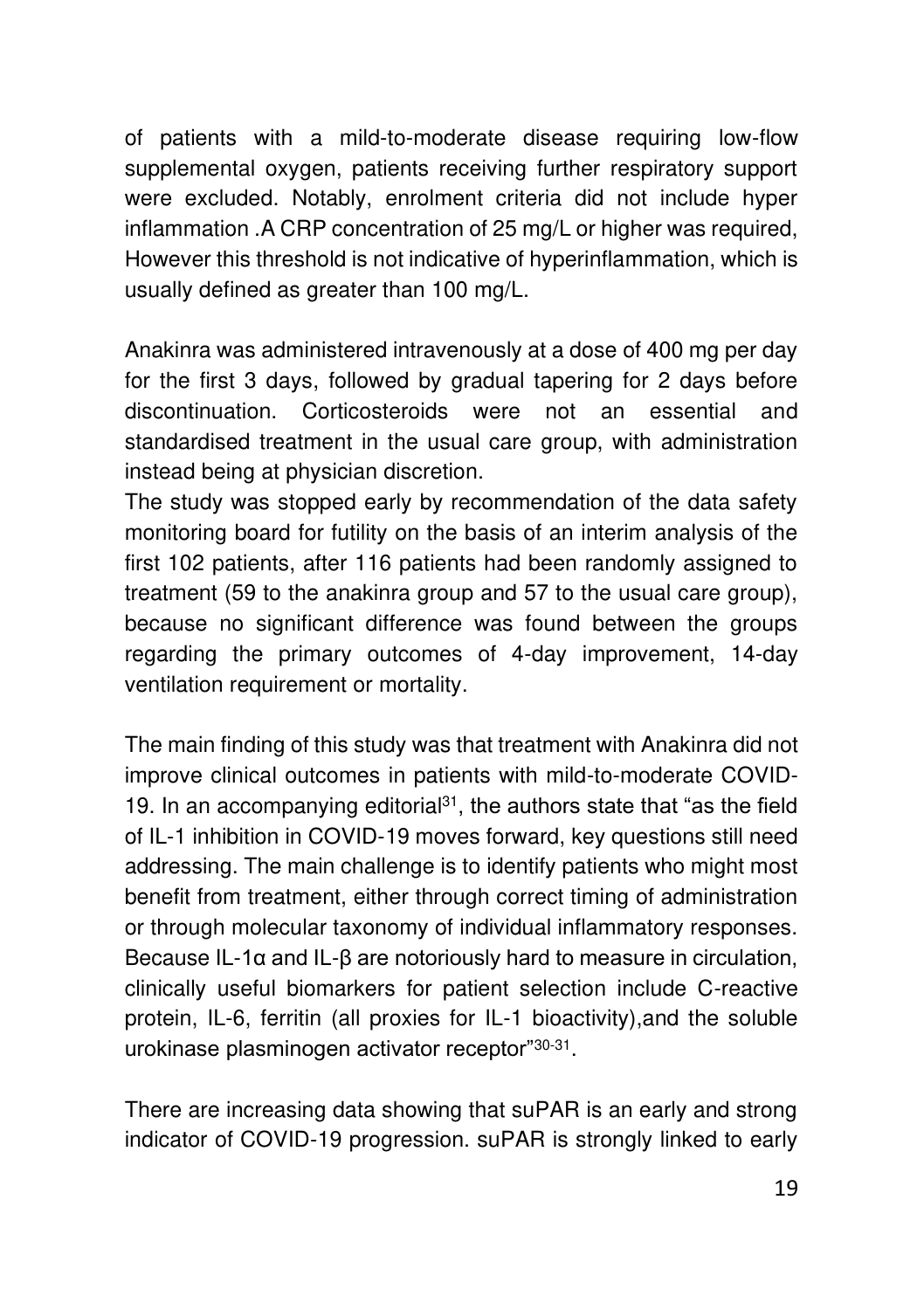innate immune activation, resulting in IL-1beta production, increasing the suPAR level. An early suPAR level of above 6 ng/mL indicates an immune activation on the road to hyperinflammation resulting in a dysfunctional and dysregulated immune system. This early triggering of immune activation is supported by laboratory findings<sup>32</sup>. In the "International Collaboration on Inflammation in COVID-19 (ISIC), the predictive role of biomarkers was tested across countries (USA, Greece, Denmark, and Germany), including 959 COVID-19 patients measured within 48-hours after presented at the Emergency Department. The study included the most promising biomarkers reported: CRP, Ferritin, Procalcitonin, D-dimer, IL-6, Lactate dehydrogenase (LDH), and suPAR<sup>33</sup>. In May 2021, the data presented at the AAC conference showed that the Area Under the Curve (AUC) for predicting the combined COVID-19 outcome (severe respiratory failure, dialysis, mortality) were as follows: suPAR had the highest AUC of 0.80 (95%CI[0.75-0.83]), followed by procalcitonin (0.75, 95%CI[0.71-0.78]), LDH (0.71, 95%CI[0.68-0.75]), and IL-6 (0.67, 95%CI[0.62-0.72])<sup>33</sup>. That suPAR is the single strongest biomarker of COVID-19 progressing, even stronger than clinical scores was supported by an English study<sup>27</sup>.

As a suPAR above 6 ng/mL is associated with a high risk of a negative outcome in COVID-19, suPAR may be the ideal candidate for early intervention and inhibiting the progression to hyper inflammation. The use of suPAR above 6 ng/mL will *exclude* patients with low suPAR levels with a good systemic immune response who may experience adverse or detrimental effects of immune intervention and *include* patients with elevated suPAR for whom intervention of hyper inflammation may be beneficial.

Indeed, this was the idea behind the SAVE<sup>34</sup> and SAVE MORE<sup>35</sup> studies. SAVE was an open-label suPAR guided Anakinra trial using a suPAR level above 6 ng/mL as inclusion criteria and compared the effect of Anakinra to comparators (COVID-19 patients matched for sex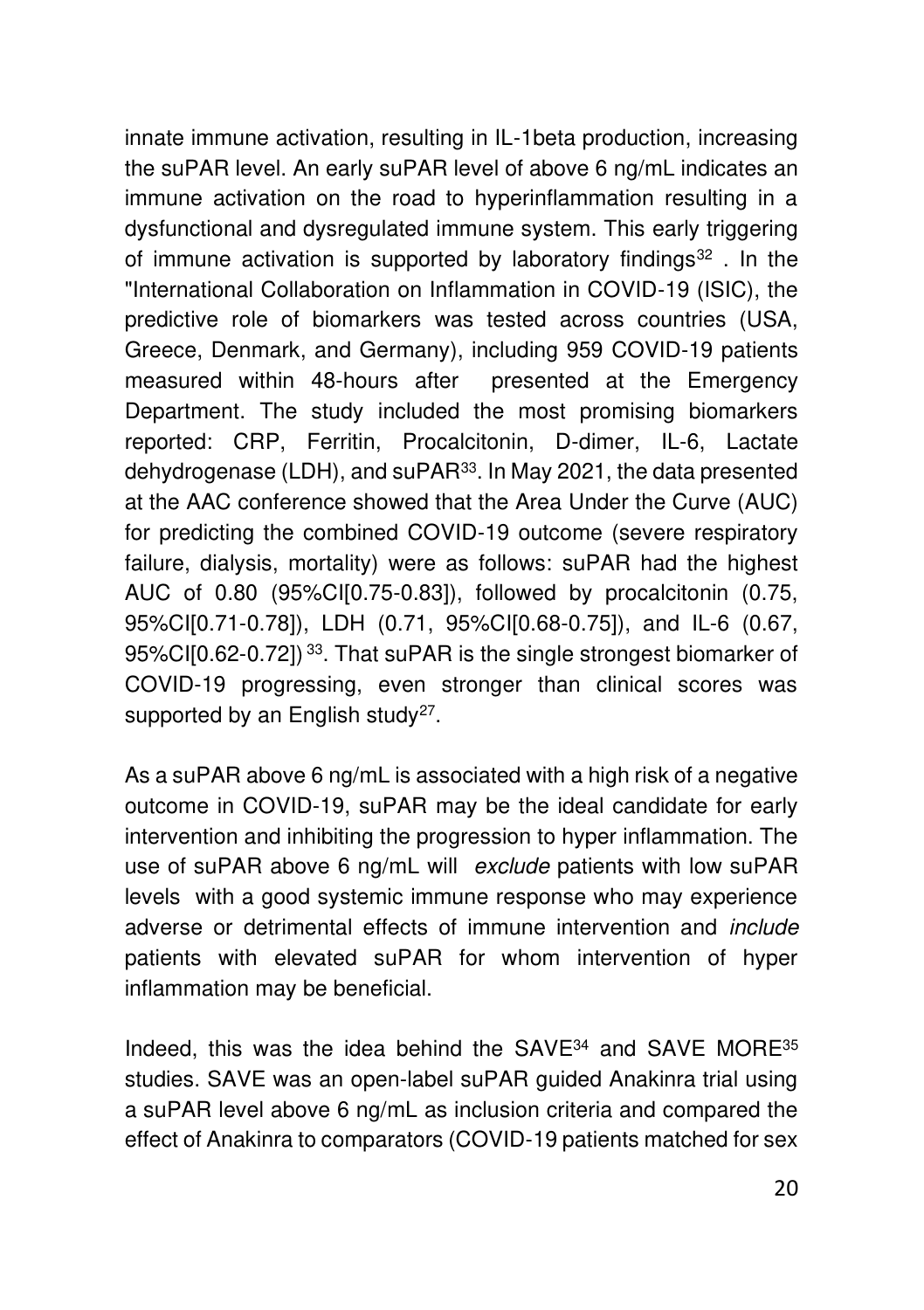and age with suPAR above 6 ng/ml) on top of standard of care (SoC) (most patients received Remdesivir and dexamethasone). The study showed a highly significant improvement in prognosis in those who received the Anakinra treatment. The SAVE MORE followed the same idea but was a double-blinded randomised controlled study including 37 hospitals in Italy and Greece. The SAVE MORE study showed a significant reduction in progression of almost 3-fold in those who received Anakinra (WHO 10-point COVID progression scale). The study screened 1060 COVID-patients early in infection (ICU patient was exclusion criteria), of whom 606 (57%) had suPAR above 6 ng/mL<sup>35</sup> .

Regarding respiratory failure, 31.7% in the SoC and placebo arm developed respiratory failure versus 20.7% in the SoC and Anakinra arm. However, it should be noted that among the patients who had suPAR level *below* 6 ng/mL (N=454), only 2,8% developed respiratory failure (personal communication Evangelos J. Giamarellos-Bourboulis). This further substantiates the idea behind the trial that suPAR can identify those who may have a positive effect of Anakinra.

In conclusion, suPAR is an early and strong predictor of COVID-19 disease progression. Treating COVID-19 patients with suPAR above 6 ng/mL with IL-1 receptor antagonist Anakinra significantly reduces risk of progression to severe disease by almost 3-fold.

 <sup>1.</sup> Sidenius N, Sier CF, Ullum H et al. Serum level of soluble urokinase-type plasminogen activator receptor is a strong and independent predictor of survival in human immunodeficiency virus infection. Blood 2000;96(13):4091-4095.

 <sup>2.</sup> Ostrowski SR, Katzenstein TL, Pedersen M et al. Plasma levels of intact and cleaved urokinase receptor decrease in HIV-1-infected patients initiating highly active antiretroviral therapy. Scand J Immunol 2006;63(6):478-486.

 <sup>3.</sup> Andersen O, Eugen-Olsen J, Kofoed K, Iversen J, Haugaard SB. Soluble urokinase plasminogen activator receptor is a marker of dysmetabolism in HIV-infected patients receiving highly active antiretroviral therapy. J Med Virol 2008;80(2):209-216.

 <sup>4.</sup> Langkilde A, Petersen J, Klausen HH, Henriksen JH, Eugen-Olsen J, Andersen O. Inflammation in HIV-infected patients: impact of HIV, lifestyle, body composition, and demography - a cross sectional cohort study. PLoS One 2012;7(12):e51698.

 <sup>5.</sup> [Hoenigl M](https://www.ncbi.nlm.nih.gov/pubmed/?term=Hoenigl%20M%5BAuthor%5D&cauthor=true&cauthor_uid=30418519) et al and th[e ACTG NWCS 411 study team.](https://www.ncbi.nlm.nih.gov/pubmed/?term=ACTG%20NWCS%20411%20study%20team%5BCorporate%20Author%5D) Soluble Urokinase Plasminogen Activator Receptor (suPAR) is predictive of Non-AIDS Events during Antiretroviral Therapymediated Viral Suppression[. Clin Infect Dis. 2](https://www.ncbi.nlm.nih.gov/pubmed/30418519)018 ciy966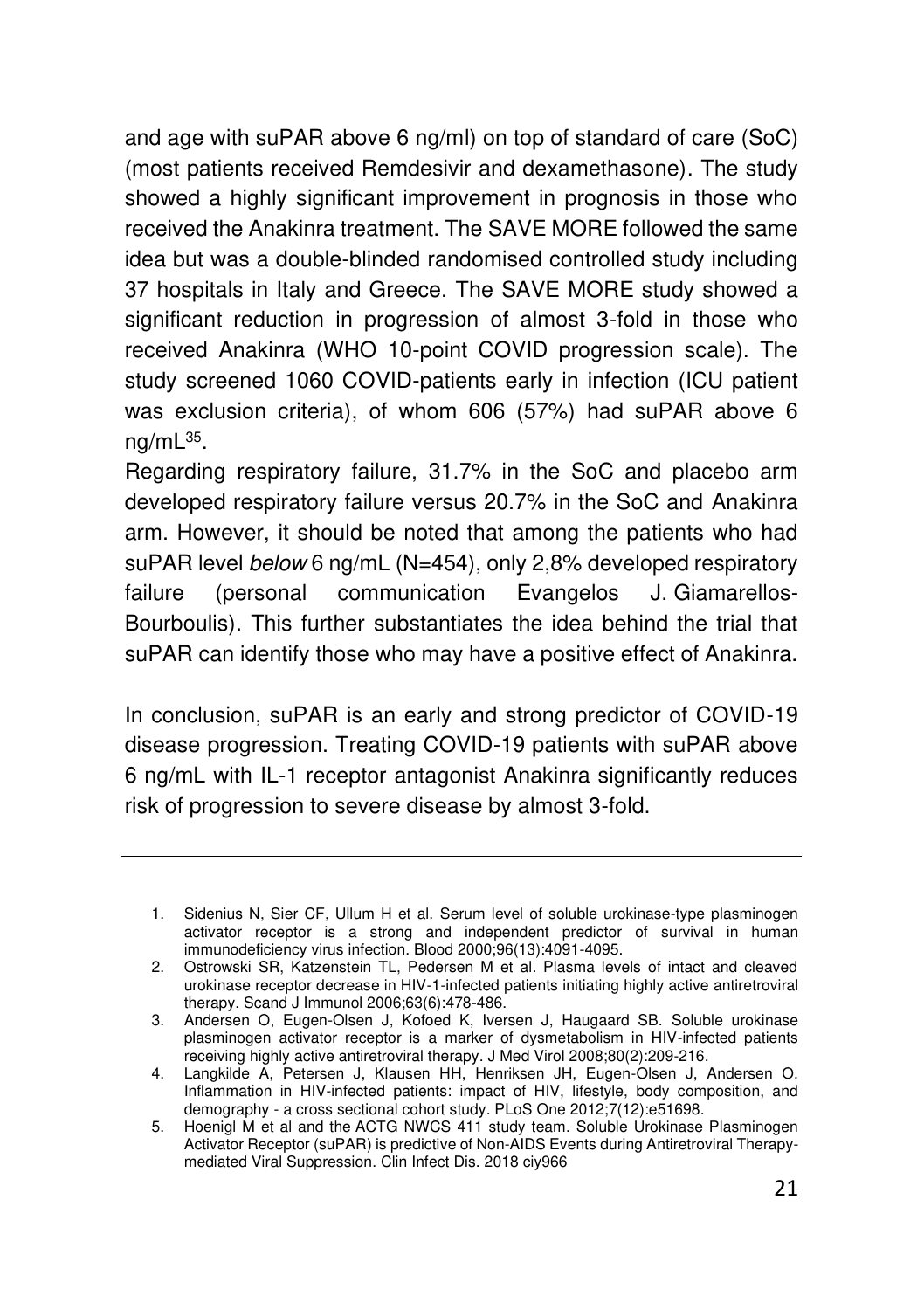- 6. Donadello K, Scolletta S, Covajes C, Vincent JL. suPAR as a prognostic biomarker in sepsis. BMC Med 2012;10:2. doi: 10.1186/1741-7015-10-2.:2-10.
- 7. Donadello K, Scolletta S, Taccone FS et al. Soluble urokinase-type plasminogen activator receptor as a prognostic biomarker in critically ill patients. J Crit Care 2014;29(1):144-149.
- 8. Koch A, Voigt S, Kruschinski C et al. Circulating soluble urokinase plasminogen activator receptor is stably elevated during the first week of treatment in the intensive care unit and predicts mortality in critically ill patients. Crit Care 2011;15(1):R63.
- 9. Suberviola B, Castellanos-Ortega A, Ruiz RA, Lopez-Hoyos M, Santibanez M. Hospital mortality prognostication in sepsis using the new biomarkers suPAR and proADM in a single determination on ICU admission. Intensive Care Med 2013;39(11):1945-1952.
- 10. Giamarellos-Bourboulis EJ, Georgitsi M. Host response biomarker in sepsis: suPAR detection. Methods Mol Biol 2015;1237:241-6. doi: 10.1007/978-1-4939-1776-1\_18.:241- 246.
- 11. Giamarellos-Bourboulis EJ, Norrby-Teglund A, Mylona V et al. Risk assessment in sepsis: a new prognostication rule by APACHE II score and serum soluble urokinase plasminogen activator receptor. Crit Care 2012;16(4):R149.
- 12. Sevgi DY, Bayraktar B, Gunduz A et al. Serum soluble urokinase-type plasminogen activator receptor and interferon-gamma-induced protein 10 levels correlate with significant fibrosis in chronic hepatitis B. Wien Klin Wochenschr 2015.
- 13. Berres ML, Schlosser B, Berg T, Trautwein C, Wasmuth HE. Soluble urokinase plasminogen activator receptor is associated with progressive liver fibrosis in hepatitis C infection. J Clin Gastroenterol 2012;46(4):334-338.
- 14. Sjowall C, Martinsson K, Cardell K, Ekstedt M, Kechagias S. Soluble urokinase plasminogen activator receptor levels are associated with severity of fibrosis in nonalcoholic fatty liver disease. Transl Res 2015;165(6):658-666.
- 15. Eugen-Olsen J, Gustafson P, Sidenius N et al. The serum level of soluble urokinase receptor is elevated in tuberculosis patients and predicts mortality during treatment: a community study from Guinea-Bissau. Int J Tuberc Lung Dis 2002;6(8):686-692.
- 16. Rabna P, Andersen A, Wejse C et al. High mortality risk among individuals assumed to be TB-negative can be predicted using a simple test. Trop Med Int Health 2009;14(9):986-994.
- 17. Rabna P, Andersen A, Wejse C et al. Utility of the plasma level of suPAR in monitoring risk of mortality during TB treatment. PLoS One 2012;7(8):e43933.
- 18. Perch M, Kofoed P, Fischer TK et al. Serum levels of soluble urokinase plasminogen activator receptor is associated with parasitemia in children with acute Plasmodium falciparum malaria infection. Parasite Immunol 2004;26(5):207-211.
- 19. Plewes K, Royakkers AA, Hanson J et al. Correlation of biomarkers for parasite burden and immune activation with acute kidney injury in severe falciparum malaria. Malar J 2014;13:91. doi: 10.1186/1475-2875-13-91.:91-13.
- 20. Ostrowski SR, Ullum H, Goka BQ et al. Plasma concentrations of soluble urokinase-type plasminogen activator receptor are increased in patients with malaria and are associated with a poor clinical or a fatal outcome. J Infect Dis 2005;191(8):1331-1341.
- 21. Tzanakaki G, Paparoupa M, Kyprianou M, Barbouni A, Eugen-Olsen J, Kourea-Kremastinou J. Elevated soluble urokinase receptor values in CSF, age and bacterial meningitis infection are independent and additive risk factors of fatal outcome. Eur J Clin Microbiol Infect Dis 2012;31(6):1157-1162.
- 22. Ostergaard C, Benfield T, Lundgren JD, Eugen-Olsen J. Soluble urokinase receptor is elevated in cerebrospinal fluid from patients with purulent meningitis and is associated with fatal outcome. Scand J Infect Dis 2004;36(1):14-19.
- 23. Wrotek A, Jackowska T. The role of the soluble urokinase plasminogen activator (suPAR) in children with pneumonia. Respir Physiol Neurobiol 2015;209:120-3. doi: 10.1016/j.resp.2014.12.018. Epub;%2015 Jan 17.:120-123.
- 24. Savva A, Raftogiannis M, Baziaka F et al. Soluble urokinase plasminogen activator receptor (suPAR) for assessment of disease severity in ventilator-associated pneumonia and sepsis. J Infect 2011;63(5):344-350.
- 25. Oliveira I, Andersen A, Furtado A et al. Assessment of simple risk markers for early mortality among HIV-infected patients in Guinea-Bissau: a cohort study. BMJ Open 2012;2(6):e001587.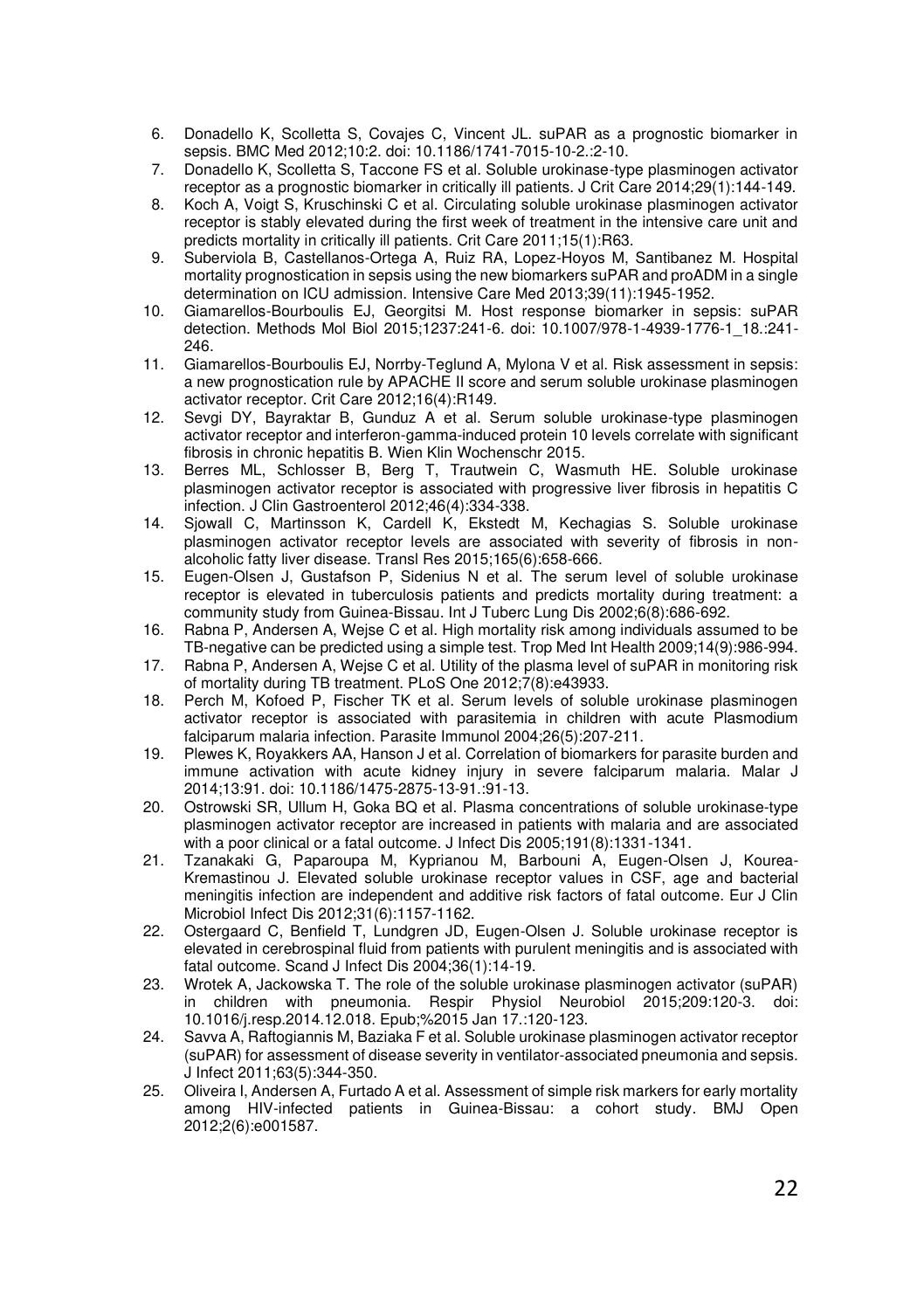26 Rovina N, Soluble urokinase plasminogen activator receptor (suPAR) as an early predictor of severe respiratory failure in patients with COVID-19 pneumonia. Crit Care. 2020 Apr 30;24(1):187. doi: 10.1186/s13054-020-02897-4.

 27 Arnold DT et al. Predicting outcomes of COVID-19 from admission biomarkers: a prospective UK cohort study. Emerg Med J. 2021 May 21;emermed-2020-210380. doi: 10.1136/emermed-2020-210380.

- 28 Oulhaj A et al. Admission levels of Soluble Urokinase Plasminogen Activator Receptor (suPAR) are Associated with the Development of Severe Complications in Hospitalised COVID-19 Patients: A Prospective Cohort Study. Int J Infect Dis. 2021 Apr 20;107:188-194. doi: 10.1016/j.ijid.2021.04.026.
- 29 Azam et al. Soluble Urokinase Receptor (SuPAR) in COVID-19-Related AKI J Am Soc Nephrol. 2020 Nov;31(11):2725-2735.
- 30 The CORIMUNO-19 Collaborative group Effect of anakinra versus usual care in adults in hospital with COVID-19 and mild-to-moderate pneumonia: a randomised controlled trial. Lancet Respir Med. 2021 doi: 10.1016/S2213-2600(20)30556-7
- 31 Cacalli G and Dagna L, The right place for IL-1 inhibition in COVID-19. Lancet Respir Med. Vol 9/3, p223-224
- 32 Renieris G et al, IL-1 Mediates Tissue Specific Inflammation and Severe Respiratory Failure<br>In Covid-19: Clinical And Experimental Evidence. In Covid-19: Clinical And Experimental Evidence. medRxiv 2021.04.09.21255190; doi: https://doi.org/10.1101/2021.04.09.21255190

 33 Meloche C et al, Biomarkers of Inflammation and Outcomes of Patients sHospitalised for Covid-19: The International Study of Inflammation in Covid-19. Journal of the American College of Cardiology [77/18, Supplement 1](https://www.sciencedirect.com/science/journal/07351097/77/18/supp/S1), 11 May 2021, Page 3030

- 34 [Kyriazopoulou E](https://pubmed.ncbi.nlm.nih.gov/?sort=date&term=Kyriazopoulou+E&cauthor_id=33682678) et al, An open label trial of anakinra to prevent respiratory failure in COVID-19. Elife 2021 Mar 8;10:e66125. doi: 10.7554/eLife.66125.
- 35 Kyriazopoulou E et al Early Anakinra Treatment for COVID-19 Guided by Urokinase Plasminogen **receptor** receptor

redRxiv 2021.05.16.21257283; doi: https://doi.org/10.1101/2021.05.16.21257283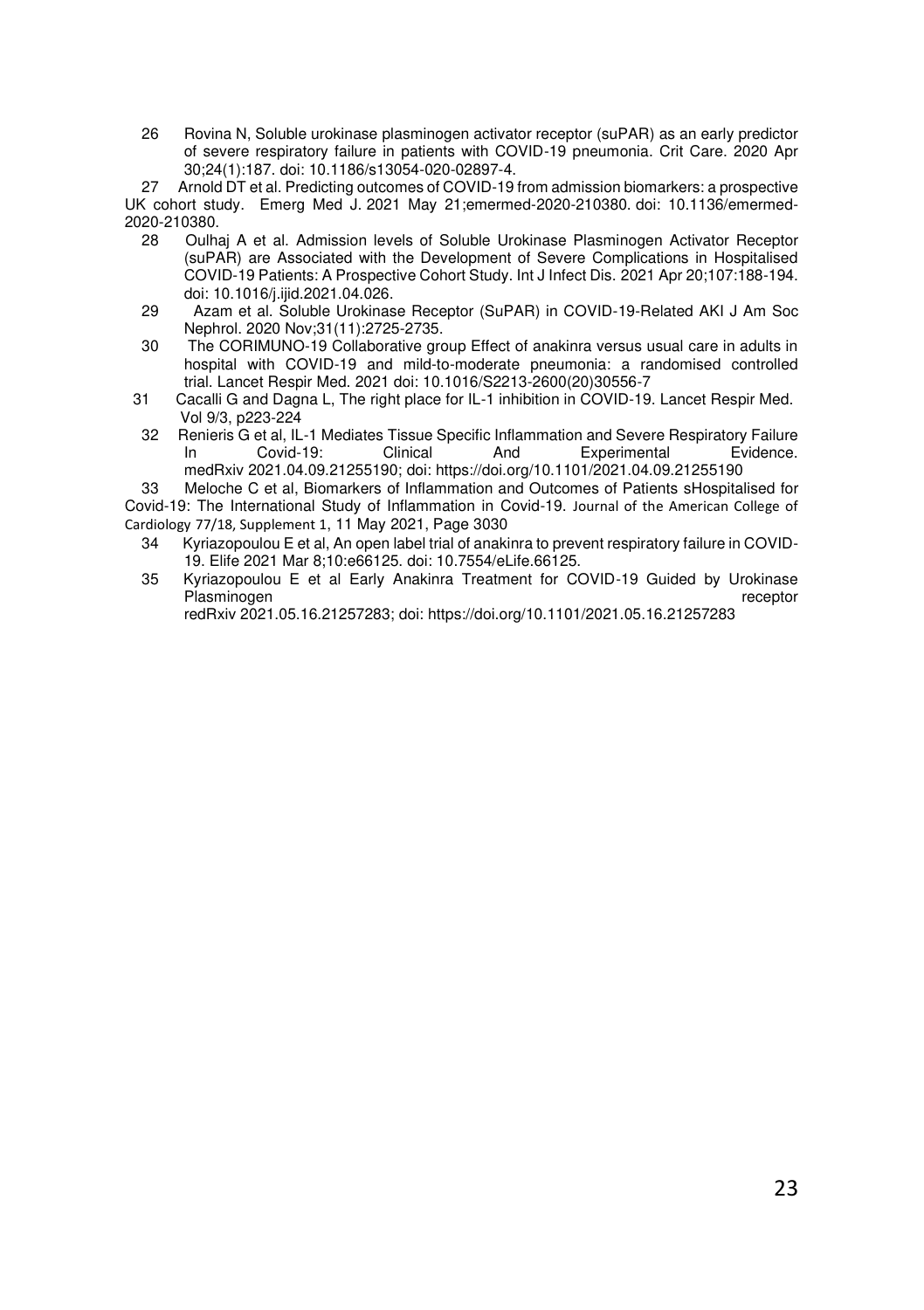# **suPAR in cancer**

The suPAR level is elevated in cancer patients compared to healthy individuals, and a high suPAR level is associated with:

- Advanced disease
- High TNM stage
- Aggressive and invasive tumor growth
- Metastatic disease
- Poor prognosis

This applies to various types of cancer, among others:

- Acute leukemia<sup>1</sup>
- Colorectal cancer $2-4$
- Hepatic cancer<sup>5</sup>
- Cervical cancer<sup>6</sup>
- Lung cancer (small cell and non-small cell) $<sup>7</sup>$ </sup>
- $\bullet$  Lymphomas<sup>8</sup>
- $\bullet$  Ovarian cancer<sup>9</sup>
- Pancreatic cancer<sup>10</sup>
- $\bullet$  Prostate cancer<sup>11</sup>
- Esophageal cancer<sup>3</sup>
- Gastric cancer<sup>3,12</sup>

Thus, various cancers cause an elevated plasma suPAR level. The more severe, and advanced disease, the higher the suPAR level. suPAR is therefore also a prognostic marker in cancer patients reflecting mortality. Cancer patients with a low suPAR level have a better chance of progression-free survival.

### **An elevated suPAR level is associated with an increased risk of lung cancer and other cancers in the general population**. Among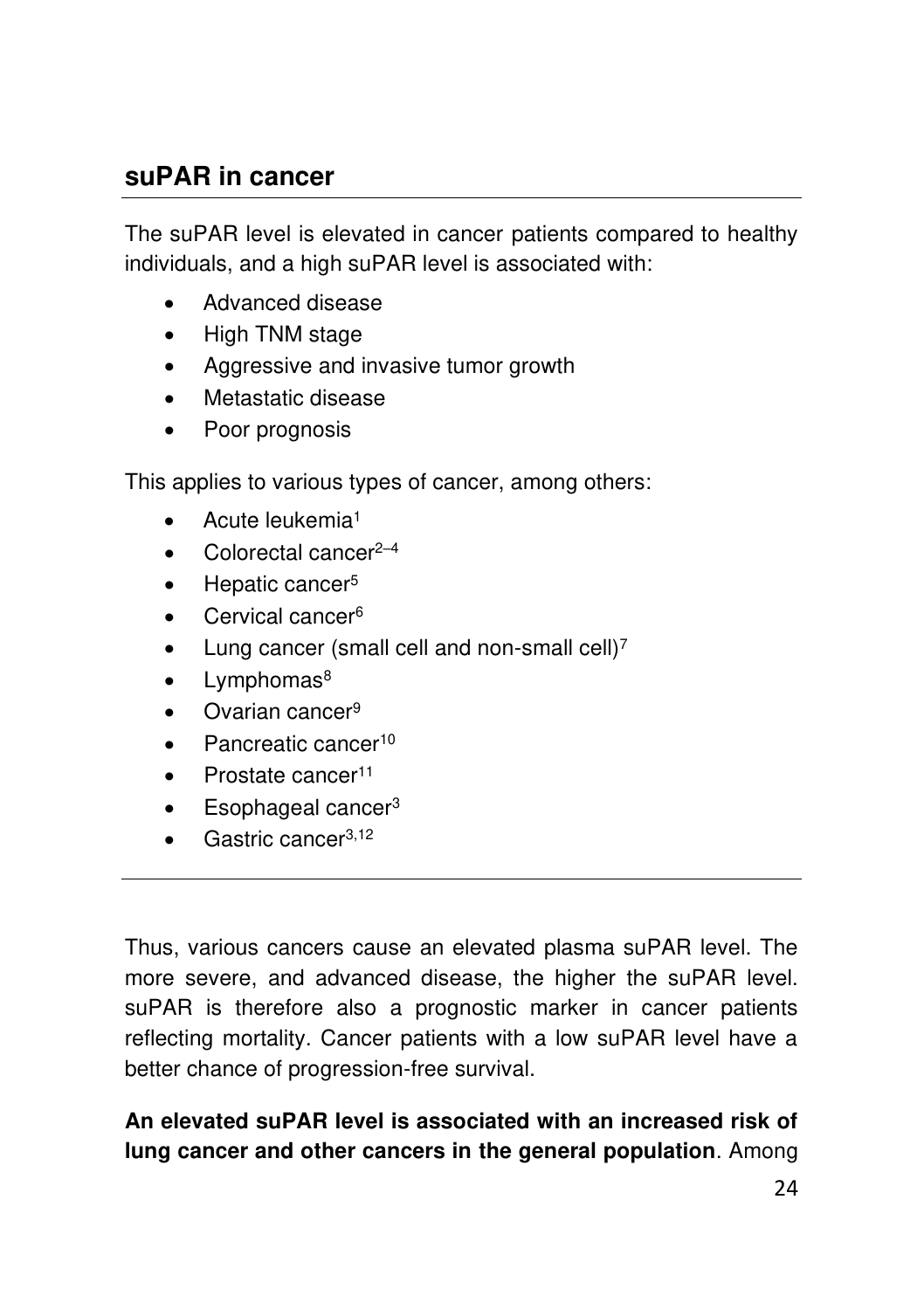smokers, the risk of lung cancer is also higher in individuals with an elevated suPAR level compared to those with lower suPAR levels<sup>13</sup>.

In **prostate cancer** patients, the suPAR level is higher than in patients with benign prostatic hyperplasia<sup>11</sup>.

In **neurologic patients** with paraneoplastic cerebellar syndromes or carcinomatous meningitis, the suPAR level is also elevated in plasma and cerebrospinal fluid<sup>14</sup> .

In patients with **gastrointestinal cancers**, the suPAR level is higher in patients with esophageal cancer than patients with colorectal cancer<sup>3</sup> .

#### **suPAR in relation to cancer diagnostics and other biomarkers**

 An elevated suPAR level has proved to be an early predictor of future development of hepatocellular carcinoma in patients with liver diseases. The suPAR level may be elevated as early as 1-7 years before the appearance of imaging signs of hepatic cancer. In this study, suPAR was statistically stronger than alpha-fetoprotein<sup>5</sup>.

In patients with **ovarian tumors**, a combination of suPAR and CA-125 can discriminate benign tumors from malignant tumors (AUC 0.94; 95% CI 0.90-0.98)<sup>9</sup> .

#### **suPAR in cancer treatment**

In patients with resectable **colorectal cancer**, the suPAR level is lower than in patients with unresectable disease receiving palliative treatment<sup>3,4</sup>. Furthermore, suPAR might help guide preoperative treatment decisions regarding patients' outcomes and identify patients particularly susceptible to acute kidney injury<sup>16</sup>.

In women with **cervical cancer**, the suPAR level decreases significantly following surgery<sup>6</sup>.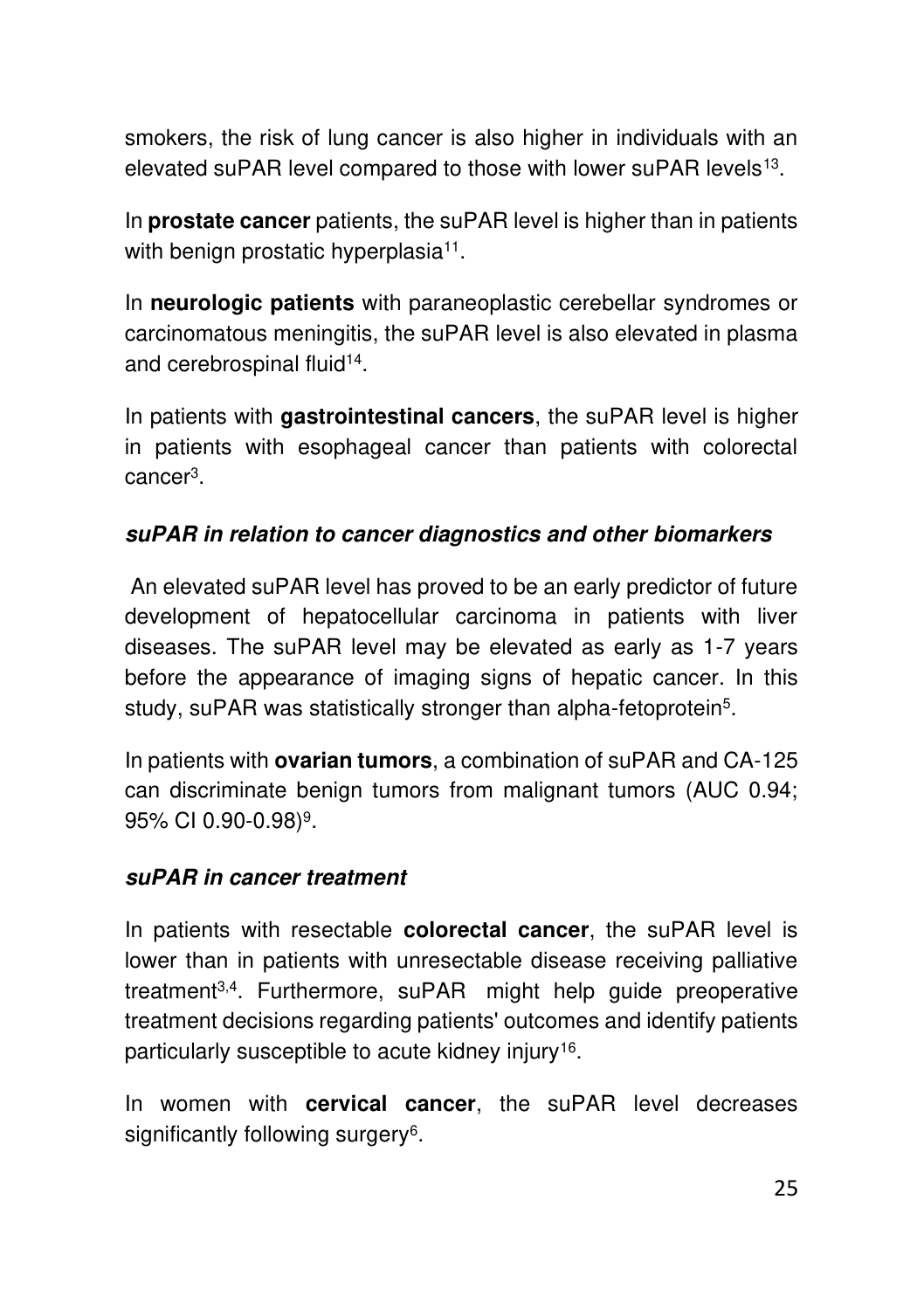In patients with **acute leukemia**, the suPAR plasma level correlates with the number of circulating tumor cells. Following treatment with chemotherapy, the suPAR level decreases to a normal level in parallel with a reduction in the number of tumor cells<sup>1</sup>.

In patients without known cancer but with nonspecific severe symptoms and signs of cancer referred to a diagnostic outpatient clinic for an accelerated cancer diagnostic program, elevated suPAR levels were significantly associated with newly diagnosed cancer during follow-up<sup>15</sup>. Thus, a high suPAR level is associated with an increased risk of finding cancerpatients<sup>15</sup>. In cancer patients, elevated suPAR is associated with a poor prognosis and a shorter survival4,10–<sup>12</sup> .

- 1. Mustjoki, S., Sidenius, N. & Sier, C. F. M. Soluble Urokinase Receptor Levels Correlate with Number of Circulating Tumor Cells in Acute Myeloid Leukemia and Decrease Rapidly during Chemotherapy Soluble Urokinase Receptor Levels Correlate with Number of Circulating Tumor Cells in Acute Myeloid Leuke. 7126–7132 (2000).
- 2. Lomholt, a F., Høyer-Hansen, G., Nielsen, H. J. & Christensen, I. J. Intact and cleaved forms of the urokinase receptor enhance discrimination of cancer from non-malignant conditions in patients presenting with symptoms related to colorectal cancer. *Br. J. Cancer* 101, 992–7 (2009).
- 3. Usnarska-Zubkiewicz, L., Strutyńska-Karpińska, M., Zubkiewicz-Kucharska, A., Zarębski, P. & Grabowski, K. Soluble Urokinase-Type Plasminogen Activator Receptor and Ferritin Concentration in Patients with Advanced Alimentary Tract Carcinoma. Relationship to Localisation, Surgical Treatment and the Stage of the Disease - Preliminary Report. *Adv. Clin. Exp. Med.* 23, 959–967 (2014).
- 4. Tarpgaard, L. S. *et al.* Intact and cleaved plasma soluble urokinase receptor in patients with metastatic colorectal cancer treated with oxaliplatin with or without cetuximab. *Int. J. Cancer* 1, n/a–n/a (2015).
- 5. Chounta, A. *et al.* Serum soluble urokinase plasminogen activator receptor as a screening test for the early diagnosis of hepatocellular carcinoma. *Liver Int.* 35, 601–607 (2015).
- 6. Jing, J. *et al.* Evaluating the value of uPAR of serum and tissue on patients with cervical cancer. *J. Clin. Lab. Anal.* 26, 16–21 (2012).
- 7. Cobos, E., Jumper, C. & Lox, C. Pretreatment Determination of the Serum Urokinase Plasminogen Activator and its Soluble Receptor in Advanced Small-Cell Lung Cancer or Non-Small-Cell Lung Cancer. *Clin. Appl. Thromb.* 9, 241–246 (2003).
- 8. Rubio-Jurado, B. *et al.* Circulating Levels of Urokinase-Type Plasminogen Activator Receptor and D-Dimer in Patients With Hematological Malignancies. *Clin. Lymphoma Myeloma Leuk.* 15, 621–626 (2015).
- 9. Henic, E., Borgfeldt, C., Christensen, I. J., Casslén, B. & Høyer-Hansen, G. Cleaved forms of the urokinase plasminogen activator receptor in plasma have diagnostic potential and predict postoperative survival in patients with ovarian cancer. *Clin. Cancer Res.* 14, 5785–93 (2008).
- 10. Sorio, C. *et al.* Elevated urinary levels of urokinase-type plasminogen activator receptor (uPAR) in pancreatic ductal adenocarcinoma identify a clinically high-risk group. *BMC Cancer* 11, 448 (2011).
- 11. Miyake, H. *et al.* Elevation of serum levels of urokinase-type plasminogen activator and its receptor is associated with disease progression and prognosis in patients with prostate cancer. *Prostate* 39, 123–9 (1999).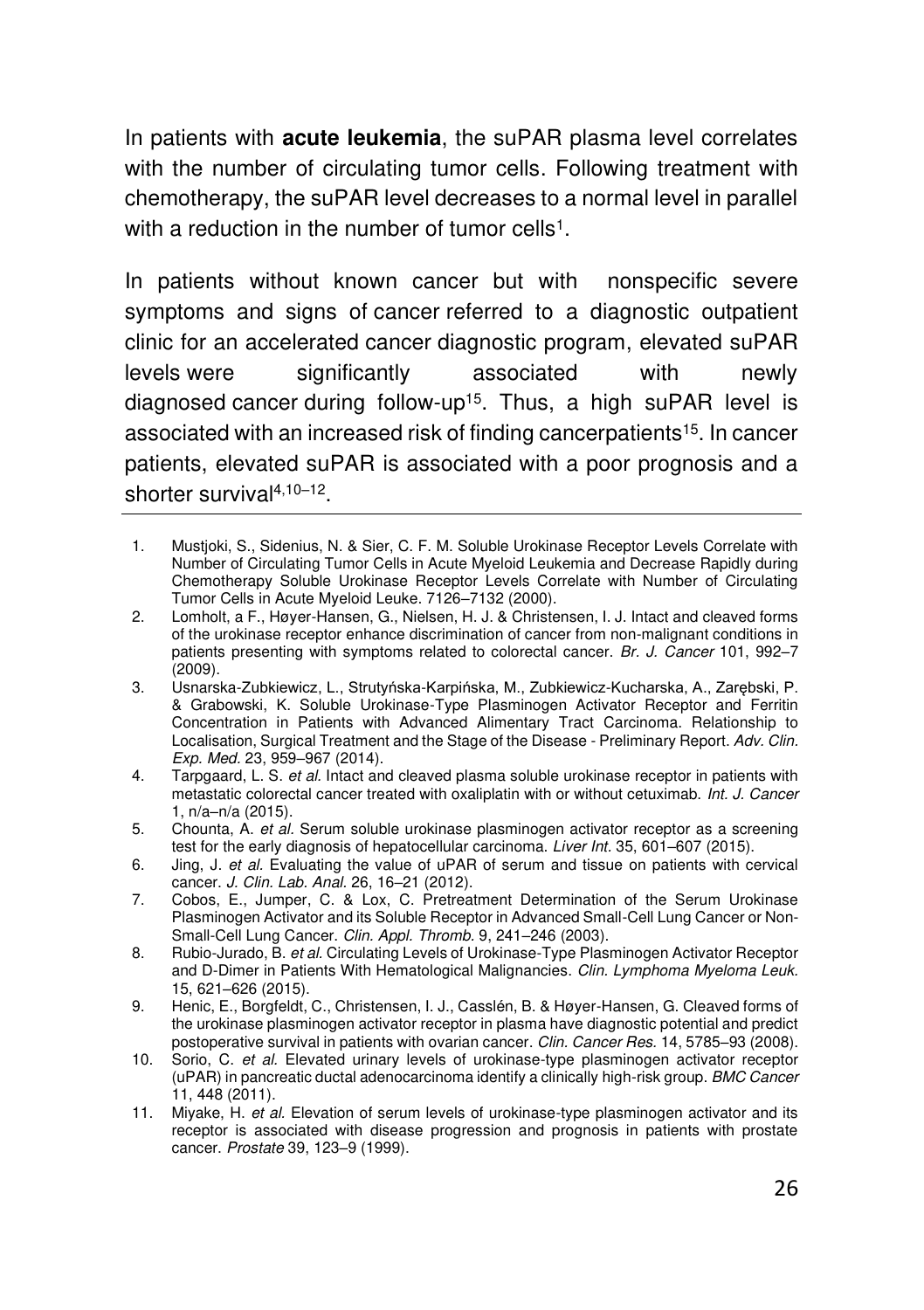- 12. Fidan, E. *et al.* Diagnostic and prognostic significance of CA IX and suPAR in gastric cancer. *Med. Oncol.* 30, 540 (2013).
- 13. Langkilde, A. *et al.* Increased plasma soluble uPAR level is a risk marker of respiratory cancer in initially cancer-free individuals. *Cancer Epidemiol. biomarkers Prev.* 20, 609–18 (2011).
- 14. Garcia-Monco, J. C., Coleman, J. L. & Benach, J. L. Soluble urokinase receptor (uPAR, CD 87) is present in serum and cerebrospinal fluid in patients with neurologic diseases. *J. Neuroimmunol.* 129, 216–223 (2002).
- 15. Rasmussen LJH, et al. Inflammatory biomarkers and cancer: CRP and suPAR as markers of incident cancer in patients with serious nonspecific symptoms and signs of cancer. Int J Cancer. 2017 Jul 1;141(1):191-199.
- 16. Loosen SH et al, Serum levels of soluble urokinase plasminogen activator receptor (suPAR) predict outcome after resection of colorectal liver metastases. Oncotarget. 2018 Jun 5;9(43):27027-27038.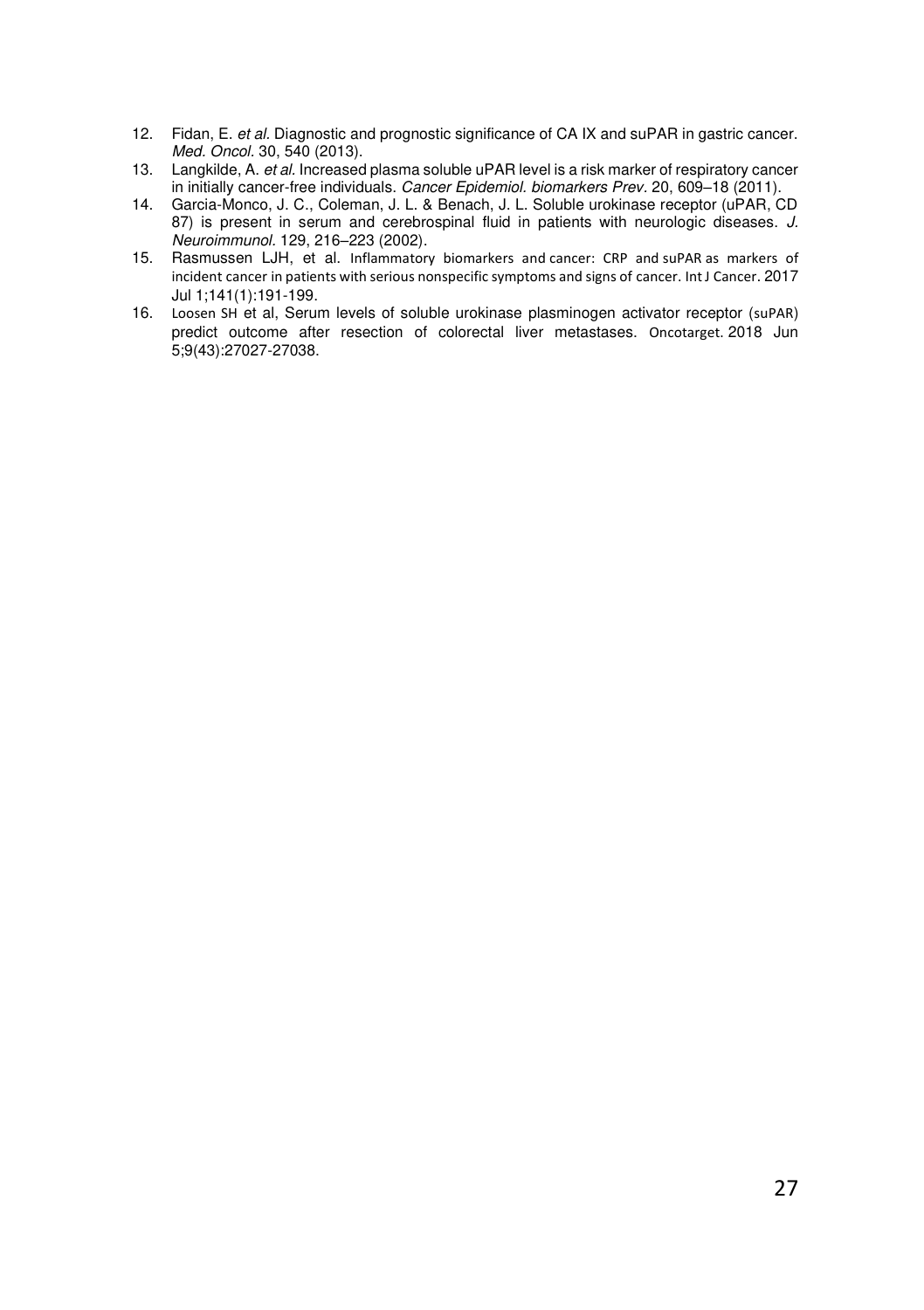# **suPAR in endocrinology**

The suPAR level is elevated in individuals that later develop type 2 diabetes, suPAR is elevated in type 1 diabetes and strongly associated with the development of diabetes complications

- $\bullet$  Incidence of type 2 diabetes<sup>1,2</sup>
- Incidence and duration of type 1 diabetes<sup>3</sup>
- Type 1 diabetes complications $3-4$

In a Danish cohort of healthy individuals, significantly higher suPAR values were found in those who developed **type 2 diabetes**. In middleaged non-smokers, the risk of developing diabetes was significantly higher in individuals with a high suPAR level compared to those with a low suPAR level. The increased risk remained following adjustment for fasting blood glucose, age, sex, and insulin levels. A similar risk was found in the elderly<sup>1</sup>.

Similarly, among **overweight** individuals (BMI 25-30) with impaired glucose tolerance and a high suPAR level, an increased risk of developing diabetes is observed<sup>2</sup>.

In **people with type 1 diabetes**, suPAR is strongly associated with the development of **diabetes complications**. In a study published in Diabetes Care (2019), 36 out of 37 patients that developed end-stage renal disease within the 6-year follow-up period were in the highest suPAR quartile. Patients in the two lowest suPAR seemed to be protected against developing renal complications<sup>3</sup>. Low suPAR was also protective against a decline in eGFR ≥30%, cardiovascular disease and mortality<sup>3,4.</sup>

<sup>1.</sup> Haugaard SB, Andersen O, Hansen TW et al. [The immune marker soluble urokinase](http://www.ncbi.nlm.nih.gov/pubmed/22050462)  [plasminogen activator receptor is associated with new-onset diabetes in non-smoking women](http://www.ncbi.nlm.nih.gov/pubmed/22050462)  [and men. D](http://www.ncbi.nlm.nih.gov/pubmed/22050462)iabet Med. 2012 Apr;29(4):479-487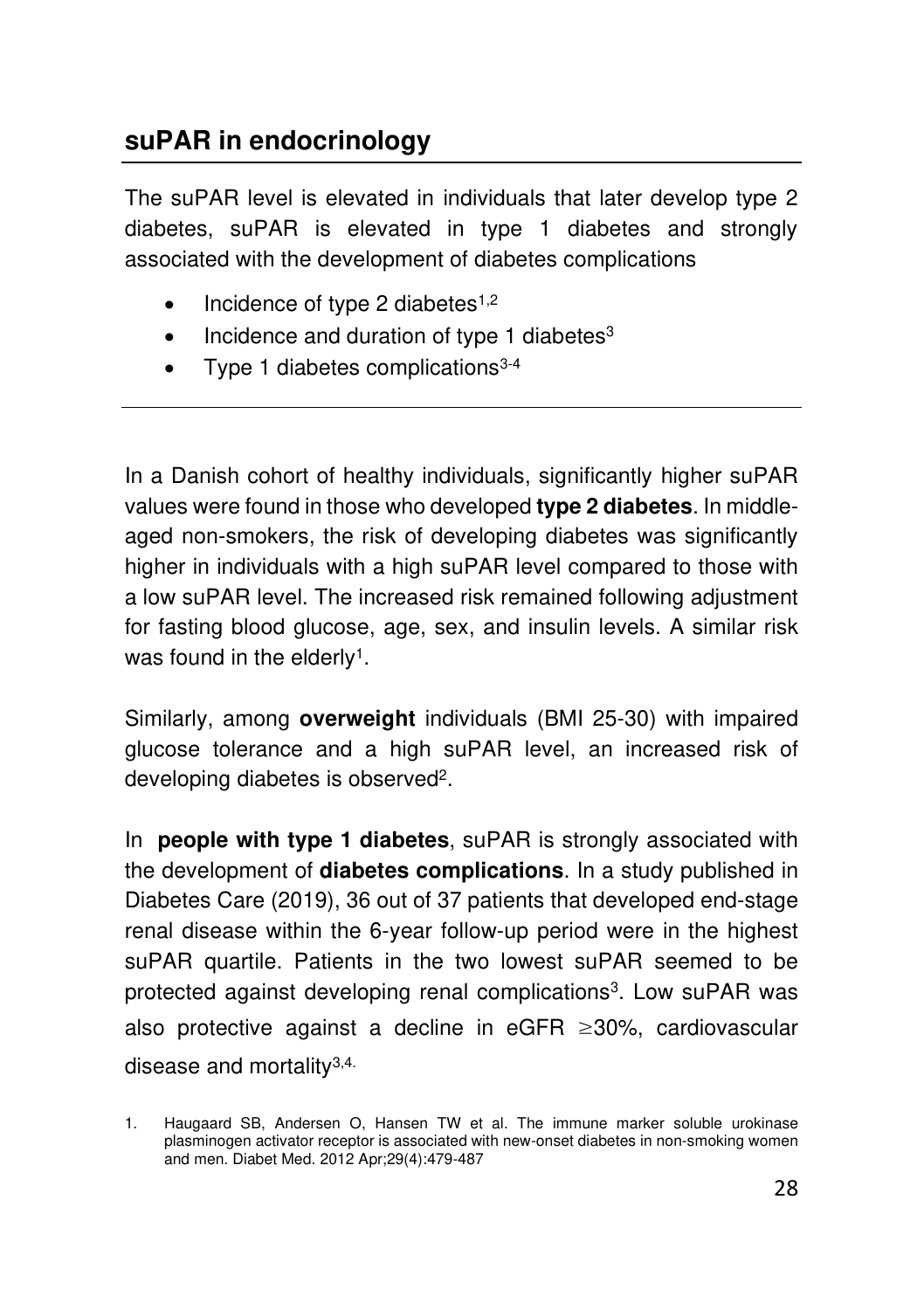- 2. Heraclides A, Jensen TM, SS Rasmussen et al. The proinflammatory biomarker soluble urokinase plasminogen activator receptor (suPAR) is associated with incident type 2 diabetes among overweight but not obese individuals with impaired glucose regulation: effect modification by smoking and body weight status. Diabetologia. 2013 Apr 24
- 3. Theilade S, Lyngbaek S, Hansen TW, et al. Soluble urokinase plasminogen activator receptor levels are elevated and associated with complications in patients with type 1 diabetes. *J* Intern Med 2015;277
- 4. Rotbain Curovic V et al, Soluble Urokinase Plasminogen Activator Receptor Predicts Cardiovascular Events, Kidney Function Decline, and Mortality in Patients With Type 1 Diabetes. Diabetes Care. 2019. pii: dc181427.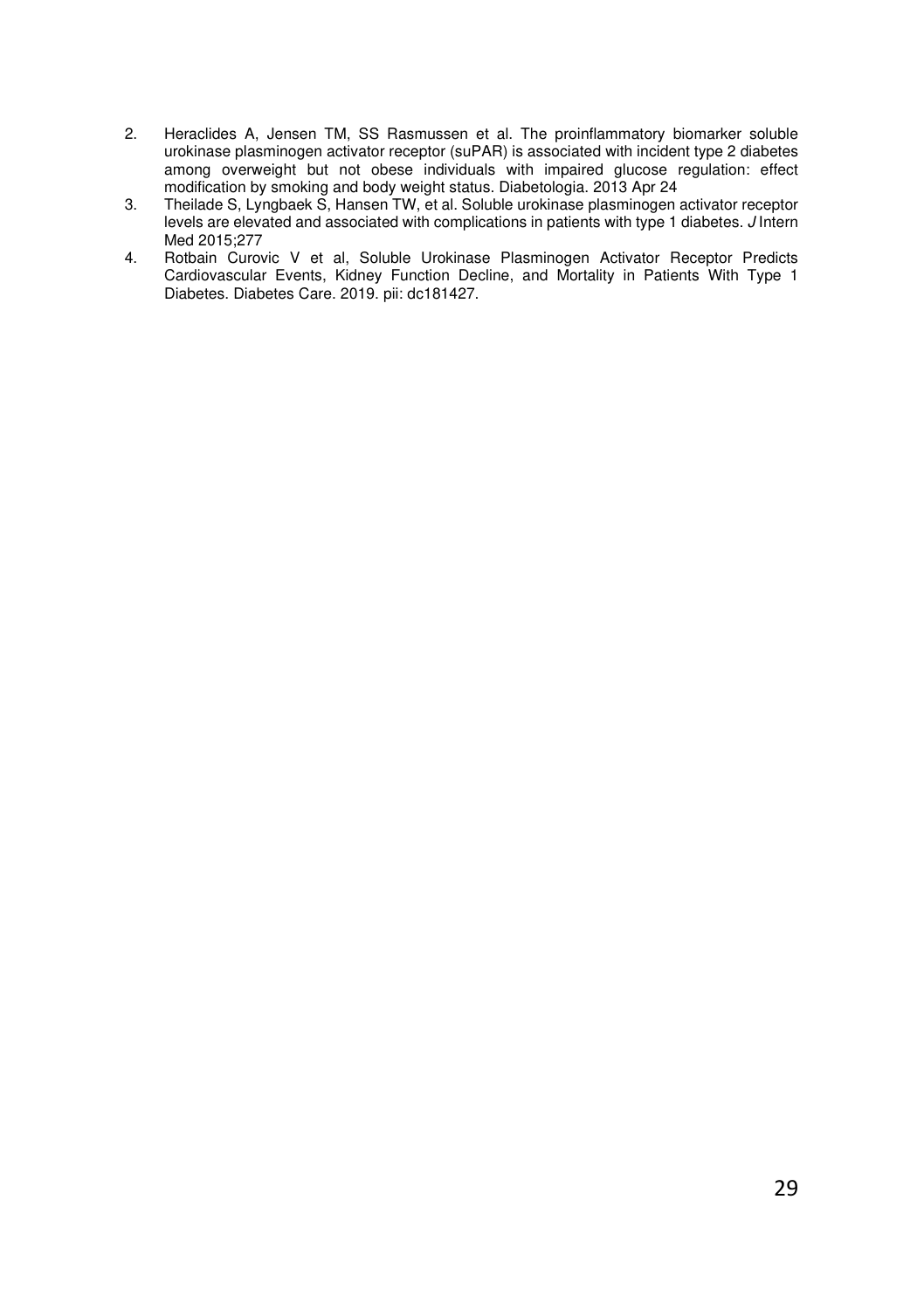# **suPAR in neurology**

The suPAR level is associated with:

- Depression<sup>1</sup>
- Schizophrenia<sup>2</sup>
- $\bullet$  Traumatic brain injury<sup>3</sup>
- Adverse childhood experiences<sup>4</sup>

In recent years, it has become evident that there is a biological link between chronic inflammation and psychological disorders. As suPAR is a stable marker of chronic inflammation, there have been many papers investigating suPAR as a marker of psychological disorders.

In a Danish study including 9305 blood donors with 5-years follow-up, there was a significant association between suPAR and getting medication against **depression**. For men, the risk of first use of antidepressants increased by 72% from the 1st to the 4th quartile (HR  $= 1.72$ , 95% CI: 1.11-2.69). For women, it increased by 108% from the 1st to the 4th quartile (HR = 2.08, 95% CI: 1.45-2.98)<sup>1</sup>.

Elevated suPAR was also observed in a Swedish study of **depressed patients** (n = 19) and **suicide attempters** (n = 54), compared to healthy controls ( $n = 19$ ). Both the depressed patients and suicide attempters had increased plasma suPAR. The levels of suPAR discriminated better between controls and suicide attempters than did CRP<sup>2</sup> .

A prospective observational study aimed to explore the relationship between the plasma concentration and suPAR and **traumatic brain injury** (TBI)<sup>3</sup>. The suPAR levels were strongly associated with the severity of TBI patients. The suPAR levels increased in association with the severity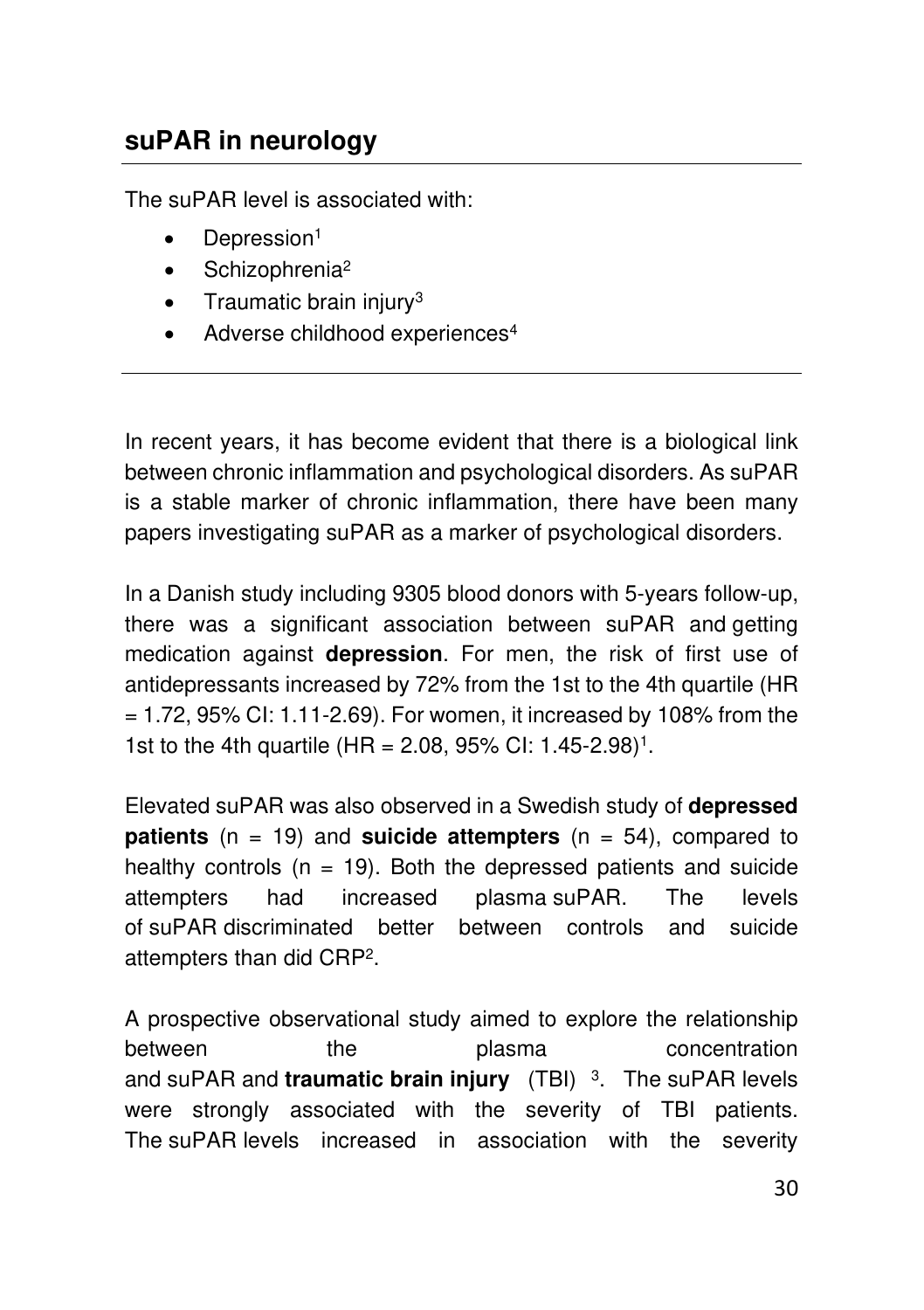of brain injury, the significance being found among all three groups: severe, moderate and mild TBI. The suPAR levels in non-survivals were significantly increased compared to the survivals  $(P < 0.05)$ . Thus, the authors conclude that prognosis was worse in the patients with elevated suPAR<sup>3</sup>

Finally, a study of childhood risk factors and the suPAR level at age 38 carried out in the Dunedin study<sup>4</sup>. After controlling for sex, body mass index (BMI), and smoking, children who experienced more **adverse childhood experiences**, lower IQ, or had poorer self-control showed elevated adult suPAR. The authors conclude that exposure to more childhood risk factors was associated with higher suPAR levels, independent of CRP, and that suPAR is a useful addition to studies connecting childhood risk to adult inflammatory burden<sup>4</sup> .

*<sup>1.</sup> [Haastrup E](https://www.ncbi.nlm.nih.gov/pubmed/?term=Haastrup%20E%5BAuthor%5D&cauthor=true&cauthor_uid=25329298) et al.Soluble urokinase plasminogen activator receptor as a marker for use of antidepressants. [PLoS One.](https://www.ncbi.nlm.nih.gov/pubmed/25329298) 2014 ;9(10):e110555.* 

*<sup>2.</sup> [Ventorp F](https://www.ncbi.nlm.nih.gov/pubmed/?term=Ventorp%20F%5BAuthor%5D&cauthor=true&cauthor_uid=26451727) et al. Increased Soluble Urokinase-Type Plasminogen Activator Receptor (suPAR) Levels in Plasma of Suicide Attempters. [PLoS One.](https://www.ncbi.nlm.nih.gov/pubmed/26451727) 2015 9;10(10):e0140052.* 

*<sup>3.</sup> [Yu L](https://www.ncbi.nlm.nih.gov/pubmed/?term=Yu%20L%5BAuthor%5D&cauthor=true&cauthor_uid=25387618) Et al. Diagnostic and prognostic significance 0f suPAR in traumatic brain injury. [Neurol](https://www.ncbi.nlm.nih.gov/pubmed/?term=supar+traumatic+brain)  [India.](https://www.ncbi.nlm.nih.gov/pubmed/?term=supar+traumatic+brain) 2014 Sep-Oct;62(5):498-502* 

*<sup>4.</sup> Rasmussen LJHH et al, Cumulative childhood risk is associated with a new measure of chronic inflammation in adulthood. [J Child Psychol Psychiatry.](https://www.ncbi.nlm.nih.gov/pubmed/?term=supar+dunedin) 2019 60(2):199-208*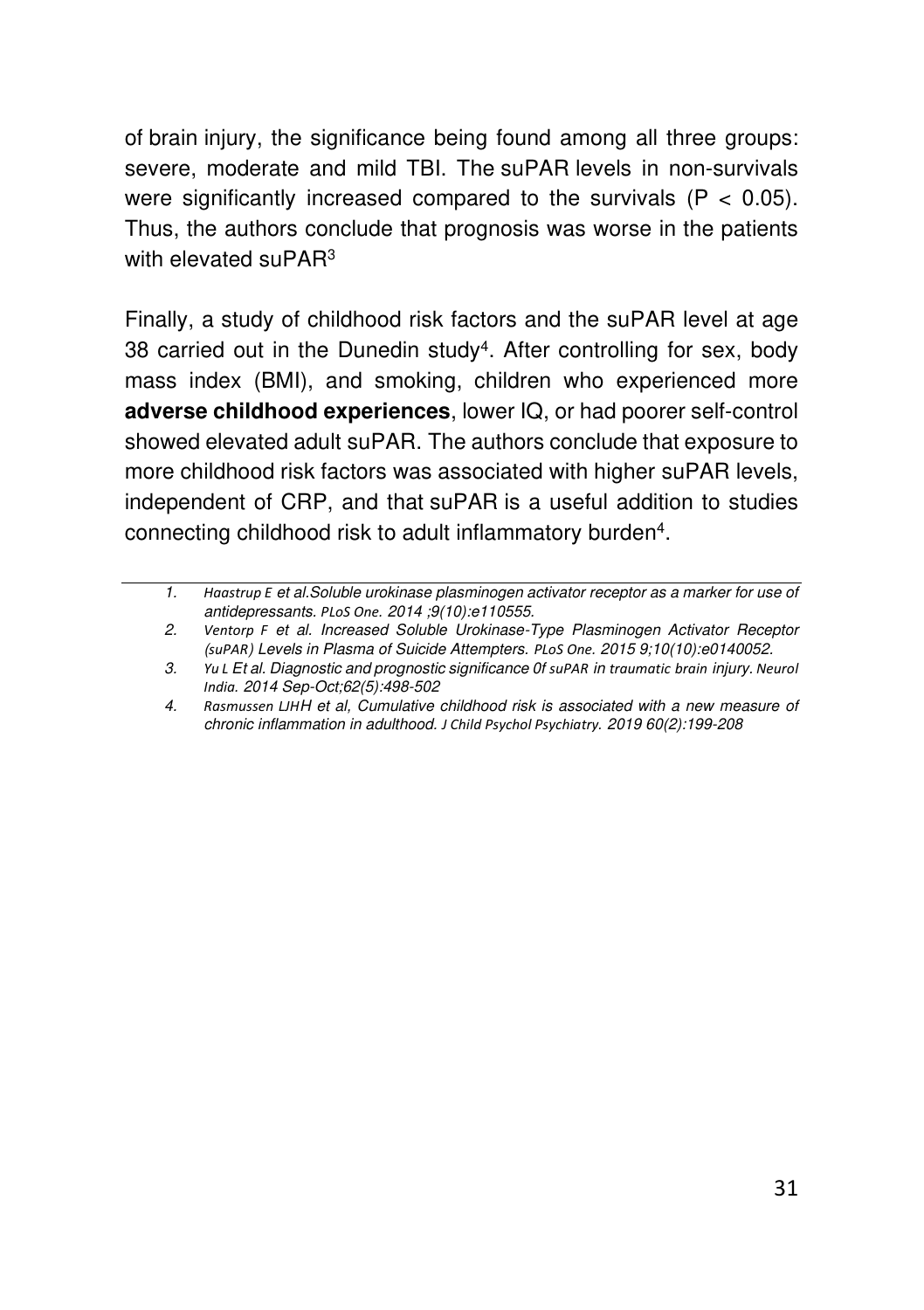# **suPAR in cardiovascular diseases**

The suPAR level is elevated in patients with cardiovascular diseases compared to healthy individuals, and elevated suPAR level is associated with:

- Atherosclerosis<sup>1</sup>
- $\bullet$  Ischemic heart disease<sup>2,13,21</sup>
- $\bullet$  Poor prognosis<sup>2,16,18,19</sup>
- Venous thromboembolism<sup>20</sup>

As well as the incidence of:

Cardiovascular diseases in the general population<sup>7-11</sup>

suPAR is a promising biomarker of cardiovascular diseases, as it reflects low-grade inflammation (chronic inflammation) and is associated with lifestyle factors like smoking, alcohol, and an inactive lifestyle. Previous studies have shown that the **uPA/uPAR-system** plays a key role in the **pathogenesis of atherosclerosis**[1](#page-35-0) . Physiologically the system is involved in **fibrinolysis**, **angiogenesis**, and **immune function**, including leucocyte migration, proliferation, and matrix degradation during tissue remodelling in the atherosclerotic plaque<sup>2</sup> [.](#page-35-1) uPAR is expressed in various cells involved in the development of atherosclerosis, including macrophages, endothelial cells, and smooth muscle cells, and an accumulation of uPAR in the atheroma has been found[3](#page-35-2) . uPAR plays a role in **the coagulation**  cascade during plasminogen activation and fibrinolysis<sup>[4](#page-35-3)</sup>. So far, no causal relationship between the urokinase system and atherosclerosis or cardiovascular diseases has been shown<sup>[2](#page-35-1)</sup>. However, new data have demonstrated an association between suPAR and focal segmental glomerulosclerosis. The kidneys play a key role in blood pressure and fluid balance regulation, and therefore suPAR may be associated with heart failure and myocardial strain<sup>[5,](#page-36-0)[6](#page-36-1)</sup>. A similar suPAR-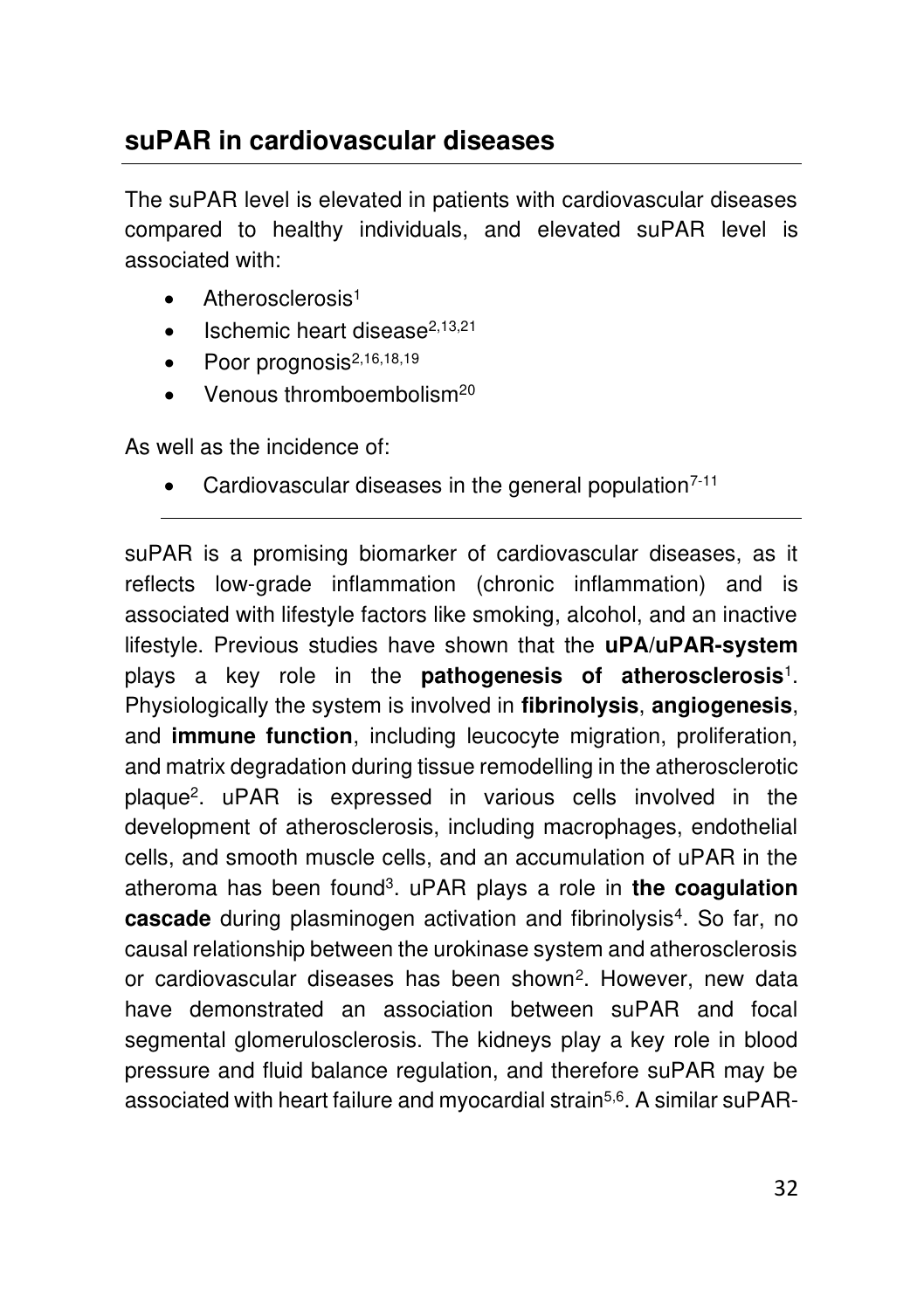mediated effect on endothelial cells and platelets may potentially play a role in vascular inflammation and thrombosis<sup>5</sup>[.](#page-36-0)

In five large studies, including a total of 4866 individuals<sup> $7-11$ </sup>, suPAR is a predictor of **cardiovascular morbidity and mortality in the general population** even after adjustment for the well-validated Framingham risk score<sup>[11](#page-36-3)</sup> and taking into account well-known risk factors, CRP, and other biomarkers associated with cardiovascular diseases. In general, the prognostic value of baseline suPAR level appears to be strongest in the younger age groups and males $11$ .

In patients with **ST-segment elevation myocardial infarction (STEMI)** treated with primary PCI, the suPAR level is elevated the first 24 hours after admission. Following adjustment for traditional risk factors, age, sex, CRP, creatinine, troponin T, total cholesterol, diabetes, and hypertension, suPAR remains associated with mortality and a **new myocardial infarction<sup>2</sup>** [.](#page-35-1) In non-survivors, baseline suPAR values are significantly higher than in survivors (4.9 ng/mL vs. 3.9 ng/mL), and all-cause mortality increases significantly with higher suPAR values<sup>[2](#page-35-1)</sup>.

Following adjustment for sex and age, suPAR was associated with an increased risk of developing **atrial fibrillation**. However, this association disappeared following adjustment for well-known risk factors<sup>6</sup>[.](#page-36-1)

In **uremic patients** receiving peritoneal dialysis or hemodialysis, the suPAR level and the carotid intima-media thickness (IMT) in the two dialysis groups are significantly higher than in healthy age- and sex-matched controls. In a smaller study, suPAR is associated with IMT<sup>[12](#page-36-4)</sup>.

suPAR is also a prognostic marker of **cardiovascular diseases in patients with mild to moderate chronic renal diseases**, including cardiac mortality, non-fatal MI, myocardial ischemia, coronary intervention, ischemic stroke, and newly diagnosed peripheral vascular diseases<sup>[13](#page-36-5)</sup>. suPAR and eGFR are comparable in estimating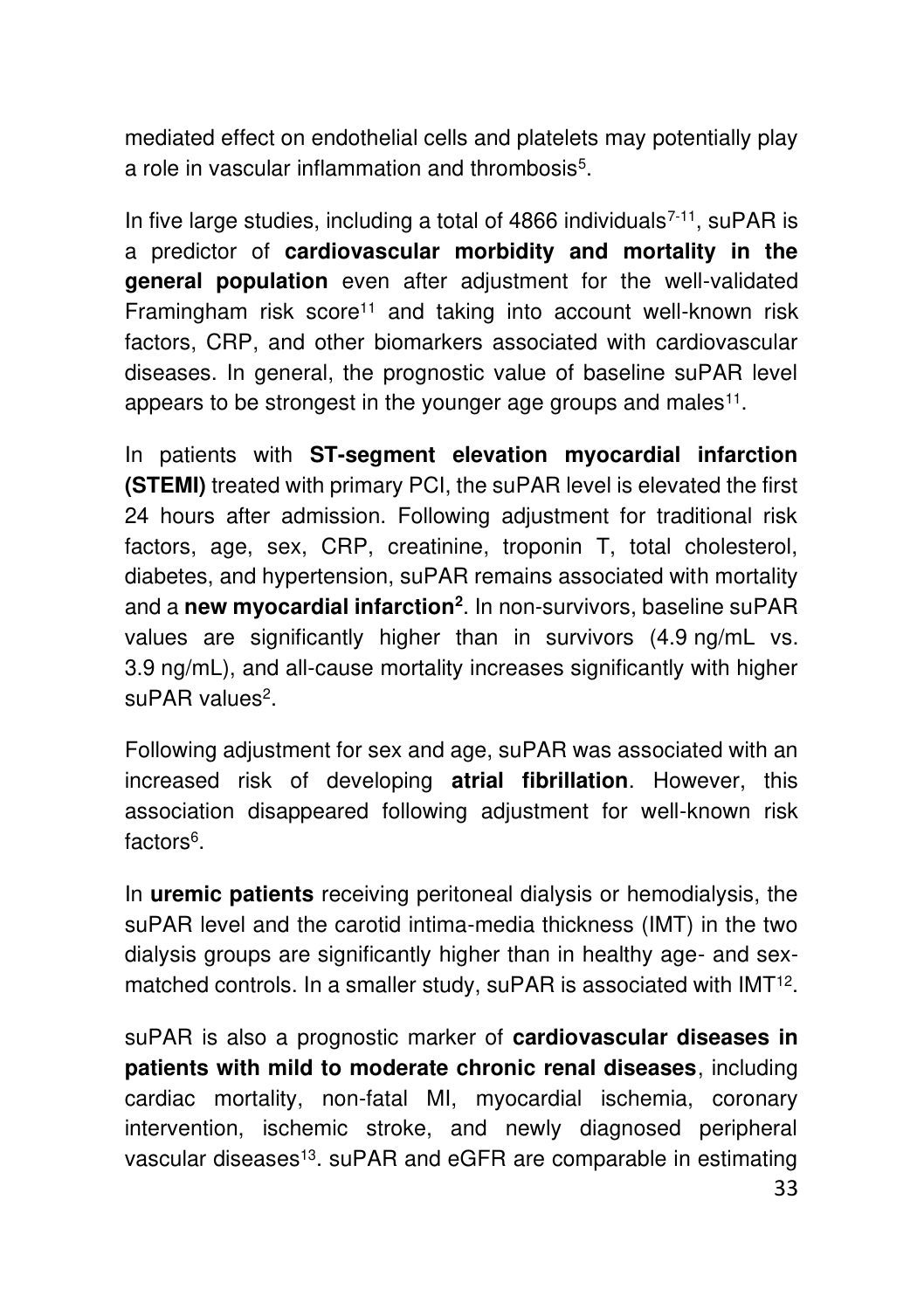mortality risk, and in this population, suPAR was a stronger cardiovascular risk predictor than eGFR[13](#page-36-5) .

In patients admitted with suspected **acute coronary syndrome (ACS)**, suPAR is a strong predictor of mortality and readmission due to heart failure and a **new myocardial infarction**. Thus, in nonsurvivors, the baseline suPAR level was significantly higher than in survivors, and, similarly, the suPAR level was higher in readmitted patients than in non-readmitted patients. The study concluded that in patients with suspected ACS, suPAR improves risk stratification beyond traditional risk factors<sup>[16](#page-36-6)</sup>.

In a South African study, the baseline suPAR level could not predict the development of **hypertension. However,** on the other hand, a change in suPAR level was to some extent associated with increasing blood pressure during the observation period<sup>[17](#page-36-7)</sup>.

In patients resuscitated from a **cardiac arrest** and treated with hypothermia, suPAR was studied as a potential prognostic tool. One study found that the suPAR level 6 hours after cardiac arrest was strongly associated with mortality and neurological outcome<sup>[18](#page-36-8)</sup>. Similarly, in another study, suPAR was strongly associated with mortality but not with neurological outcome<sup>[19](#page-36-9)</sup>. In patients with nonshockable rhythms, the baseline suPAR level was significantly higher than in patients with shockable rhythms<sup>[19](#page-36-9)</sup>.

High suPAR levels are associated with the incidence of **venous thromboembolism**[20](#page-36-10). No significant association between pulmonary embolism and suPAR was found<sup>[20](#page-36-10)</sup>.

In males and females with **carotid plaques**, the suPAR level is significantly higher than in individuals with no carotid plaques $21,10$  $21,10$ . Similarly, suPAR is a predictor of **ischemic heart disease (IHD)**, and in patients with both elevated suPAR level and carotid plaques, the risk of developing IHD is significantly increased $21$ .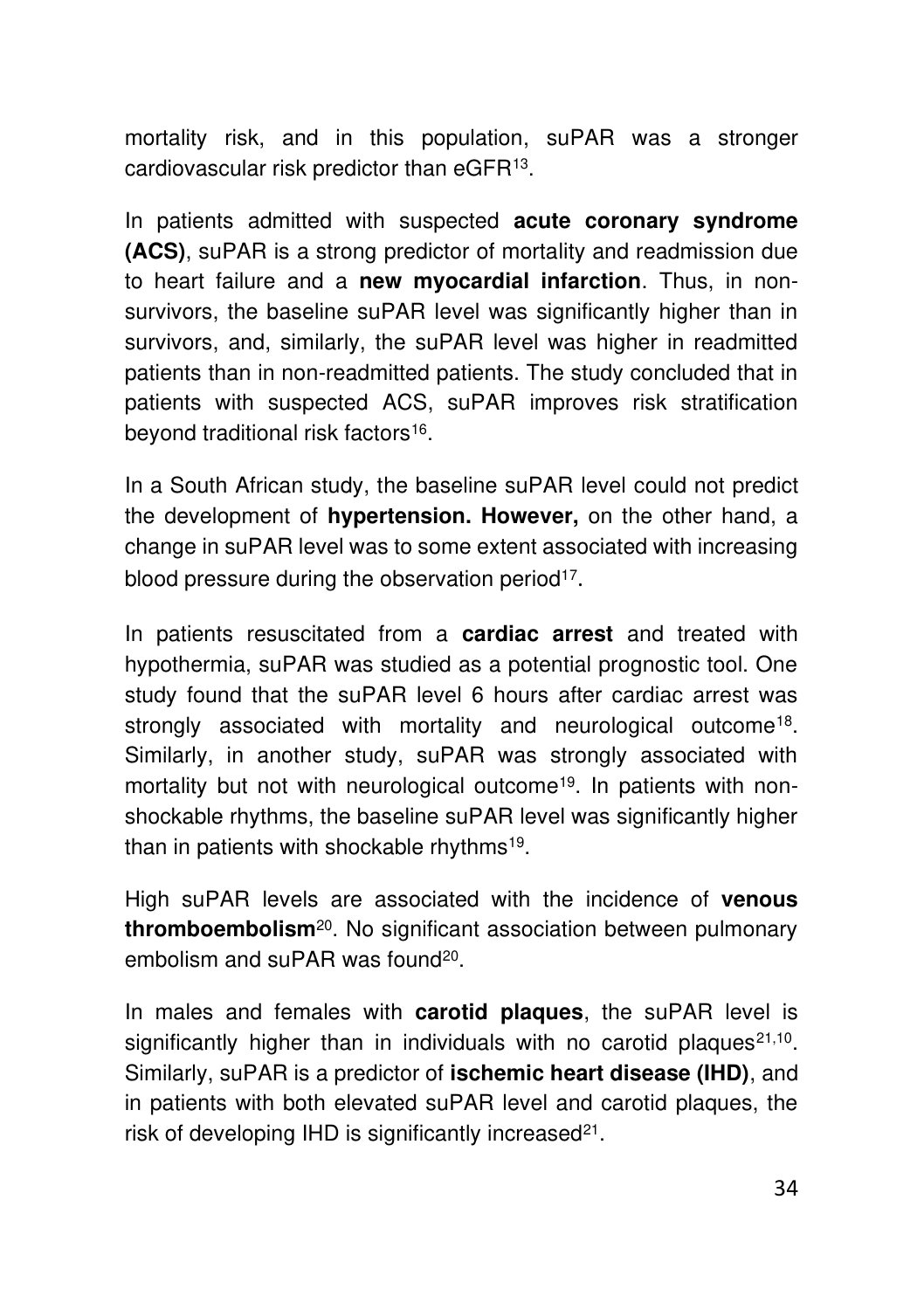Following adjustment for traditional risk factors and subclinical organ damage, suPAR remains associated with **cardiovascular mortality**[10](#page-36-12) .

Furthermore, in a study of 1126 Danes, it was shown that suPAR can predict **coronary artery calcifications** in healthy individuals, as assessed by cardiac CT scan, and that suPAR is associated with calcium score<sup>8</sup>[.](#page-36-13)

Surgical stress related to **coronary bypass** does not induce significant changes in suPAR level 6 or 24 hours postoperatively compared to the preoperative value<sup>[23](#page-36-14)</sup>.

Finally, suPAR levels were determined in 1314 patients presenting to the emergency department with suspected AMI. Patients were followed up for 12 months to assess all-cause mortality. suPAR levels reliably predicted all-cause mortality after 1 year. The hazard ratio for 1-year mortality was 12.6 (p < 0.001) in the highest suPAR quartile compared to the lowest suPAR quartile<sup>[24](#page-36-14)</sup>. The prognostic value for 6month mortality was comparable to an established risk prediction model, the Global Registry of Acute Coronary Events (GRACE) score, with an AUC of 0.79 (95% CI 0.72-0.86) for the GRACE score and 0.77 (95% CI 0.69-0.84) for suPAR. The addition of suPAR improved the GRACE score, as shown by integrated discrimination improvement statistics of 0.036 (p = 0.03), suggesting **further discrimination of events from non-events by the addition of suPAR**[24](#page-36-14)

<span id="page-35-0"></span><sup>1.</sup> Fuhrman B. The urokinase system in the pathogenesis of atherosclerosis. *Atherosclerosis.* 2012;222(1):8-14.

<span id="page-35-1"></span><sup>2.</sup> Lyngbaek S, Marott JL, Moller DV, et al. Usefulness of soluble urokinase plasminogen activator receptor to predict repeat myocardial infarction and mortality in patients with ST-segment elevation myocardial infarction undergoing primary percutaneous intervention. *Am J Cardiol.* 2012;110(12):1756-1763.

<span id="page-35-2"></span><sup>3.</sup> Edsfeldt A, Nitulescu M, Grufman H, et al. Soluble urokinase plasminogen activator receptor is associated with inflammation in the vulnerable human atherosclerotic plaque. *Stroke.* 2012;43(12):3305-3312.

<span id="page-35-3"></span><sup>4.</sup> Blasi F, Sidenius N. The urokinase receptor: focused cell surface proteolysis, cell adhesion and signaling. *FEBS Lett.* 2010;584(9):1923-1930.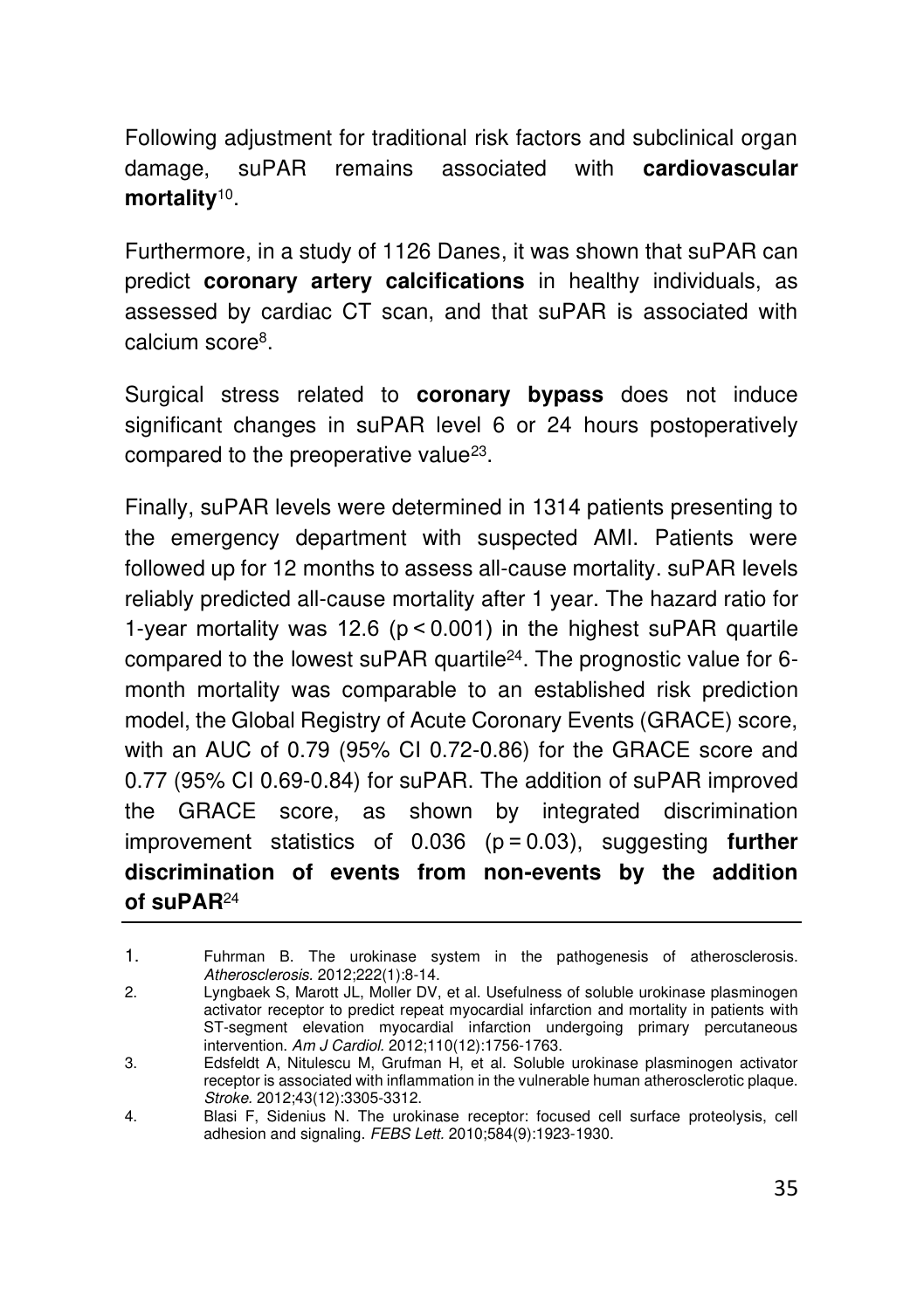- <span id="page-36-0"></span>5. Hayek SS, Sever S, Ko YA, et al. Soluble Urokinase Receptor and Chronic Kidney Disease. *N Engl J Med.* 2015;373(20):1916-1925.
- <span id="page-36-1"></span>6. Borne Y, Persson M, Melander O, Smith JG, Engstrom G. Increased plasma level of soluble urokinase plasminogen activator receptor is associated with incidence of heart failure but not atrial fibrillation. *Eur J Heart Fail.* 2014;16(4):377-383.
- <span id="page-36-2"></span>7. Botha S, Fourie CM, Schutte R, Eugen-Olsen J, Pretorius R, Schutte AE. Soluble urokinase plasminogen activator receptor as a prognostic marker of all-cause and cardiovascular mortality in a black population. *Int J Cardiol.* 2015;184:631-636.
- <span id="page-36-13"></span>8. Sorensen MH, Gerke O, Eugen-Olsen J, et al. Soluble urokinase plasminogen activator receptor is in contrast to high-sensitive C-reactive-protein associated with coronary artery calcifications in healthy middle-aged subjects. *Atherosclerosis.* 2014;237(1):60- 66.
- 9. Eugen-Olsen J, Andersen O, Linneberg A, et al. Circulating soluble urokinase plasminogen activator receptor predicts cancer, cardiovascular disease, diabetes and mortality in the general population. *J Intern Med.* 2010;268(3):296-308.
- <span id="page-36-12"></span>10. Sehestedt T, Lyngbaek S, Eugen-Olsen J, et al. Soluble urokinase plasminogen activator receptor is associated with subclinical organ damage and cardiovascular events. *Atherosclerosis.* 2011;216(1):237-243.
- <span id="page-36-3"></span>11. Lyngbaek S, Marott JL, Sehestedt T, et al. Cardiovascular risk prediction in the general population with use of suPAR, CRP, and Framingham Risk Score. *Int J Cardiol.*  2013;167(6):2904-2911.
- <span id="page-36-4"></span>12. Pawlak K, Mysliwiec M, Pawlak D. The urokinase-type plasminogen activator/its soluble receptor system is independently related to carotid atherosclerosis and associated with CC-chemokines in uraemic patients. *Thromb Res.* 2008;122(3):328-335.
- <span id="page-36-5"></span>13. Meijers B, Poesen R, Claes K, et al. Soluble urokinase receptor is a biomarker of cardiovascular disease in chronic kidney disease. *Kidney Int.* 2015;87(1):210-216.
- 14. Pawlak K, Pawlak D, Mysliwiec M. Tissue factor and urokinase-type plasminogen activator system are related to the presence of cardiovascular disease in hemodialysis patients. *Thromb Res.* 2007;120(6):871-876.
- 15. Intzilakis T, Hartmann G, Mouridsen MR, et al. Soluble urokinase plasminogen activator receptor, C-reactive protein and triglyceride are associated with heart rate variability in non-diabetic Danes. *Eur J Clin Invest.* 2013;43(5):457-468.
- <span id="page-36-6"></span>16. Lyngbaek S, Andersson C, Marott JL, et al. Soluble urokinase plasminogen activator receptor for risk prediction in patients admitted with acute chest pain. *Clin Chem.*  2013;59(11):1621-1629.
- <span id="page-36-7"></span>17. Botha S, Fourie CM, Schutte R, Eugen-Olsen J, Schutte AE. Soluble urokinase plasminogen activator receptor and hypertension among black South Africans after 5 years. *Hypertens Res.* 2015;38(6):439-444.
- <span id="page-36-8"></span>18. Rundgren M, Lyngbaek S, Fisker H, Friberg H, The inflammatory marker suPAR after cardiac arrest. *Ther Hypothermia Temp Manag.* 2015;5(2):89-94.
- <span id="page-36-9"></span>19. Jalkanen V, Vaahersalo J, Pettila V, et al. The predictive value of soluble urokinase plasminogen activator receptor (SuPAR) regarding 90-day mortality and 12-month neurological outcome in critically ill patients after out-of-hospital cardiac arrest. Data from the prospective FINNRESUSCI study. *Resuscitation.* 2014;85(11):1562-1567.
- <span id="page-36-10"></span>20. Engstrom G, Zoller B, Svensson PJ, Melander O, Persson M. Soluble urokinase plasminogen activator receptor and incidence of venous thromboembolism. *Thromb Haemost.* 2015;115(3).
- <span id="page-36-11"></span>21. Persson M, Ostling G, Smith G, et al. Soluble urokinase plasminogen activator receptor: a risk factor for carotid plaque, stroke, and coronary artery disease. *Stroke.*  2014;45(1):18-23.
- 22. Mekonnen G, Corban MT, Hung OY, et al. Plasma soluble urokinase-type plasminogen activator receptor level is independently associated with coronary microvascular function in patients with non-obstructive coronary artery disease. *Atherosclerosis.*  2015;239(1):55-60.
- <span id="page-36-14"></span>23. Gozdzik W, Adamik B, Gozdzik A, Rachwalik M, Kustrzycki W, Kubler A. Unchanged plasma levels of the soluble urokinase plasminogen activator receptor in elective coronary artery bypass graft surgery patients and cardiopulmonary bypass use. PLoS One. 2014;9(6):e98923.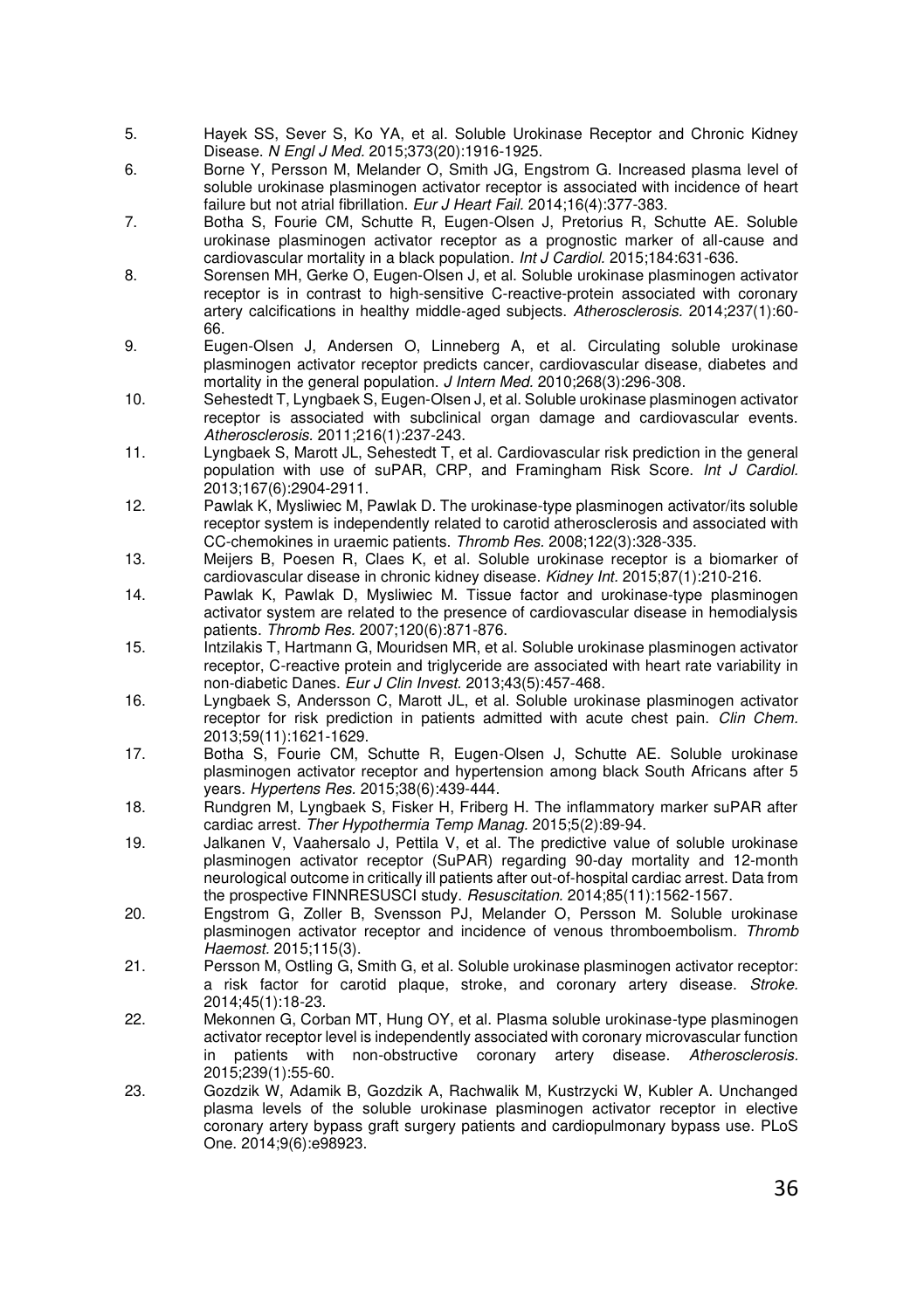24 [Sörensen NA](https://www.ncbi.nlm.nih.gov/pubmed/?term=S%C3%B6rensen%20NA%5BAuthor%5D&cauthor=true&cauthor_uid=30989318) et al. Predictive value of soluble urokinase-type plasminogen activator receptor for mortality in patients with suspected myocardial infarction. Clin Res Cardiol.2019 doi: 10.1007/s00392-019-01475-1.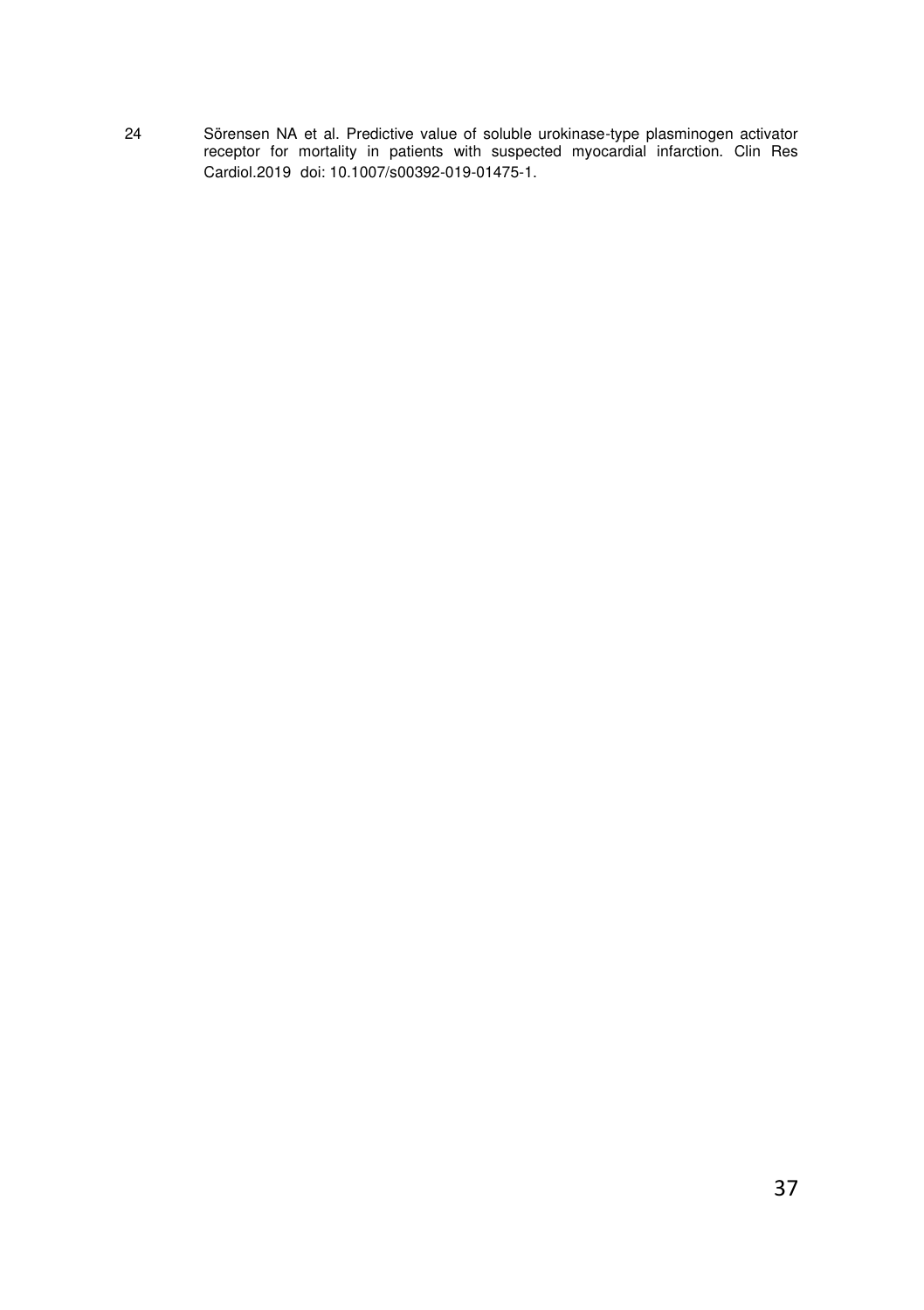# **suPAR in pulmonary diseases**

The suPAR level is elevated in patients with infections and chronic diseases of the lungs and respiratory tract compared to healthy individuals, and a high suPAR level is associated with:

- $\bullet$  Bacteremia and sepsis<sup>1-4</sup>
- $\bullet$  Pneumonia<sup>5-7</sup>
- Asthma and poor disease control in asthma<sup>8</sup>
- COPD and in relation to an exacerbation<sup>9,10</sup>
- Incidence of future respiratory cancer<sup>11</sup>
- Poor prognosis<sup>1-7</sup>

In general, the suPAR level reflects immune activation regardless of etiology, and therefore the suPAR level is of no diagnostic value. However, in **SIRS** patients, it has been demonstrated that the suPAR level can discriminate patients with **bacteremia** from patients with no bacteremia. A combined model using suPAR, procalcitonin, and IL-6 showed an AUC of 0.804 to predict bacteremia in SIRS patients<sup>1</sup>.

The **prognostic** value of suPAR has been studied among patients with *S. pneumoniae* **bacteremia**<sup>2</sup> and in patients with S. pneumoniae, S. aureus or E. coli bacteremia<sup>3</sup>. In both situations, significantly higher suPAR values were found in non-survivors. In the bacteremia patients, a sensitivity of 83% and a specificity of 76% for mortality is found using a cut-off value of 11.0 ng/mL. A similar prognostic value is found in a study of patients with sepsis. Here, a cut-off value of 12 ng/mL is linked to a >80% sensitivity and a negative predictive value of 94.5% for mortality<sup>4</sup>. In mechanically ventilated **patients**<sup>5</sup> and **children with pneumonia**6,7, the suPAR level is elevated and associated with the seriousness of the disease and a poorer prognosis.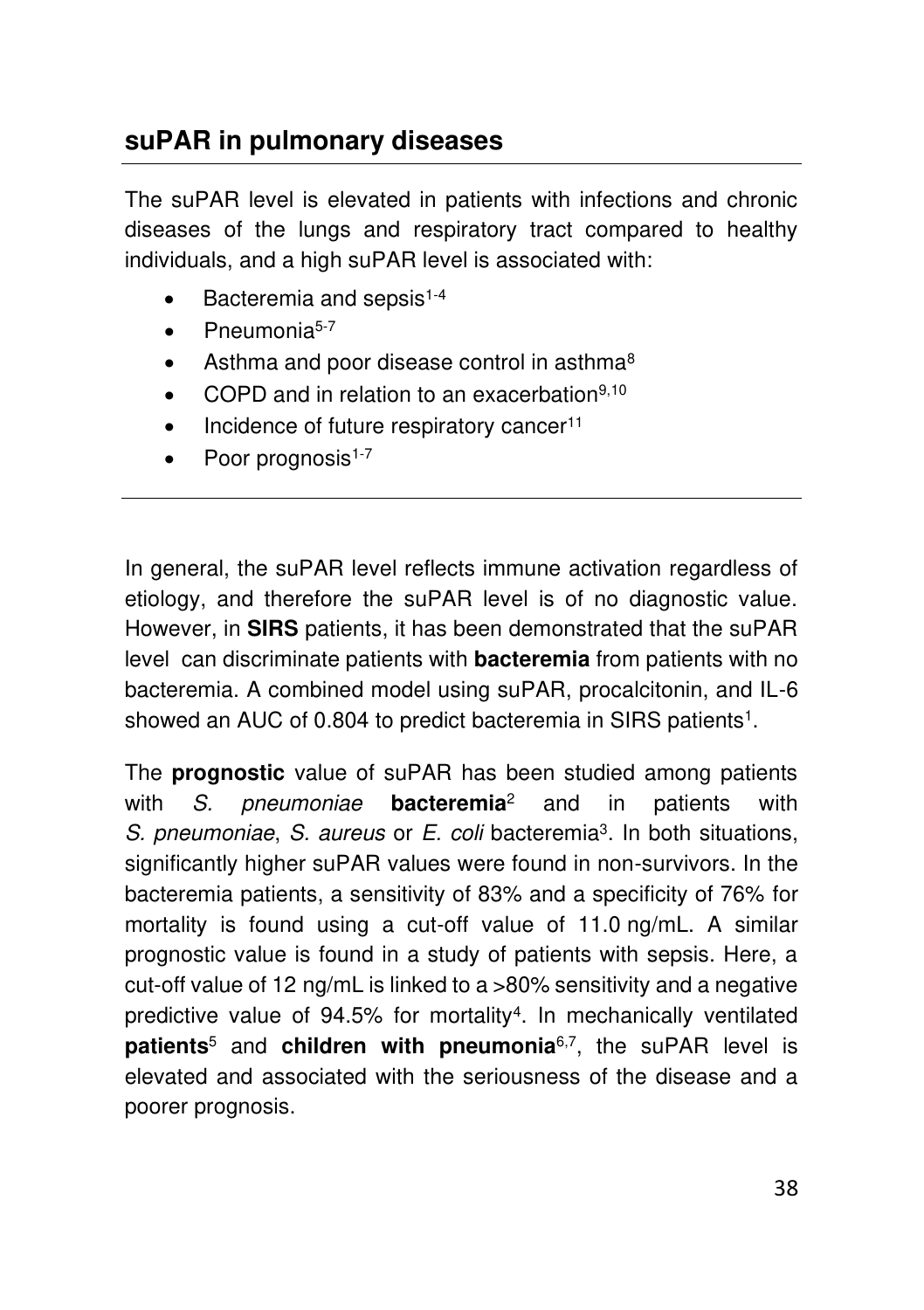The suPAR level correlates with respiratory obstruction and can potentially help with the objective assessment of **asthma**<sup>8</sup> . In addition, the median suPAR level is significantly higher in asthmatics compared to healthy individuals (3.3 ng/mL vs 2.5 ng/mL)<sup>9</sup>.

Similarly, in **COPD patients**, the suPAR level is significantly higher than in healthy individuals. The median level is above the level in asthma patients (5.8 ng/mL vs 3.3 ng/mL)<sup>9</sup>.

Serum suPAR, CRP, and fibrinogen are significantly higher in **COPD patients experiencing an exacerbation** compared to healthy controls  $(4.8 \pm 1.9 \text{ ng/mL}$  vs  $2.4 \pm 0.9 \text{ ng/mL}$ , respectively). suPAR was superior to fibrinogen and CRP in identifying COPD patients experiencing an exacerbation. In multivariable analyses, only suPAR and fibrinogen were predictors of an exacerbation. Moreover, a negative correlation between suPAR and lung function, measured by **FEV1**, was found<sup>10</sup>.

In the general population, suPAR is associated with the incidence of **respiratory cancer**, even after adjustment for traditional risk factors, CRP, and leucocytes<sup>11</sup>.

In a study including 2838 acutely admitted medical patients with COPD as primary (AECOPD) or secondary diagnose, median suPAR levels were significantly higher among patients who died within 30 days compared with those who survived (5.7 ng/ml (IQR 3.8-8.1) vs 3.6 ng/ml  $(2.7-5.1)$ , P < 0.0001)<sup>12</sup>

<sup>1.</sup> Hoenigl, M., Raggam, R.B., Wagner, J., Valentin, T., Leitner, E., Seeber, K., Zollner- Schwetz, I., Krammer, W., Prüller, F., Grisold, A.J., Krause, R., 2013. Diagnostic accuracy of soluble urokinase plasminogen activator receptor (suPAR) for prediction of bacteremia in patients with systemic inflammatory response syn- drome. Clin. Biochem. 46, 225–229.

<sup>2.</sup> Wittenhagen, P., Kronborg, G., Weis, N., Nielsen, H., Obel, N., Pedersen, S.S., Eugen-Olsen, J., 2004. The plasma level of soluble urokinase receptor is elevated in patients with Streptococcus pneumoniae bacteraemia and predicts mortality. Clin. Microbiol. Infect. 10, 409–415.

<sup>3.</sup> Huttunen, R., Syrjanen, J., Vuento, R., Hurme, M., Huhtala, H., Laine, J., Pessi, T., Aittoniemi, J., 2011. Plasma level of soluble urokinase-type plasminogen activator receptor as a predictor of disease severity and case fatality in patients with bacteraemia: a prospective cohort study. J. Intern. Med. 270, 32–40.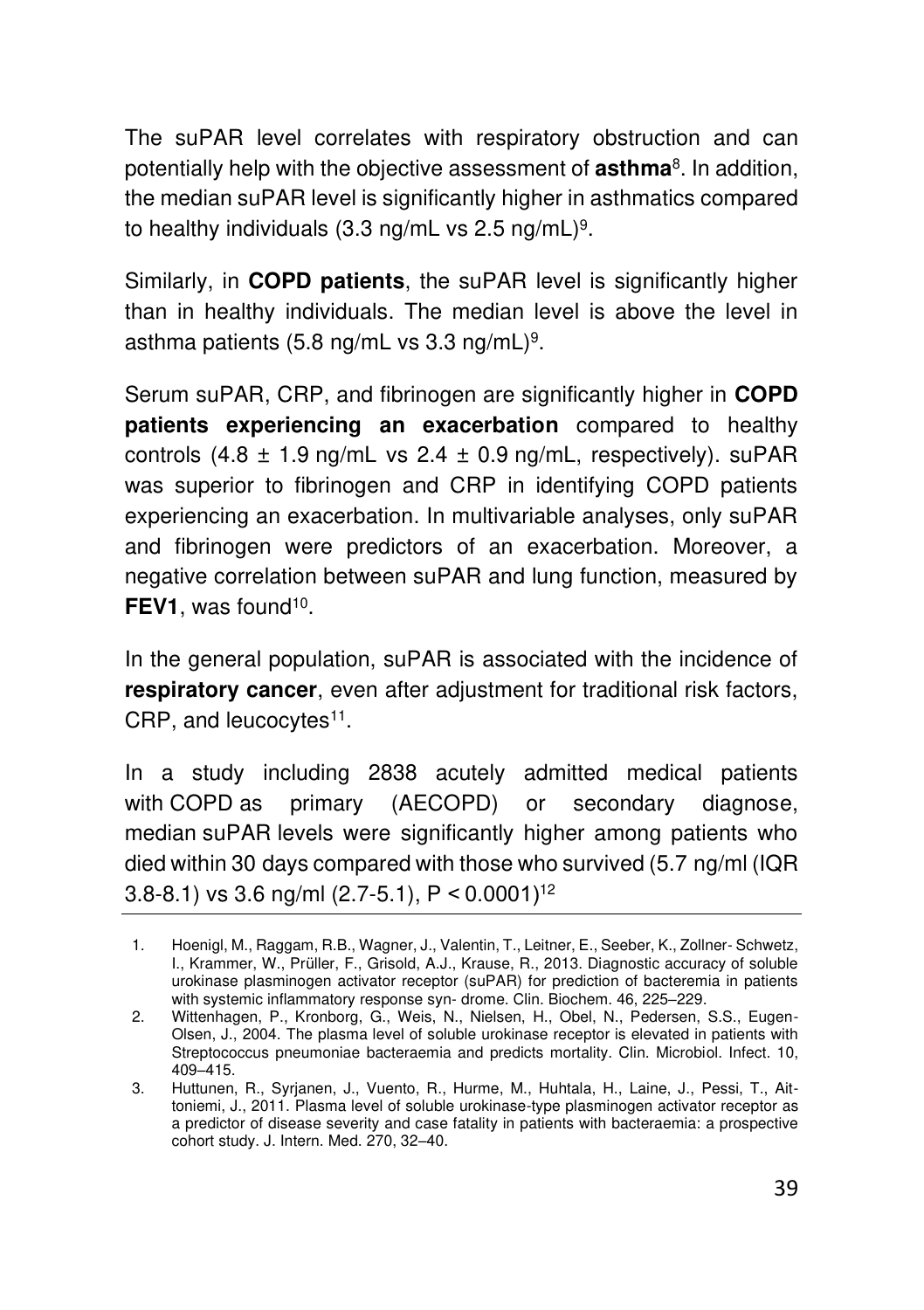- 4. Giamarellos-Bourboulis EJ, Norrby-Teglund A, Mylona V, Savva A, Tsangaris I,Dimopoulou I, et al. Risk assessment in sepsis: a new prognostication rule by APACHE II score and serum soluble urokinase plasminogen activator receptor. Crit Care 2012;16:R149.
- 5. Savva, A., Raftogiannis, M., Baziaka, F., Routsi, C., Antonopoulou, A., Koutoukas, P., Tsaganos, T., Kotanidou, A., Apostolidou, E., Giamarellos-Bourboulis, E.J., Dimopoulos, G., 2011. Soluble urokinase plasminogen activator receptor (suPAR) for assessment of disease severity in ventilator-associated pneumonia and sepsis. J. Infect. 63, 344–350.
- 6. Wrotek, A., Pawlik, K., Jackowska, T., 2013. Soluble receptor for urokinase plasmino- gen activator in community-acquired pneumonia in children. Adv. Exp. Med. Biol. 788, 329–334.
- 7. Wrotek, A., Jackowska, T., Pawlik, K., 2015. Soluble urokinase plasminogen activator receptor: an indicator of pneumonia severity in children. Adv. Exp. Med. Biol. 835, 1–7, http://dx.doi.org/10.1007/5584 2014 40
- 8. Ivancsó, I., Toldi, G., Bohács, A., Eszes, N., Müller, V., Rigó Jr., J., Vásárhelyi, B., Losonczy,G., Tamási, L., 2013. Relationship of circulating soluble urokinase plasminogenactivator receptor (suPAR) levels to disease control in asthma and asthmaticpregnancy. PLoS ONE 8, e60697.
- 9. Portelli M, Siedlinski M, Stewart C et al. Genome-wide protein QTL mapping identifies human plasma kallikrein as a post-translational regulator of serum uPAR levels. FASEB J. 2014 Feb;28(2):923-34
- 10. [Gumus A,](http://www.ncbi.nlm.nih.gov/pubmed/?term=Gumus%20A%5BAuthor%5D&cauthor=true&cauthor_uid=25709430) [Altintas N,](http://www.ncbi.nlm.nih.gov/pubmed/?term=Altintas%20N%5BAuthor%5D&cauthor=true&cauthor_uid=25709430) [Cinarka H,](http://www.ncbi.nlm.nih.gov/pubmed/?term=Cinarka%20H%5BAuthor%5D&cauthor=true&cauthor_uid=25709430) [Kirbas A,](http://www.ncbi.nlm.nih.gov/pubmed/?term=Kirbas%20A%5BAuthor%5D&cauthor=true&cauthor_uid=25709430) [Hazıroglu M](http://www.ncbi.nlm.nih.gov/pubmed/?term=Haz%C4%B1roglu%20M%5BAuthor%5D&cauthor=true&cauthor_uid=25709430), [Karatas M](http://www.ncbi.nlm.nih.gov/pubmed/?term=Karatas%20M%5BAuthor%5D&cauthor=true&cauthor_uid=25709430)<sup>1</sup> , [Sahin U.](http://www.ncbi.nlm.nih.gov/pubmed/?term=Sahin%20U%5BAuthor%5D&cauthor=true&cauthor_uid=25709430) Soluble urokinase-type plasminogen activator receptor is a novel biomarker predicting acute exacerbation in COP[D.Int J Chron Obstruct Pulmon Dis. 2](http://www.ncbi.nlm.nih.gov/pubmed/25709430/)015 Feb 13;10:357-65.
- 11. Langkilde A, Hansen TW, Ladelund S, Linneberg A, Andersen O, Haugaard SB, Jeppesen J, Eugen-Olsen J Increased plasma soluble uPAR level is a risk marker of respiratory cancer in initially cancer-free individuals.Cancer Epidemiol Biomarkers Prev. 2011 Apr;20(4):609-18.
- 12. [Godtfredsen NS](https://www.ncbi.nlm.nih.gov/pubmed/?term=Godtfredsen%20NS%5BAuthor%5D&cauthor=true&cauthor_uid=29783959), [Jørgensen DV](https://www.ncbi.nlm.nih.gov/pubmed/?term=J%C3%B8rgensen%20DV%5BAuthor%5D&cauthor=true&cauthor_uid=29783959),, [Marsaa K](https://www.ncbi.nlm.nih.gov/pubmed/?term=Marsaa%20K%5BAuthor%5D&cauthor=true&cauthor_uid=29783959), [Ulrik CS](https://www.ncbi.nlm.nih.gov/pubmed/?term=Ulrik%20CS%5BAuthor%5D&cauthor=true&cauthor_uid=29783959),, [Andersen O](https://www.ncbi.nlm.nih.gov/pubmed/?term=Andersen%20O%5BAuthor%5D&cauthor=true&cauthor_uid=29783959), [Eugen-Olsen J](https://www.ncbi.nlm.nih.gov/pubmed/?term=Eugen-Olsen%20J%5BAuthor%5D&cauthor=true&cauthor_uid=29783959), [Rasmussen LJH](https://www.ncbi.nlm.nih.gov/pubmed/?term=Rasmussen%20LJH%5BAuthor%5D&cauthor=true&cauthor_uid=29783959). Soluble urokinase plasminogen activator receptor predicts mortality in exacerbated COPD. [Respir Res.](https://www.ncbi.nlm.nih.gov/pubmed/29783959) 2018 21;19(1):97.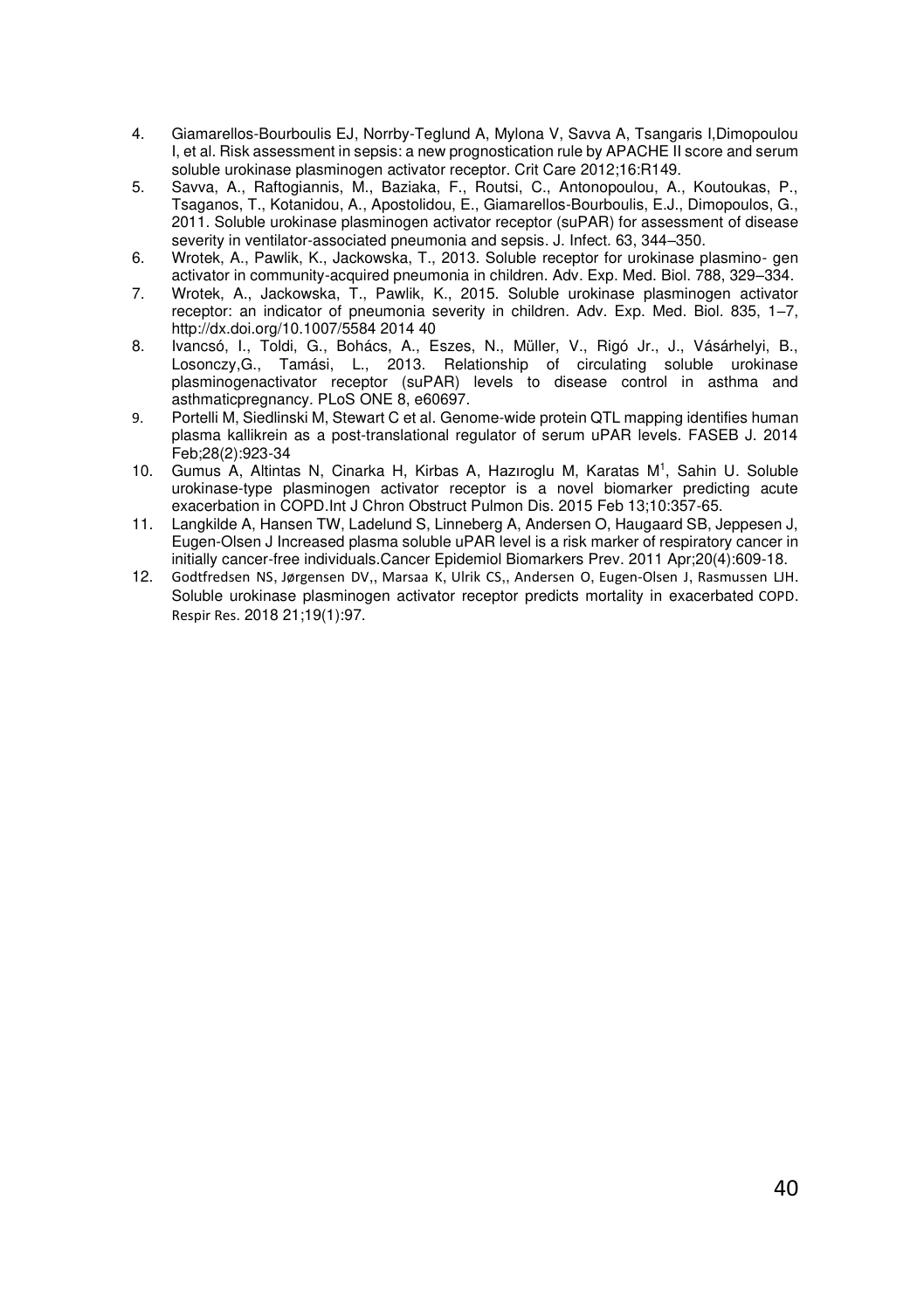# **suPAR in gastroenterology**

The following factors are associated with an **elevated** suPAR level:

- $\bullet$  Cirrhosis<sup>1,2,5</sup>
- $\bullet$  Alcoholic liver disease<sup>3</sup>
- Excessive alcohol consumption<sup>3</sup>
- non-alcoholic fatty liver disease. 4
- Acute liver failure<sup>6, 8</sup>
- Alcoholic pancreatitis<sup>7</sup>
- Poor prognosis $1-5,7$

In addition, an elevated suPAR level is associated with **future** incidence of:

• Hepatocellular carcinoma<sup>8</sup>

Inflammation plays a key role in the development of chronic hepatic diseases. As suPAR is a marker of inflammation, the diagnostic and prognostic value of suPAR in hepatic diseases has been studied.

The suPAR level is significantly higher in **patients with cirrhosis** compared to healthy controls<sup>1,2</sup>. In a study of 159 patients with **chronic hepatic diseases**, including 98 patients with cirrhosis, the diagnostic ability of suPAR in identifying cirrhosis was good, and suPAR was a strong predictor of mortality or need of transplantation. A cut-off level >9 ng/mL predicted a poor prognosis with a sensitivity and specificity of 70.7% and 77.8%, respectively, as well as a relative risk of 8.5 (3.5-20.3)<sup>1</sup> .

The suPAR level is higher in patients with alcoholic etiology and correlates positively with fibrosis<sup>1,3,4</sup>. In addition, the suPAR level is higher in individuals with **excessive alcohol consumption** compared to healthy individuals<sup>3</sup>.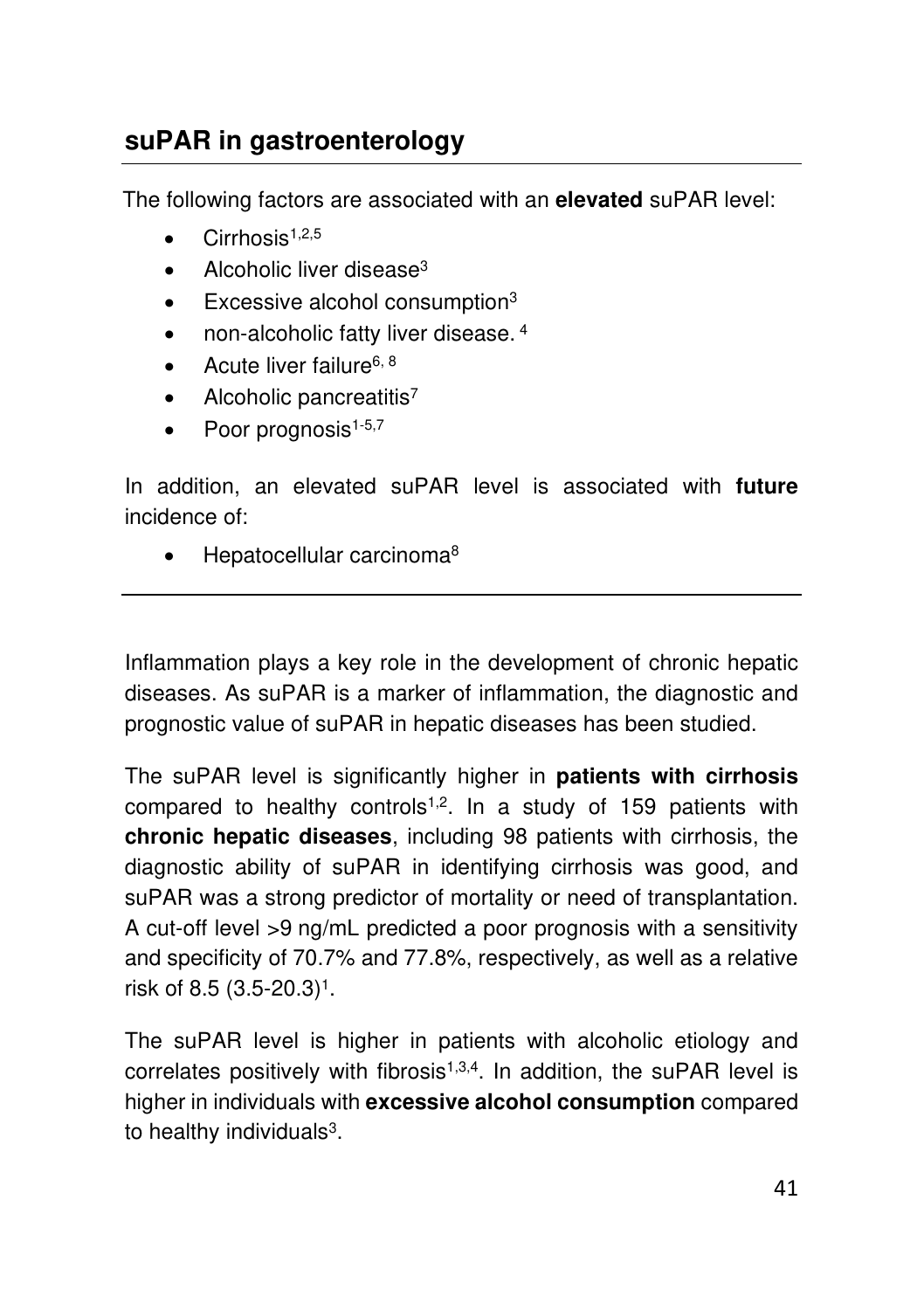In patients with **decompensated cirrhosis**, the suPAR level is significantly higher (median 12.9 ng/mL) than in patients with compensated cirrhosis (8.9 ng/mL), and suPAR is associated with 28 day mortality<sup>5</sup> .

In patients with **spontaneous bacterial peritonitis**, an elevated suPAR level in ascites fluid was found, and the level was associated with severity and prognosis<sup>5</sup>.

A small study of patients with acute liver failure showed a high median suPAR level of 13.2 ng/mL. Similarly, a strong correlation between suPAR and declining liver function (increasing AST/ALT and INR), independently of the etiology, was found<sup>6</sup>.

A study of 104 patients shows that the suPAR level on admission was superior to CRP, hematocrit, and creatinine as a prognostic marker of the severity of **acute alcoholic pancreatitis**. Using a cut-off value of 5 ng/mL, the sensitivity and specificity for predicting moderate or severe pancreatitis were 79% and 78%, respectively. The suPAR level was significantly associated with severity: Mild and moderate/serious: 4.2 ng/mL vs 6.2 ng/mL, respectively<sup>7</sup>.

- 1. Zimmerman HW, Koch A, Seidler S et al. Circulating soluble urokinase plasminogen activator is elevated in patients with chronic liver disease, discriminates stage and etiology of cirrhosis ans predicts prognosis. Liver Int. 2012 Mar;32(3):500-509.
- 2. Wiese S, Mortensen C, Gøtze JO. Cardiac and proinflammatory markes predict prognosis in cirrhosis. Liver Int. 2014 Jul;34(6):e19-30.
- 3. Tuomi, Heidi, et al. "Serum soluble urokinase plasminogen activator receptor in alcoholics: Relation to liver disease severity, fibrogenesis, and alcohol use." J Gastroenterolo Hepatic 2014 Dec;29(12): 1991-1995.
- 4. Sjöwall C, Martinsson K, Cardell K et al. Soluble urokinase plasminogen activator receptor levels are associated with severity of fibrosis in non-alcoholic fatty liver disease. Trails Res. 2015 Jun;165(6):658.666.
- 5. Zimmermann HW, Reuken PA, Koch A, et al. Soluble urokinase plasminogen activator receptor is compartmentally regulated in decompensated cirrhosis and indicates immune activation and short-term mortality. J Intern Med 2013; 274: 86–100 Koch A, Zimmerman H, Gassler N et al. Clinical relevance and cellular source of elevated soluble urokinase plasminogen activator receptor in acute liver failure. Liver int. 2014 Oct;34(9):1330-1339.
- 6. Nikkola, A., Aittoniemi, J. J., Huttunen, R., Sand, J., & Laukkarinen,J. (2015). Mo1351 Systemic Levels of Soluble Urokinase-Type Plasminogen Activator Receptor (suPAR) Predict the Severity of Acute Alcohol Pancreatitis. *Gastroenterology*, *148*(4), S-680.
- 7. Chounta, A. *et al.* Serum soluble urokinase plasminogen activator receptor as a screening test for the early diagnosis of hepatocellular carcinoma. *Liver Int.* 35**,** 601–607 (2015)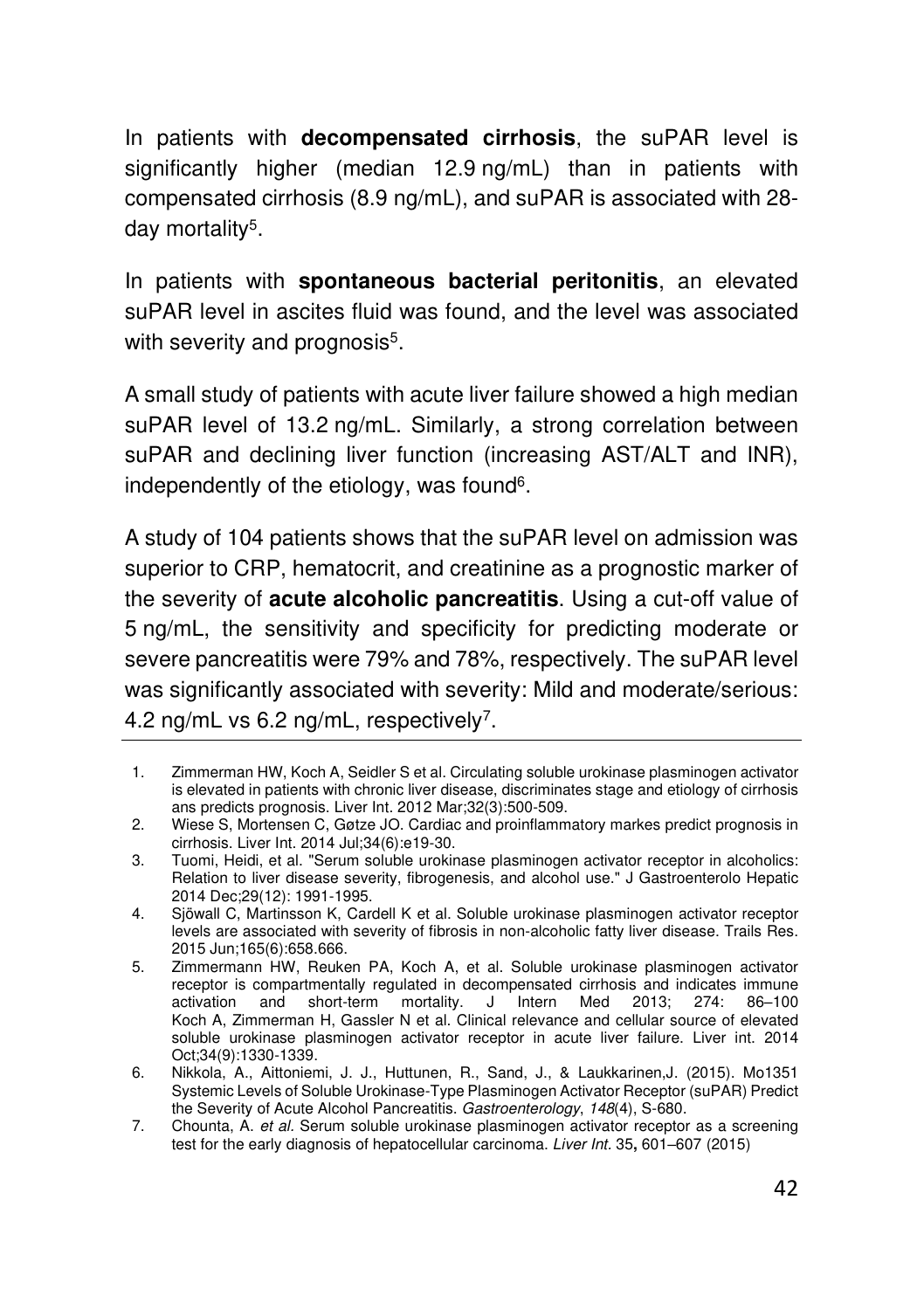8. [Loosen SH](https://www.ncbi.nlm.nih.gov/pubmed/?term=Loosen%20SH%5BAuthor%5D&cauthor=true&cauthor_uid=29930748) et al, Serum levels of soluble urokinase plasminogen activator receptor (suPAR) predict outcome after resection of colorectal liver metastases. [Oncotarget. 2](https://www.ncbi.nlm.nih.gov/pubmed/29930748)018 5;9(43):27027-27038.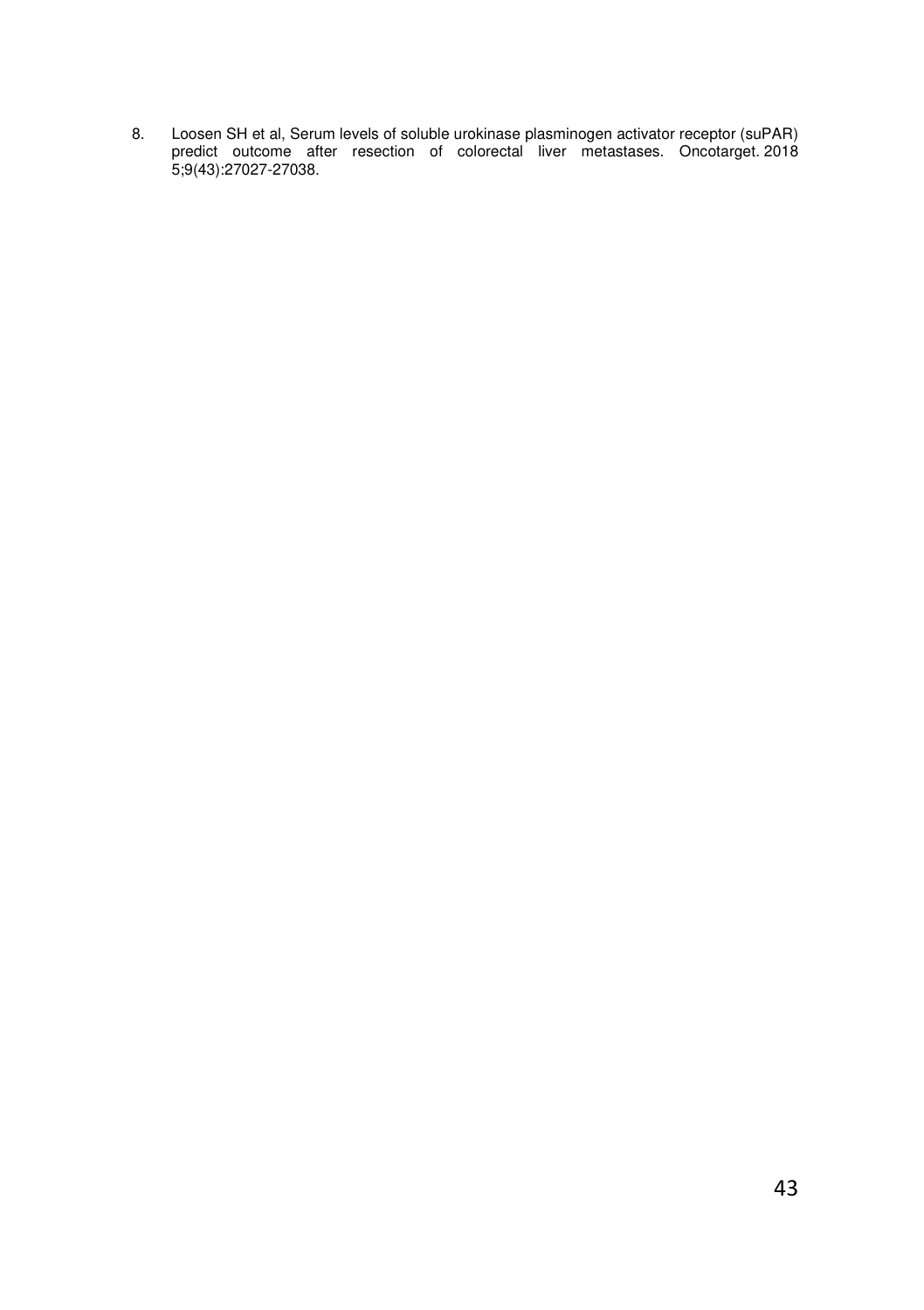The suPAR level is associated with:

- $\bullet$  Chronic renal diseases<sup>3</sup>
- Future incidence of chronic renal diseases<sup>4</sup>
- $\bullet$  Declining eGFR<sup>4,5</sup>

In the kidneys, suPAR plays a role in regulating the permeability of the glomerular filtration barrier, and suPAR may be involved in podocyte damage and development of **focal segmental glomerulosclerosis** and **diabetic nephropathy**1,2 .

The suPAR level increases in **patients with chronic renal diseases** and a high level is significantly associated with mortality and incidence of cardiovascular diseases in these patients $3$ .

The association between suPAR and chronic renal diseases has been further studied in a large study $^4$ . It was found that the suPAR level was an independent predictor of **declining eGFR**. During the study followup period of 3.7 years, the decline in eGFR in subjects in the lower suPAR quartile was 0.9 mL/min/1.73 m<sup>2</sup> and 4.2 mL/min/1.73 m<sup>2</sup> in the upper quartile.

In 1335 individuals with an eGFR  $>60$  mL/min/1.73 m<sup>2</sup> at study start, a suPAR level in the upper quartile was associated with a significantly increased **incidence of chronic renal diseases** compared to those in the lower quartile; all in all, a 3-fold increased risk<sup>4</sup>.

In patients with **primary and secondary glomerulonephritis**, an elevated suPAR level is similarly associated with reduced eGFR and the presence of **proteinuria**<sup>5</sup> .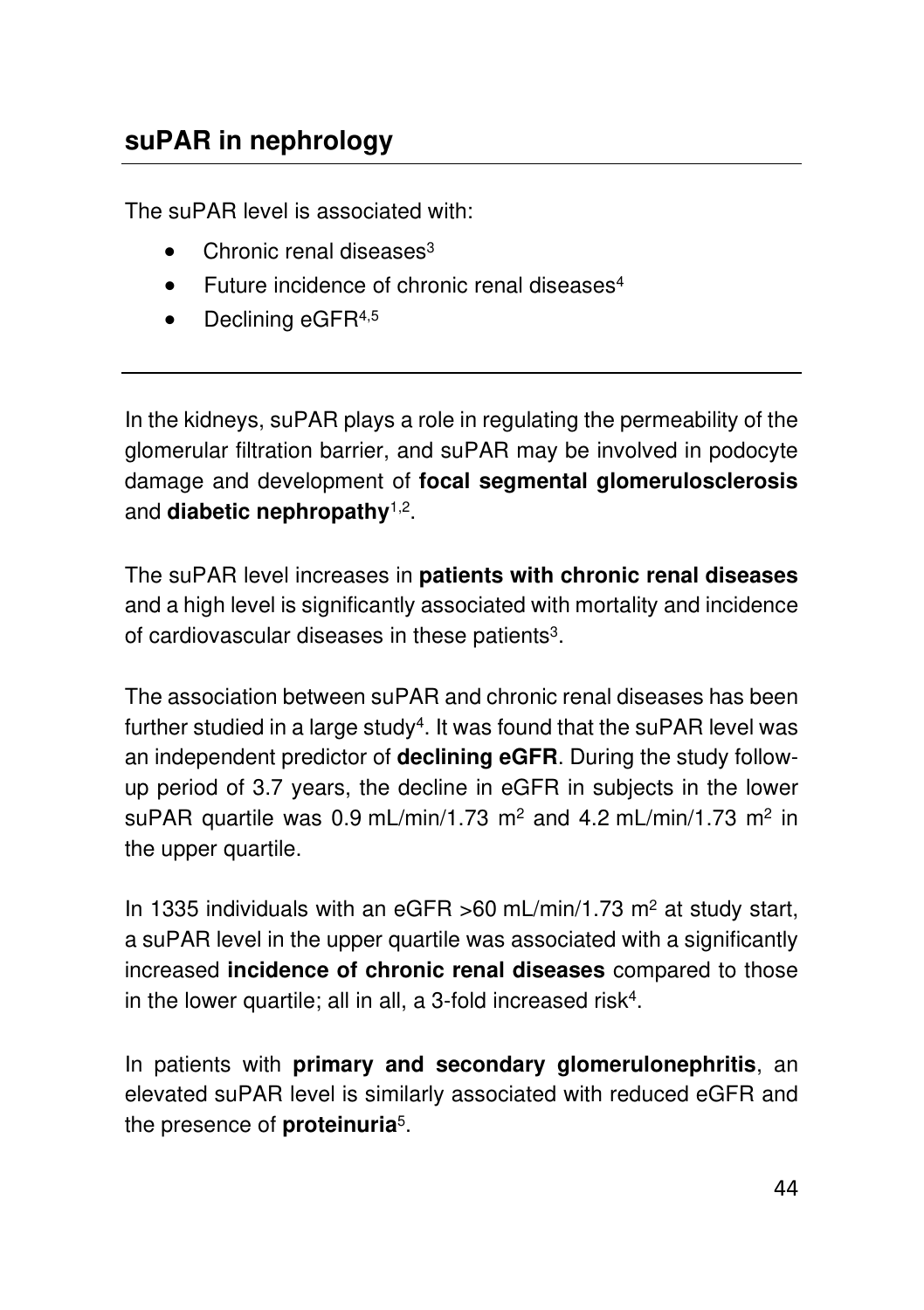Reduced renal function causes a significant increase in suPAR level, and in hemodialysis patients, the mean value is 14.8 ng/mL. In this group of patients, a high level is associated with increased mortality and increased risk of hospitalization<sup>6</sup>.

Another recent study supporting the strong link between suPAR and development of kidney disease comes from a study of patients with type 1 diabetes who were elevated suPAR associated with increased risk of fast eGFR decline and end-stage renal disease<sup>7</sup> .

Finally, suPAR both associates and causes acute kidney injury, according to a publication in NEJM 2020<sup>8</sup>.

<sup>1.</sup> Wei c, El Hindi S, Li J et al. Circulating urokinase receptor as a cause of focal segmental glomerulosclerosis. Nat Med 2011;17:952-60.

<sup>2.</sup> Yoo H, Pedigo CE, Guzman J. Sphingomyelinase-like phosphodiesterase 3b expression levels determine podocyte injury phenotypes in glomerular disease. J AM Soc Nephrol 2015 jan;26(1):133-47

<sup>3.</sup> Meijers B, Poesen R, Claes K et al. Soluble urokinase receptor is a biomarker of cardiovascular disease in chronic kidney disease. Kidney Int 2015 Jan;87(1):210-216.

<sup>4.</sup> Hayek S, Sever S, Ko Y et al. Soluble urokinase receptor and chronic kidney disease. N Engl J Med. 2015 Nov 12; 373(20):1916-25.

<sup>5.</sup> Musetti C, Quaglia M, Cena T et al. Circulating suPAR levels are affected by glomerular filtration rate and proteinuria in primary and secondary glomerulonephritis. J Nephrol 2015 Jun;28(3):299-305.

<sup>6.</sup> Griveas I, Andpriopoulos C, Sitaras P et al. Soluble urokinase plasminogen receptor: A future risk marker for hemodialysis patients Nephrol. Dial. Transplant 2015;30(suppl 3)

<sup>7.</sup> [Rotbain Curovic V](https://www.ncbi.nlm.nih.gov/pubmed/?term=Rotbain%20Curovic%20V%5BAuthor%5D&cauthor=true&cauthor_uid=30885954) et al, Soluble Urokinase Plasminogen Activator Receptor Predicts Cardiovascular Events, Kidney Function Decline, and Mortality in Patients With Type 1 Diabetes[. Diabetes Care. 2](https://www.ncbi.nlm.nih.gov/pubmed/30885954)019. pii: dc181427.

<sup>8.</sup> Hayek SS et al, Soluble Urokinase Receptor and Acute Kidney Injury. N Engl J Med. 2020 Jan 30;382(5):416-426. doi: 10.1056/NEJMoa1911481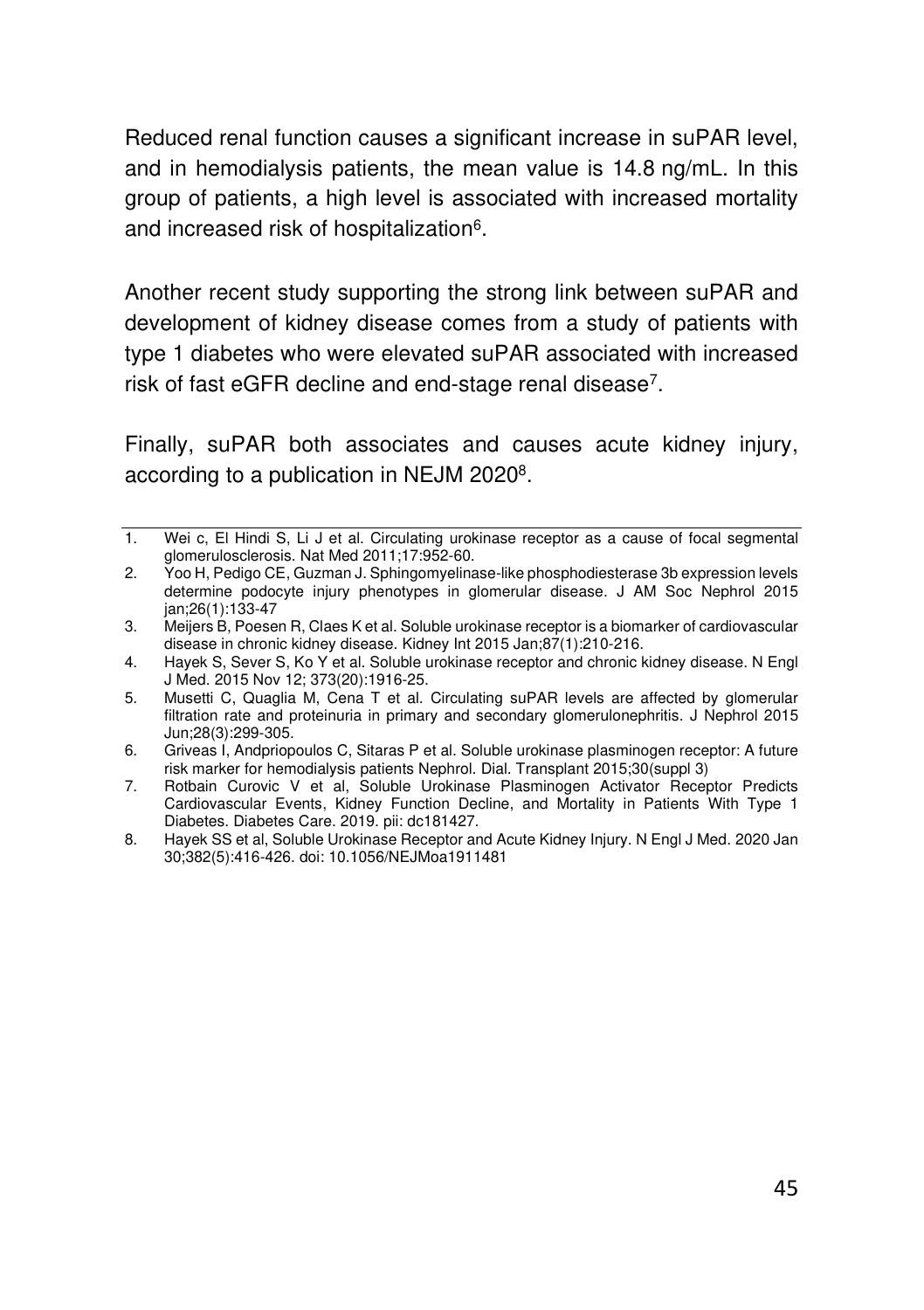# **suPAR in intensive care**

In critically ill patients, the suPAR level is significantly increased. suPAR is an independent prognostic marker, and the change over time correlates with organ dysfunction.

suPAR is elevated and has a prognostic value in patients with:

- SIRS (systemic inflammatory response syndrome) $1,2$
- Sepsis/septic shock $3-9$
- $\bullet$  Burn injuries<sup>10</sup>
- Traumatic brain injuries<sup>11</sup>

The suPAR level reflects the body's immune response to infections, and the level increases with the **severity of the infection**. In patients with **organ dysfunction**, the suPAR value is often a two-digit value. In particular, hepatic and renal dysfunction affects the suPAR level<sup>3-5</sup>.

suPAR has been studied in **patients with SIRS** who were acutely admitted to the emergency department (n=902). The studies showed that suPAR is a stronger marker of 2-day, 30-day, and 90-day mortality than age, CRP, IL-6, creatinine, and procalcitonin. However, for diagnostic purposes, IL-6 and CRP are superior to suPAR in predicting a positive blood culture<sup>1,2</sup>.

A Greek multicenter study including 1914 **patients with sepsis** showed that suPAR is a strong predictor of mortality. A suPAR level above 12 ng/mL is linked to a >80% sensitivity for mortality and a negative predictive value of 94.5%<sup>6</sup>.

In addition, the prognostic value of suPAR in patients with sepsis is independent of relevant covariates like APACHE score, CRP, etc.<sup>6-9</sup>.

In patients with **burn injuries** and **inhalation trauma** requiring mechanical ventilation, the plasma suPAR level and BAL fluid level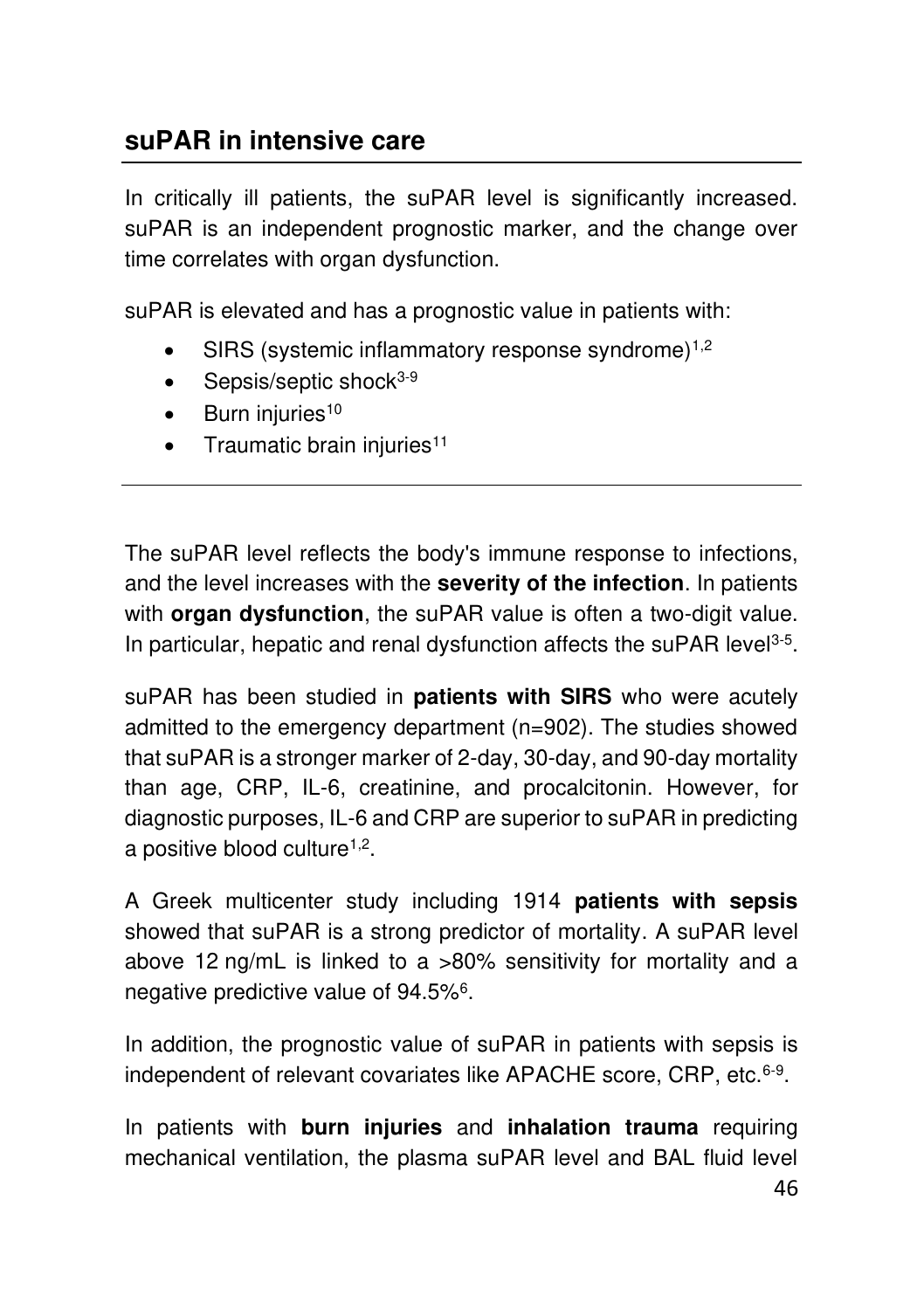correlate to IL-6 and coagulation factors. An elevated plasma suPAR level is associated with prolonged ICU stay and the duration of mechanical ventilation<sup>10</sup>.

The suPAR level is elevated in patients with **traumatic brain injury**. In trauma patients who suffered a brain injury within 12 hours before blood sampling, the mean suPAR level is  $14.9 \text{ ng/mL} \pm 6.9 \text{ vs.}$ 2.8 ng/mL  $\pm$  0.7 in control subjects. In these patients, suPAR is associated with the severity of the brain injury and with mortality<sup>11</sup>.

- 1. Raggam RB, Wagner J, Pruller F et al. Soluble urokinase plasminogen activator receptor predicts mortality in patients with systemic inflammatory response syndrome. J Intern Med 2014;276(6):651-658.
- 2. Koch A, Tacke F. Why high suPAR is not super--diagnostic, prognostic and potential pathogenic properties of a novel biomarker in the ICU. Crit Care 2011;15(6):1020.
- 3. Koch A, Voigt S, Kruschinski C et al. Circulating soluble urokinase plasminogen activator receptor is stably elevated during the first week of treatment in the intensive care unit and predicts mortality in critically ill patients. Crit Care 2011;15(1):R63.
- 4. Koch A, Zimmermann HW, Gassler N et al. Clinical relevance and cellular source of elevated soluble urokinase plasminogen activator receptor (suPAR) in acute liver failure. Liver Int 2014;34(9):1330-1339.
- 5. Meijers B, Poesen R, Claes K et al. Soluble urokinase receptor is a biomarker of cardiovascular disease in chronic kidney disease. Kidney Int 2015;87(1):210-216.
- 6. Giamarellos-Bourboulis EJ, Norrby-Teglund A, Mylona V et al. Risk assessment in sepsis: a new prognostication rule by APACHE II score and serum soluble urokinase plasminogen activator receptor. Crit Care 2012;16(4):R149.
- 7. Donadello K, Scolletta S, Covajes C, Vincent JL. suPAR as a prognostic biomarker in sepsis. BMC Med 2012;10:2. doi: 10.1186/1741-7015-10-2.:2-10.
- 8. Backes Y, van der Sluijs KF, Mackie DP et al. Usefulness of suPAR as a biological marker in patients with systemic inflammation or infection: a systematic review. Intensive Care Med 2012;38(9):1418-1428.
- 9. Eugen-Olsen J, Giamarellos-Bourboulis EJ. suPAR: The unspecific marker for disease presence, severity and prognosis. Int J Antimicrob Agents 2015;(15):10.
- 10. Backes Y, van der Sluijs KF, Tuip de Boer AM et al. Soluble urokinase-type plasminogen activator receptor levels in patients with burn injuries and inhalation trauma requiring mechanical ventilation: an observational cohort study. Crit Care 2011;15(6):R270.
- 11. Yu L, Wu X, Wang H, et al.. Diagnostic and prognostic significance of suPAR in traumatic brain injury. Neurol India 2014;62(5):498-502.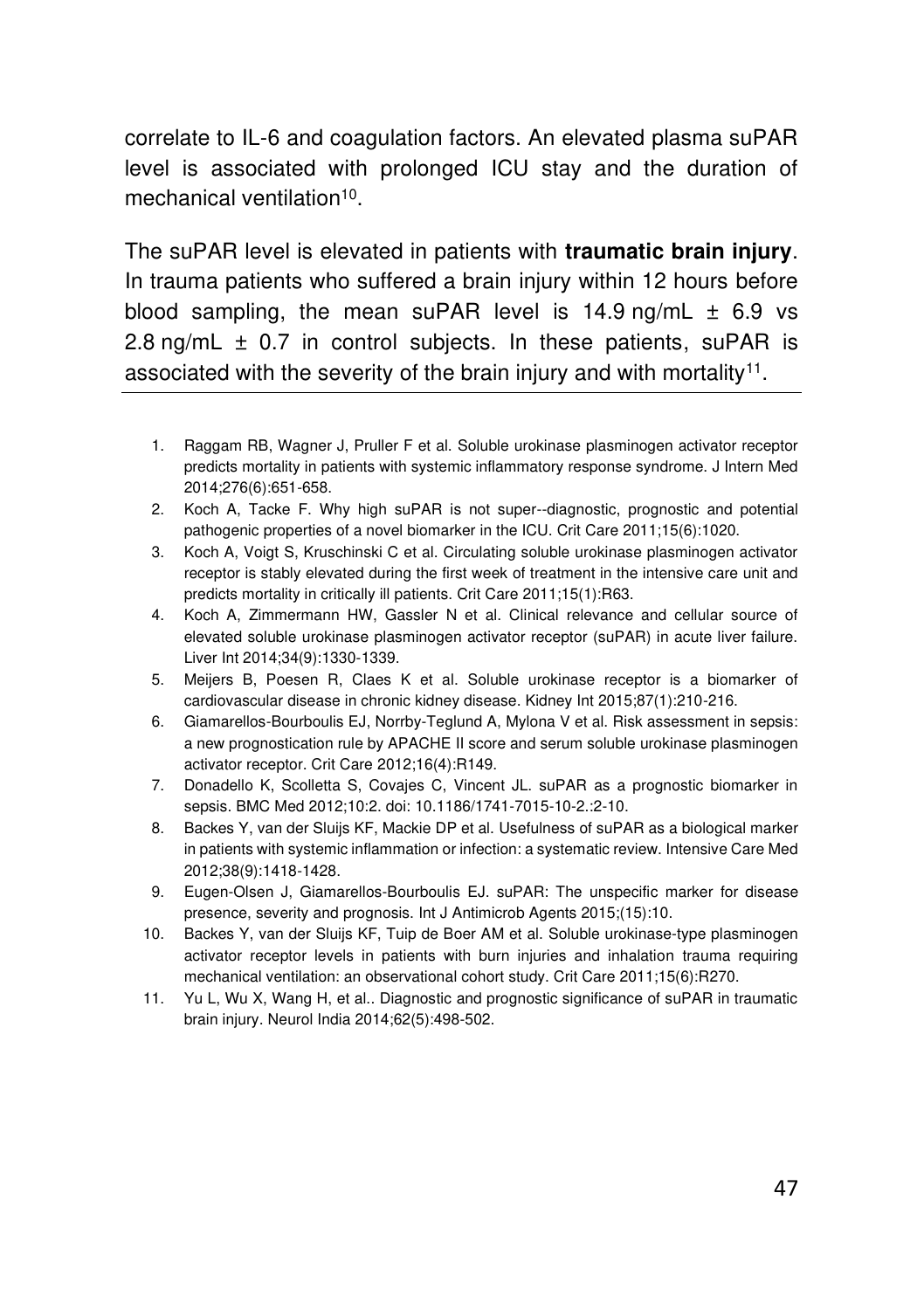# **suPAR in surgery**

A high preoperative suPAR level is associated with:

- Post operative complications
- $\bullet$  Increased mortality risk<sup>3</sup>
- $\bullet$  Poor prognosis $5,6,8-10$
- $\bullet$  Postoperative pneumonia<sup>7</sup>
- Prosthetic ioint infection $11$

suPAR is a well-studied biomarker predicting prognosis, disease severity, and organ dysfunction and is considered a marker of the individual's inflammatory status. It has been demonstrated that biomarkers can improve triage and identify high and low-risk patients among acutely admitted patients<sup>1</sup>. Improving the preoperative risk stratification using biomarkers may optimise the patient**'**s clinical outcome<sup>2</sup> . Available data on the use of biomarkers and risk stratification have to date been observational data, and suPAR has mainly been studied in medical and oncological patients.

**Gastric surgery patients and orthopedic surgery patients** were included in a study conducted in the emergency department at Hillerød Hospital, Denmark. The TRIAGE study included 5992 unselected patients and confirmed the prognostic value of suPAR regarding mortality, and found it similar in both medical and surgical patients. The same study showed that triage based on suPAR level was superior to the current triage system in predicting 30-day mortality: AUC 0.84 (0.82-0.87) vs. 0.62 (0.58-0.66), respectively. In multivariate analyses of 30-day mortality in relation to suPAR quartiles, adjusted for sex, age, CRP, leucocytes, and triage category, HR was 1.0, 2.2, 8.3, and 26.9 in the upper quartile3. Of the acute medical patients, 697 had a surgical intervention registered within 3 months after admission. During a 90-day follow-up from surgery, 31 (7.0%) patients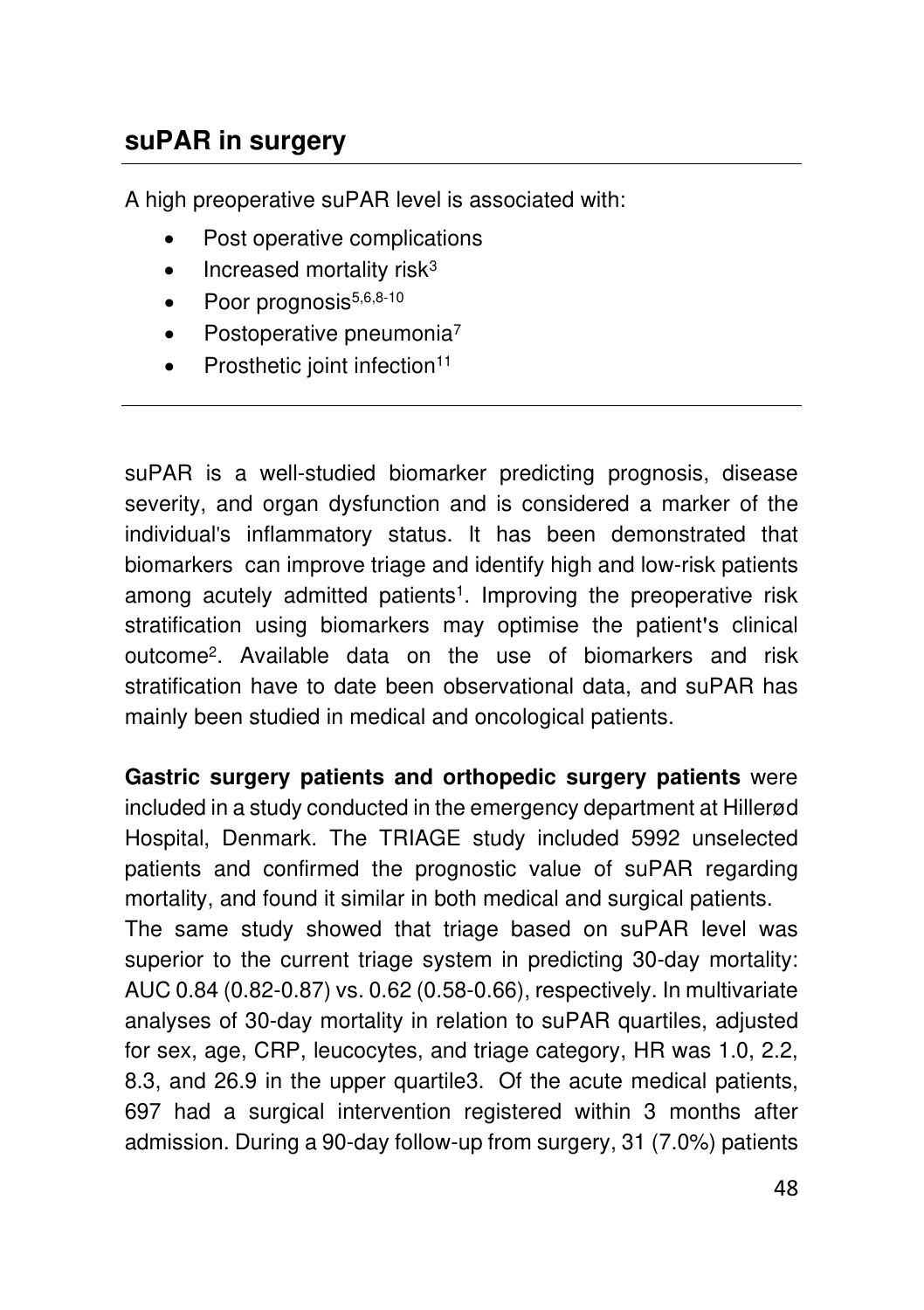died, and 158 (35.6%) patients had postoperative complications. After adjusting for age, sex, and ASA classification, the HR for 90-day postoperative mortality was 2.5 (95% CI 1.6-4.0) for every doubling of suPAR level. suPAR was significantly better than CRP at predicting mortality and all complications (P = 0.0036 and P = 0.0041, respectively). Combining ASA classification and suPAR level significantly improved prediction of mortality and the occurrence of a postoperative complication within 90 days after surgery (P < 0.0001)<sup>12</sup> .

### **In acute medical patients, elevated suPAR is associated with an increased risk of acute surgery**

Acutely admitted medical patients are often fragile and at risk of future surgery. A Danish group investigated if suPAR also predicts acute surgery, which is associated with higher mortality than elective surgery, and predicts postoperative mortality<sup>13</sup>. In a retrospective registry-based cohort study of 17,312 patients, acute surgery was carried out on 2404 patients (13.9%) after a median of 45 days (IQR 5-186) following the index admission. Patients receiving acute surgery had higher baseline suPAR compared with patients receiving electiveor no surgery (p < 0.0001). The hazard ratio (HR) for acute surgery was 1.50 (95% confidence interval (CI): 1.42-1.59) for every doubling of the suPAR level in the adjusted Cox regression analysis. Death within 90 days occurred in 439 (18.3%) patients receiving acute surgery, and the adjusted HR for postoperative mortality was 1.73 (95% CI: 1.52-1.95). The authors conclude that elevated levels of suPAR in acutely admitted medical patients were **independently associated with increased risk of future acute surgery** as well as with 90-day postoperative mortality<sup>13</sup>.

A high suPAR level has been demonstrated in both tumor tissue and blood, and in several cancers, the suPAR level is shown to correlate with a poor prognosis<sup>4</sup>. In a few studies, suPAR has been studied as a potential biomarker in gastric surgery.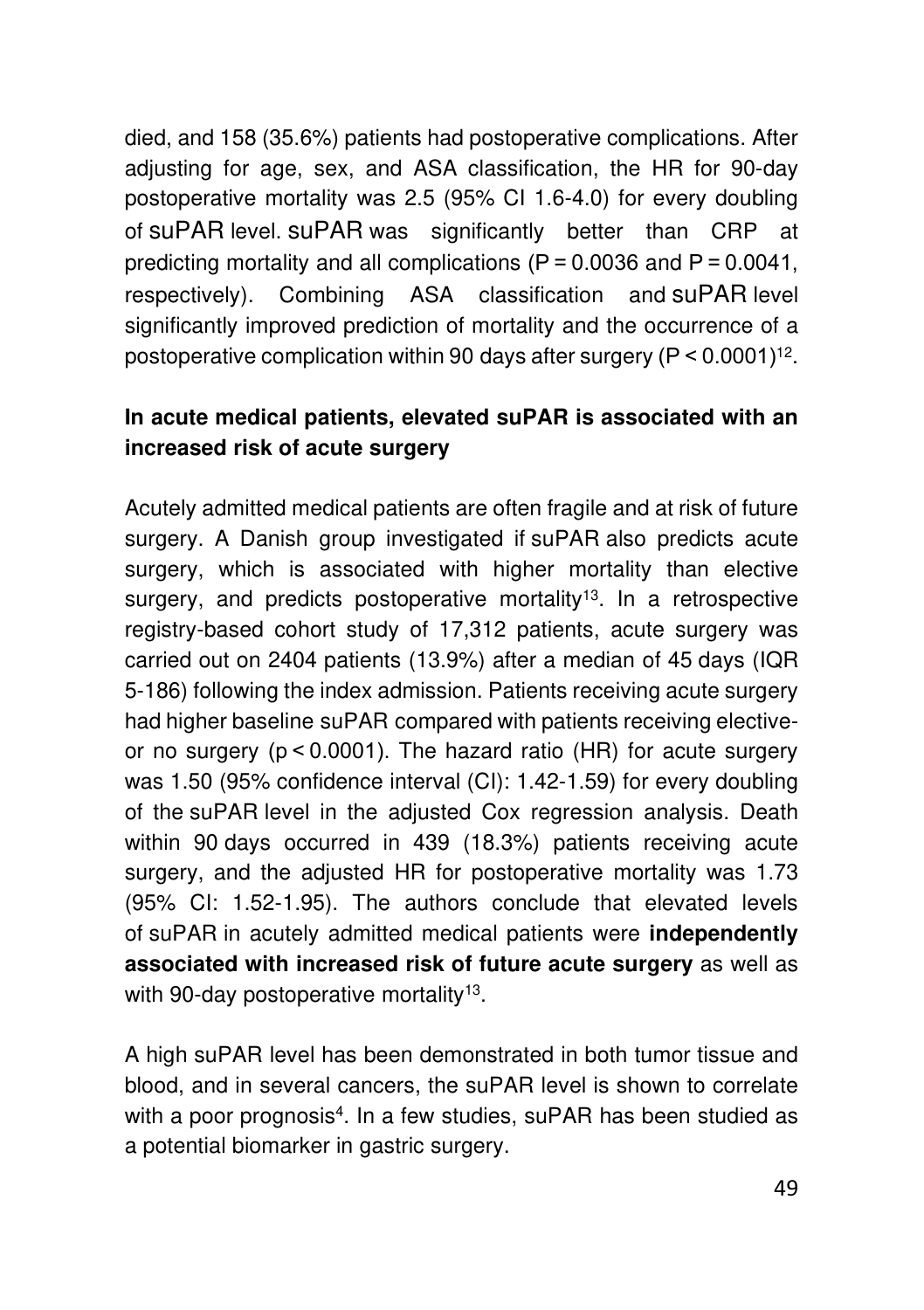In a cohort of 518 elective **colorectal cancer patients**, preoperative measurement of the suPAR level was performed. In multivariate analyses adjusted for age, sex, tumor classification, and localisation, suPAR was significantly associated with mortality, HR 1.74 (1.33-2.26; p<0.0001). In addition, the suPAR level was associated with tumor stage and localisation; and in **colon cancer** patients, the suPAR level was significantly higher compared to **rectal cancer** patients<sup>5</sup>. The same cohort was also followed in another study, in which the suPAR plasma level was found to be an independent prognostic marker<sup>6</sup> .

To identify risk patients among elective **colon cancer patients,** the suPAR level was studied. In patients receiving **blood transfusion** during surgery, the suPAR level was higher, and a significant association between the suPAR level and **postoperative infections** was shown. Occurrence of **pneumonia** was significantly associated with the suPAR level, but any significant association with other infectious complications could not be found<sup>7</sup> .

In patients with **gastric cancer**, the suPAR level was significantly higher compared to healthy controls  $(2.3 \text{ ng/mL} \pm 0.77)$ , and the suPAR level was significantly higher in cancer patients with metastatic disease  $(7.0 \text{ ng/mL} \pm 6.1)$  than in patients with no metastases  $(4.8 \text{ ng/mL} \pm 4.4)$ . In the group of patients with a suPAR value above 5.2 ng/mL, the mortality was significantly increased<sup>8</sup>.

In patients with rectal cancer<sup>9</sup> and colon cancer<sup>10</sup>, a similar prognostic value is found, indicating an increased mortality risk.

#### **suPAR in orthopedic surgery**

The diagnostic value of suPAR in **prosthetic knee/hip joint infection** has been examined in a study. The study included 80 patients, of which 45 experienced prosthetic joint infection defined by the presence of clinical signs (swelling, redness, tenderness, and pus inside the joint) and a positive culture. A significantly higher median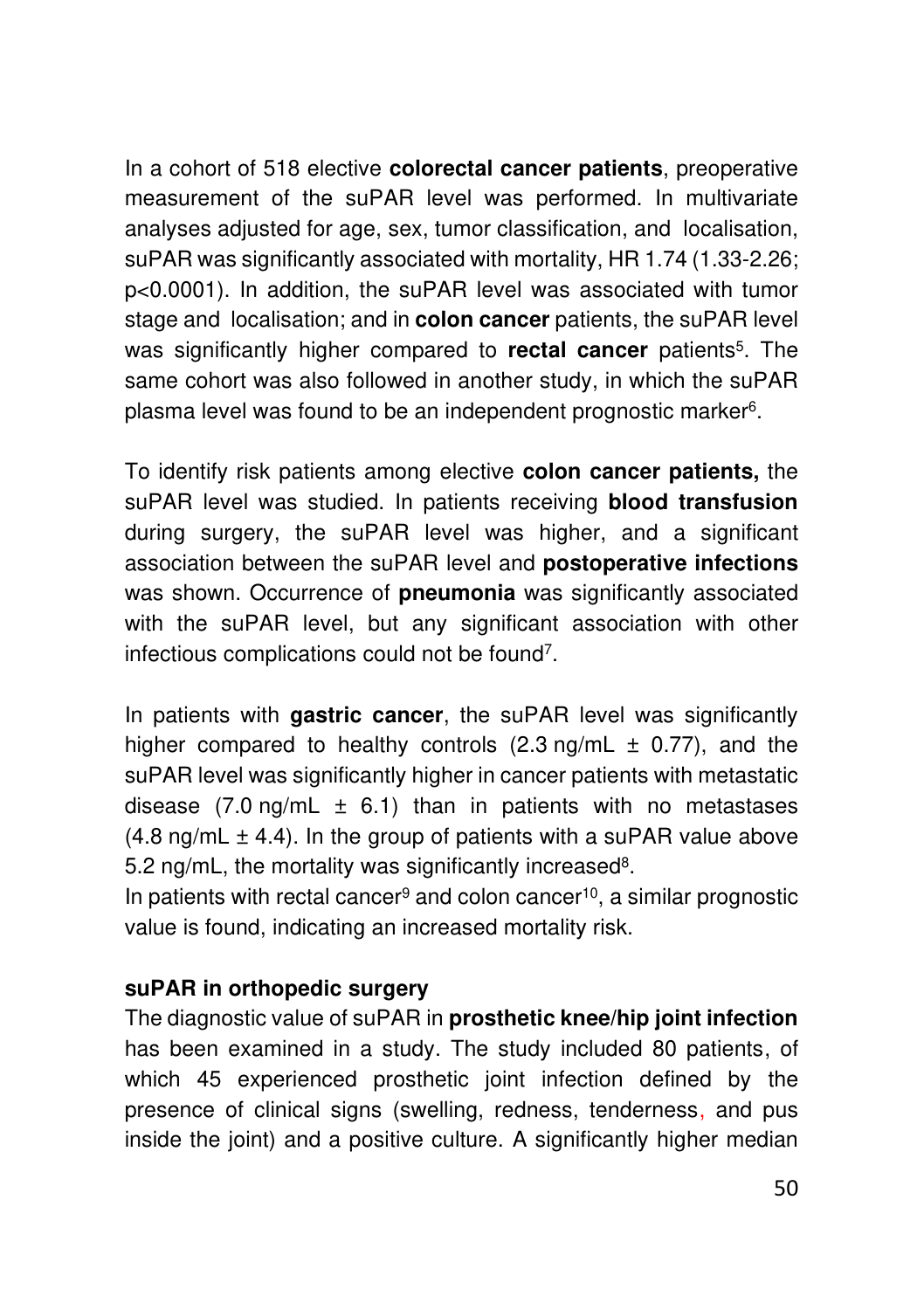suPAR level (6.8 ng/mL) was found in these patients compared to patients without infection who had revision surgery done. Furthermore, suPAR was positively correlated with CRP, and the study showed that suPAR was more precise in diagnosing prosthetic knee/hip joint infection than CRP<sup>11</sup> .

- 1. Schuetz P, Hausfater P, Amin A et al. Biomarkers from distinct biological pathways improve early risk stratification in medical emergency patients: the multinational, prospective, observational TRIAGE study. Critical Care (2015) 19:377
- 2. Biccard BM, Devereaux PJ, Rodseth RN. Cardiac biomarkers in the prediction of risk in the non-cardiac surgery setting. Anaesthesia 2014; 69: 484-493.
- 3. Østervig RM, Køber L, Forberg JL, Rasmussen LS, Eugen-Olsen J, Iversen K. suPAR—a future prognostic biomarker in emergency medicine. Scand J Trauma Resusc Emerg Med 2015;23(Suppl 1):A31.
- 4. Kjellman A, Akre O, Gustafsson O et al. Soluble urokinase plasminogen acitvator receptor as a prognostic marker in men participating in prostate cancer screening. J. intern Med. 2011 Mar;269(3):299-305.
- 5. Lomholt AF, Christensen IJ, Høyer-Hansen G et al. Prognostic value of intact and cleaved forms of the urokinase plasminogen activator receptor in a retrospective study of 518 colorectal cancer patients. Acta Oncology 2010; 49:805-811
- 6. [Stephens RW1](http://www.ncbi.nlm.nih.gov/pubmed/?term=Stephens%20RW%5BAuthor%5D&cauthor=true&cauthor_uid=10340907), [Nielsen HJ,](http://www.ncbi.nlm.nih.gov/pubmed/?term=Nielsen%20HJ%5BAuthor%5D&cauthor=true&cauthor_uid=10340907) [Christensen IJ,](http://www.ncbi.nlm.nih.gov/pubmed/?term=Christensen%20IJ%5BAuthor%5D&cauthor=true&cauthor_uid=10340907) [Thorlacius-Ussing O,](http://www.ncbi.nlm.nih.gov/pubmed/?term=Thorlacius-Ussing%20O%5BAuthor%5D&cauthor=true&cauthor_uid=10340907) [Sørensen S,](http://www.ncbi.nlm.nih.gov/pubmed/?term=S%C3%B8rensen%20S%5BAuthor%5D&cauthor=true&cauthor_uid=10340907) [Danø K,](http://www.ncbi.nlm.nih.gov/pubmed/?term=Dan%C3%B8%20K%5BAuthor%5D&cauthor=true&cauthor_uid=10340907)  [Brünner N.](http://www.ncbi.nlm.nih.gov/pubmed/?term=Br%C3%BCnner%20N%5BAuthor%5D&cauthor=true&cauthor_uid=10340907) Plasma urokinase receptor levels in patients with colorectal cancer: relationship to prognosis.J Natl Cancer Inst. 1999 May 19;91(10):869-74.
- 7. Svendsen MN, Ytting H, Brünner N et al. Preoperative concentrations of suPAR and MBL proteins are associated with the development of pneumonia after elective surgery for colorectal cancer. Surg Infect (Larchmt) 2006 okt;7(5): 463-471.
- 8. Fidan E, Mentese A, Ozedemir F. Diagnostic and prognostic significance of CA IX and suPAR in gastric cancer. Med oncol 2013 jun;30(2):540
- 9. Fernebro E, Madsen RR, Fernö M et al. Prognostic importance of the soluble plasminogen activator receptor, suPAR, in plasma from rectal cancer pateints. Eur j cancer 2000; 486-491.
- 10. Stephens RW, Nielsen HJ, Christensen IJ. Plasma urokinase recptor levels in patients with colorectal cancer: relationship to prognosis. J natl Cancer Inst 1999, 91, 869-874.
- 11. Galliera E, Drago L, Marazzi MG. Soluble urokinase-type plasminogen activator receptor (suPAR) as new biomarker of the prosthetic joint infection: correlation with inflammatory cytokines. Clin Chim Acta 2015 Feb 20;414:23-8.See comment in PubMed Commons below
- 12. Alstrup M et al. [Soluble Urokinase Plasminogen Activator Receptor \(suPAR\) as an Added Predictor](https://www.ncbi.nlm.nih.gov/pubmed/30390135)  [to Existing Preoperative Risk Assessments.](https://www.ncbi.nlm.nih.gov/pubmed/30390135) World J Surg. 2019 43(3):780-790
- 13. [Meyer J](https://www.ncbi.nlm.nih.gov/pubmed/?term=Meyer%20J%5BAuthor%5D&cauthor=true&cauthor_uid=29391054) et a..suPAR is associated with risk of future acute surgery and postoperative mortality in acutely admitted medical patients. [Scand J Trauma Resusc Emerg Med.](https://www.ncbi.nlm.nih.gov/pubmed/29391054) 2018 Feb 1;26(1):11.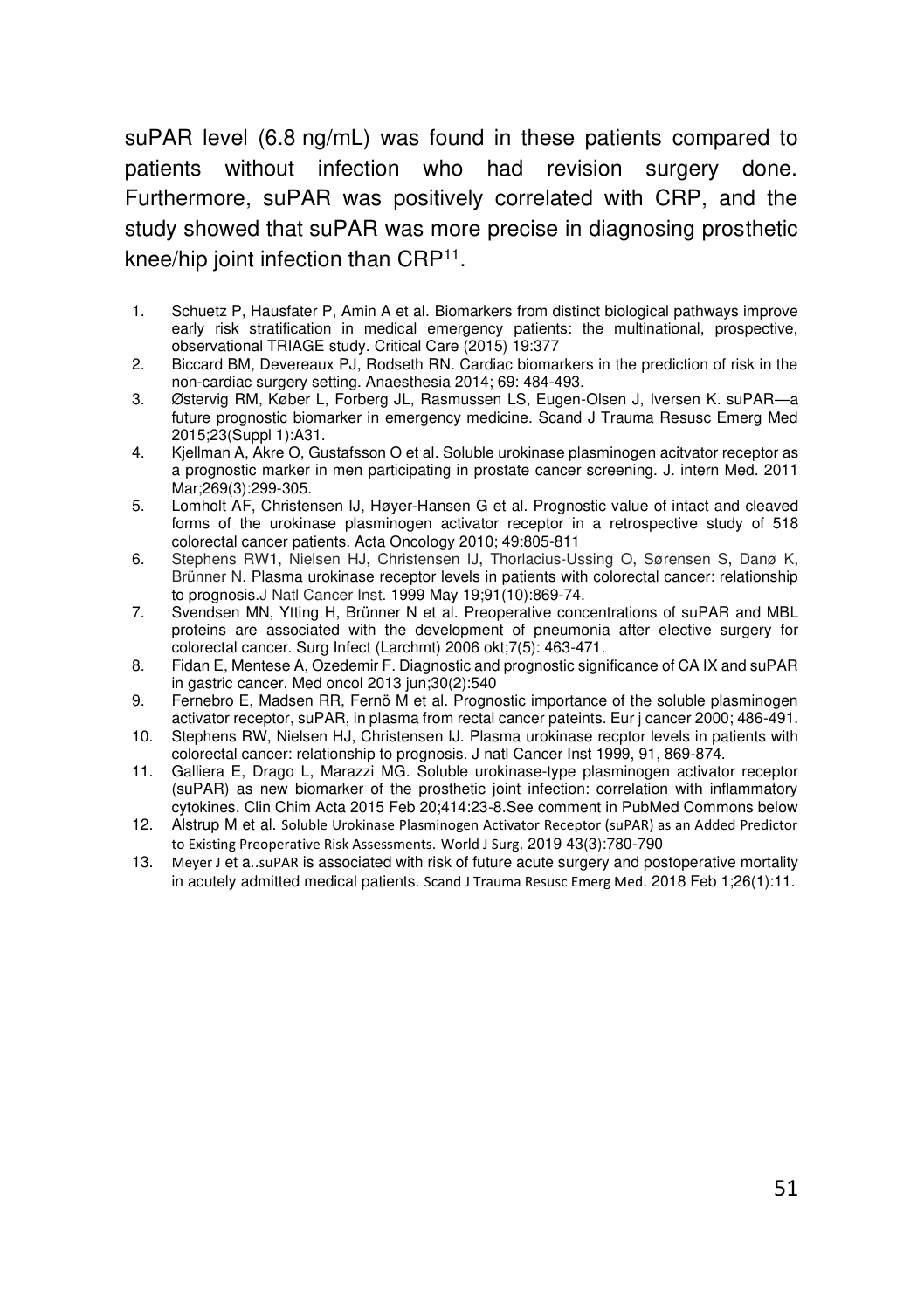Authors:

Line Jee Hartmann Rasmussen

Andreas Sandø

Thomas Huneck Haupt

Jesper Eugen-Olsen

Kasper Karmark Iversen

Martin Schultz

Updated by Ditte Bjerre and Jesper Eugen-Olsen - June 2021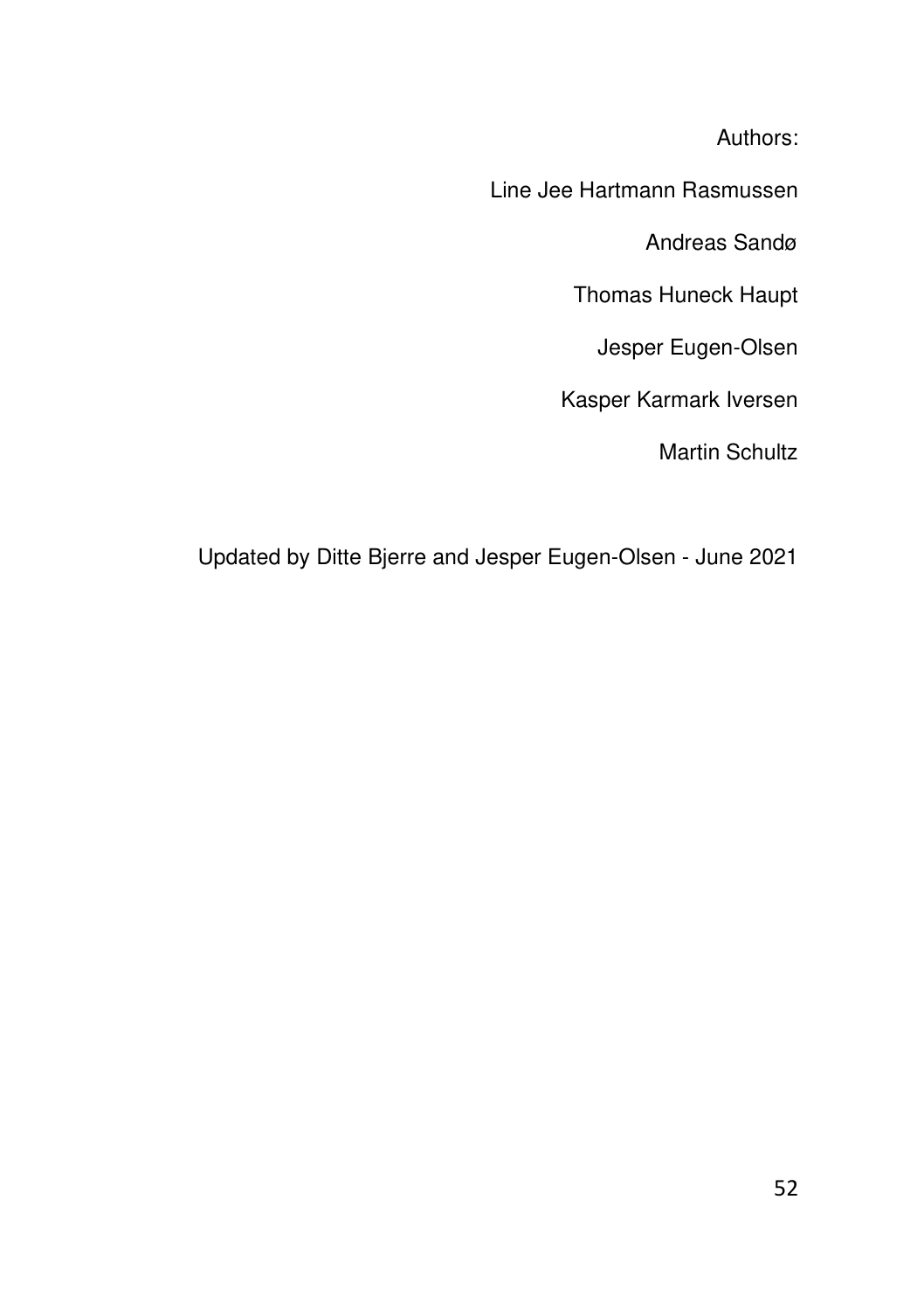# **Appendix 1:**

# Have you considered your patient's prognosis?

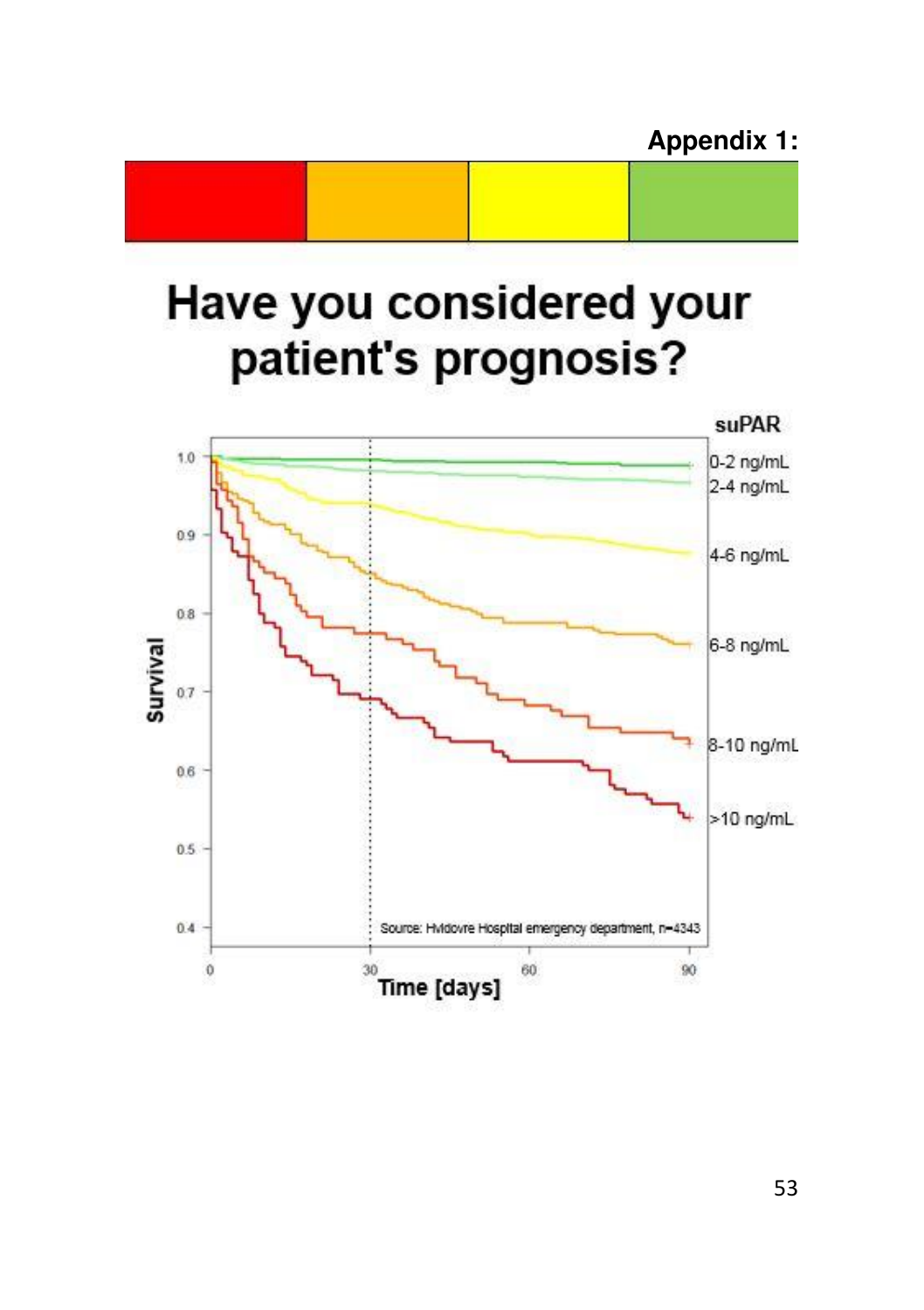# suPAR level and mortality risk

Patients below the age of 70:

| suPAR (ng/mL)  | 30 days | 90 days |
|----------------|---------|---------|
| All $(n=5925)$ | 1.4%    | 2.5%    |
| $0-3$ (n=3852) | 0.2%    | 0.5%    |
| $3-6$ (n=1661) | 17%     | $3.4\%$ |
| $6-9$ (n=287)  | 7.3%    | 11.1%   |
|                |         |         |

Patients above the age of 70:

| suPAR (ng/mL)  | 30 days | 90 days |
|----------------|---------|---------|
| All (n=3666)   | 8.8%    | 15.3%   |
| $0-3$ (n=750)  | 2.3%    | 3.5%    |
| $3-6$ (n=1970) | 5.3%    | 10.9%   |
| $6-9$ (n=567)  | 16.6%   | 28.1%   |
|                |         |         |

Source: The emergency departments at Hvidovre Hospital and Hillerød Hospital, Denmark. n=9591.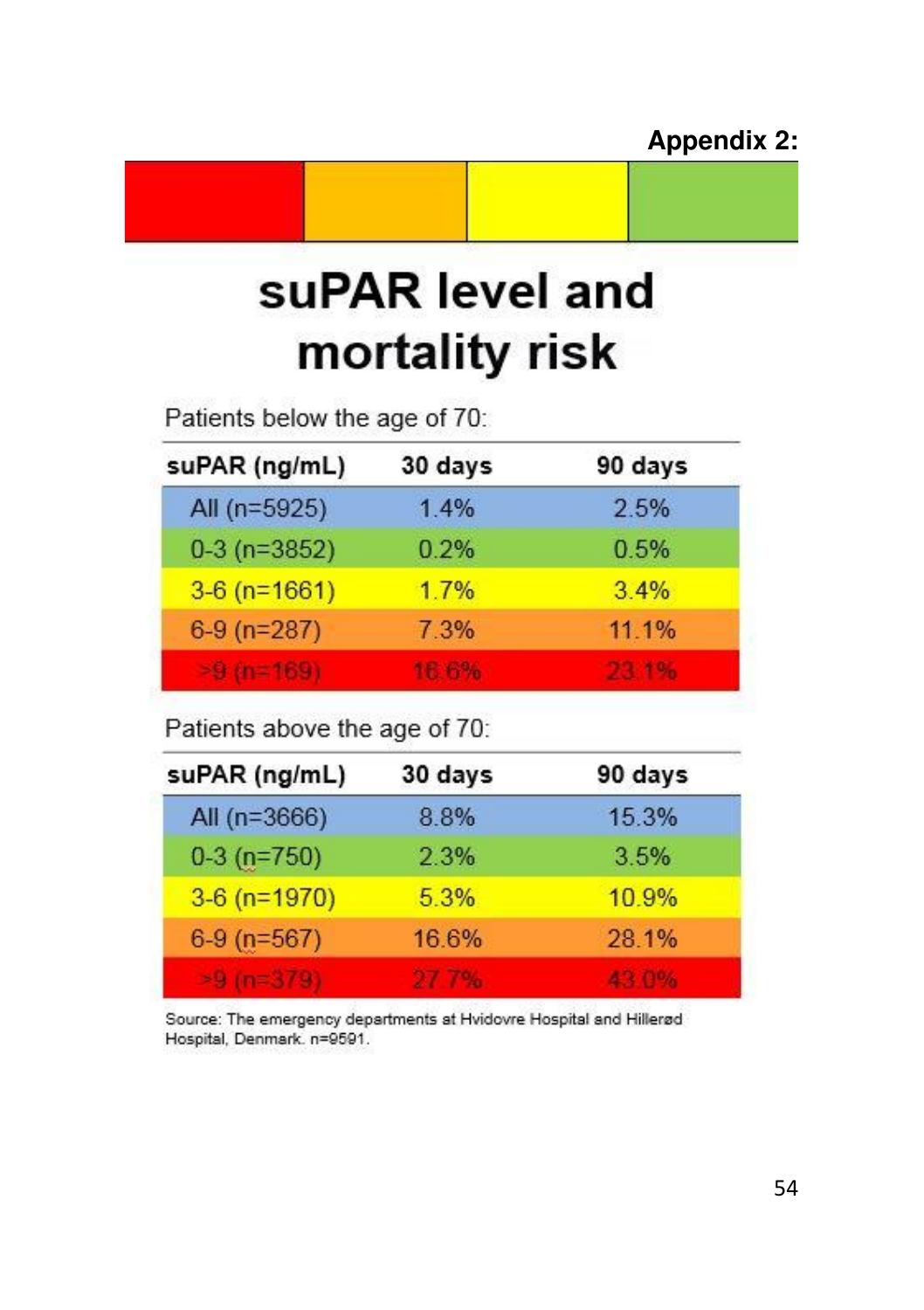# **Appendix 3:**



Soluble urokinase plasminogen activator receptor Unit: ng/mL Interval: 0.1-16.0

Analysis time: 20 min: the result is available in laboratory systems within 2 h.

#### Interpretation:

Elevated values are observed in pathological conditions and correlate with the patient's mortality risk.

. Highly elevated values (>9) are observed in patients with multiple chronic diseases and/or serious and life-threatening conditions like severe sepsis or seriously impaired organ function. Mortality risk is highly increased.

• Moderately elevated values (about 4-9) are, for example, observed in the following conditions: Infections, cancer, COPD, cardiovascular diseases, dementia, diabetes, hepatic and renal diseases. Mortality risk and readmission risk are increased.

 $\cdot$  Low values (<3) indicate a good prognosis.

#### Comments:

. The suPAR level should be considered in relation to medical history, clinical findings, and other paraclinical findings.

. If the suPAR level is elevated for no obvious reason, further investigation for an unacknowledged disease may be considered.

• A low suPAR level indicates a low mortality risk and a low risk of critical illness and may support a decision to discharge the patient.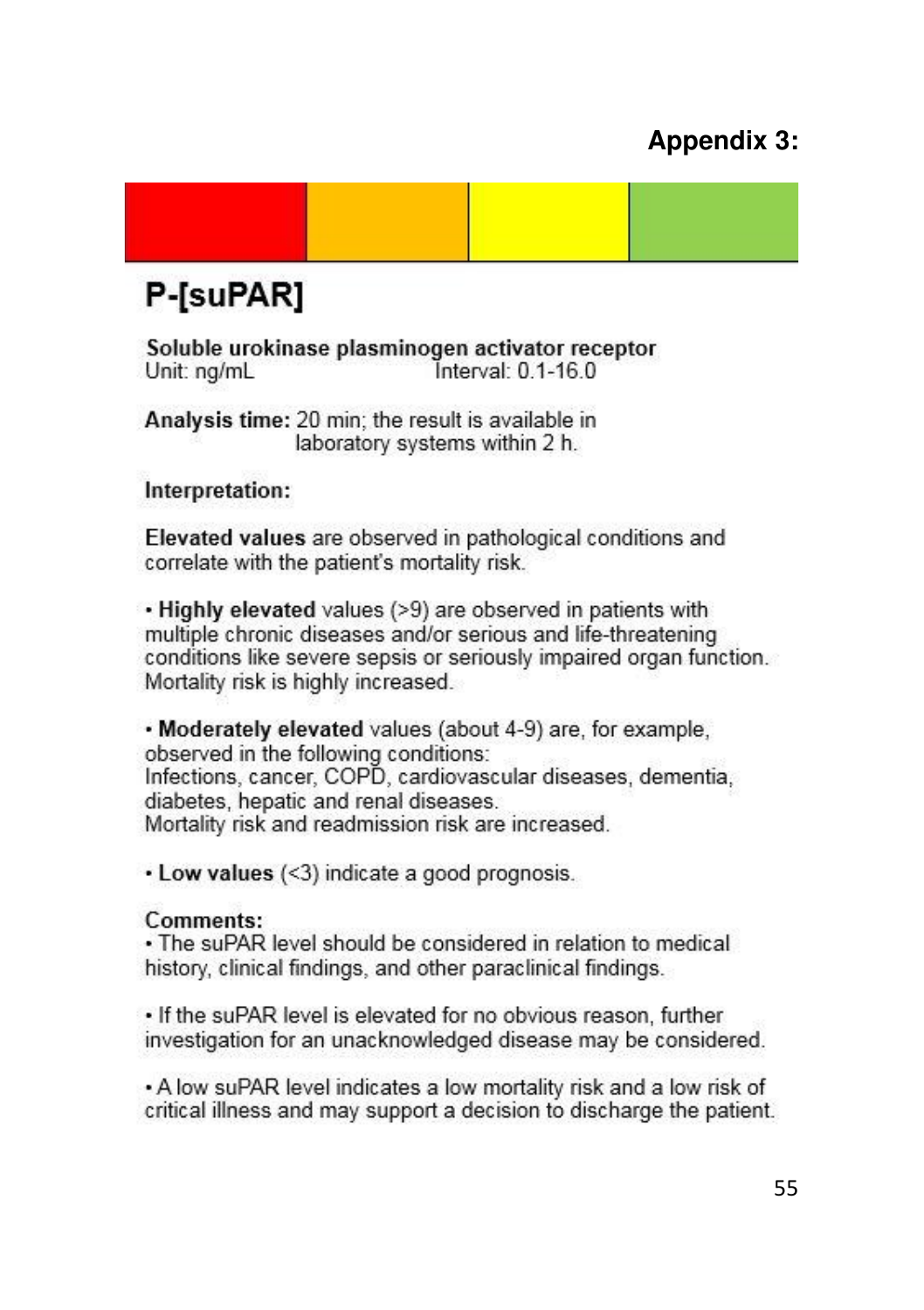# How sick is your patient?

suPAR level

 $\mathbf{Q}$ 

6

3

O

**HIGH RISK** 

Significantly increased mortality risk Critical illness, organ failure Severe sepsis, septic shock Multiple chronic diseases

#### **MODERATE RISK**

Increased mortality risk Prolonged hospital stays Increased readmission risk Infections and acute illness

Chronic diseases, e.g. COPD, diabetes, cardiovascular diseases, dementia, peptic ulcer, cancer, hepatic diseases, renal diseases

#### **LOW RISK**

Low mortality risk Low readmission risk No or well-treated comorbidities **Healthy individuals**